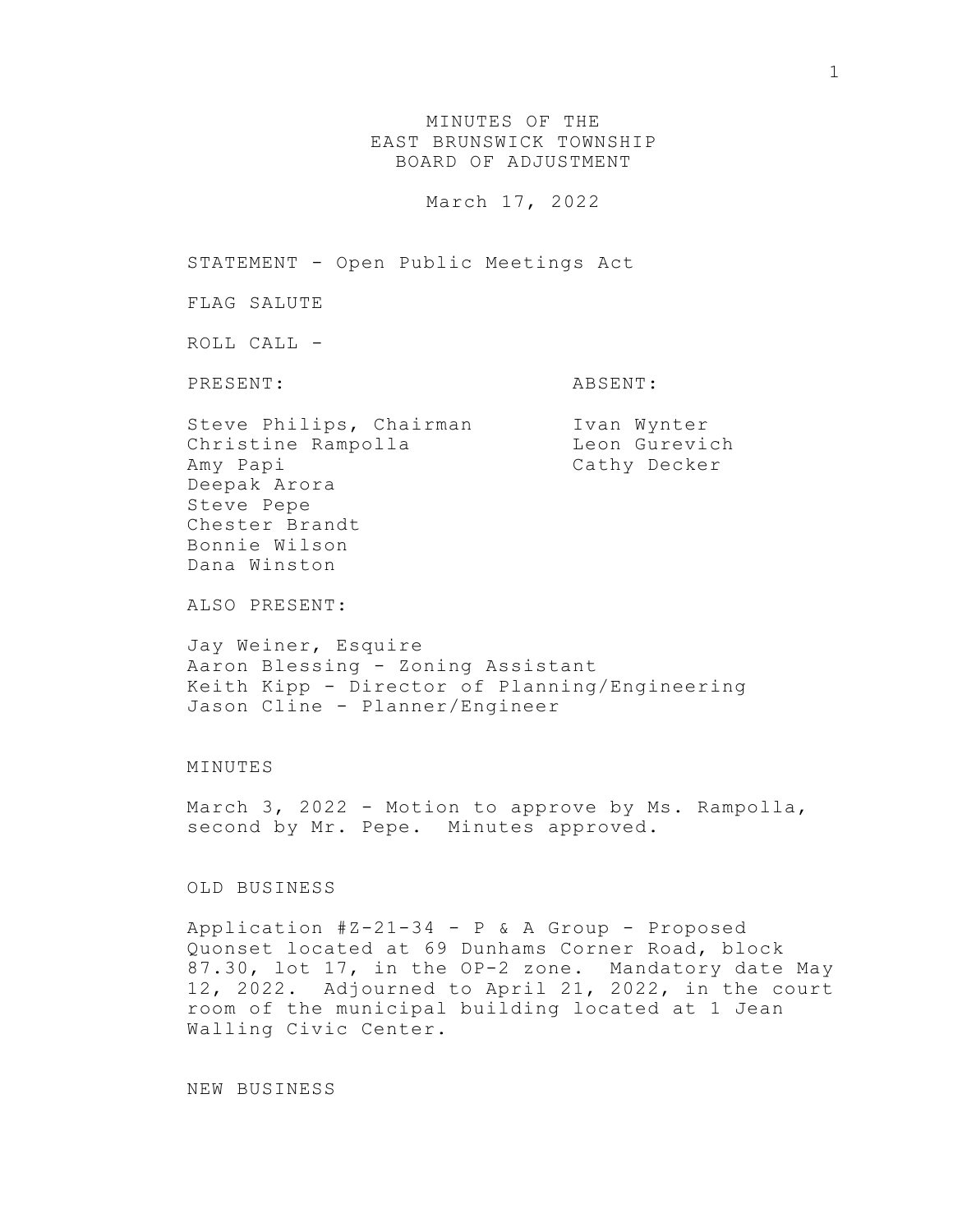Application #Z-22-01 - American Brothers Realty - Proposed retail and self-storage building located at 1069 State Route 18, block 175, lot 6.28, in the HC-1 zone. Mandatory date May 24, 2022. Adjourned to May 19, 2022, in the court room of the municipal building located at 1 Jean Walling Civic Center without further notice. Mandatory date extended to June 30, 2022.

THE CHAIRMAN: Notice: This is the March 17, 2022, East Brunswick Township Zoning Board of Adjustment meeting. In accordance with the Open Public Meeting Law, on December 30, 2021, notice of this meeting stating the time, date, and location was sent to the Home News Tribune, filed with the township clerk, and posted on the bulletin board in the lobby of the municipal building. A copy of this notice will be incorporated in the minutes of the meeting.

The township is currently using the telephone meeting format in an effort to mitigate the chance of exposure to COVID-19 as part of the township's ongoing effort to slow the rate of transmission and avoid overwhelming our treatment centers. The dial-in information and agenda have been posted on the township web site and are also posted on EBTV for members of the public. Members of the public can call in with the numbers provided if they have any questions for zoning board members. You will have 3 minutes to speak. Should you have any further comments or questions, the planning and engineering office is always available by e-mail and phone. Each member of the public shall have only one opportunity to speak during the public portion. Thank you in advance for your patience as we implement this technology to continue to move the township forward during this health emergency.

The zoning board will not hear any case beyond 10:30 p.m. with the exception of any -- 10 o'clock with the exception of any hearing at that time and will terminate all testimony at 10:30 p.m. The chair reserves the right to call any application in an order different from that

appearing on the agenda.

Let's have a roll call, if you could, Aaron.

MR. BLESSING: Miss Winston. Miss Wilson.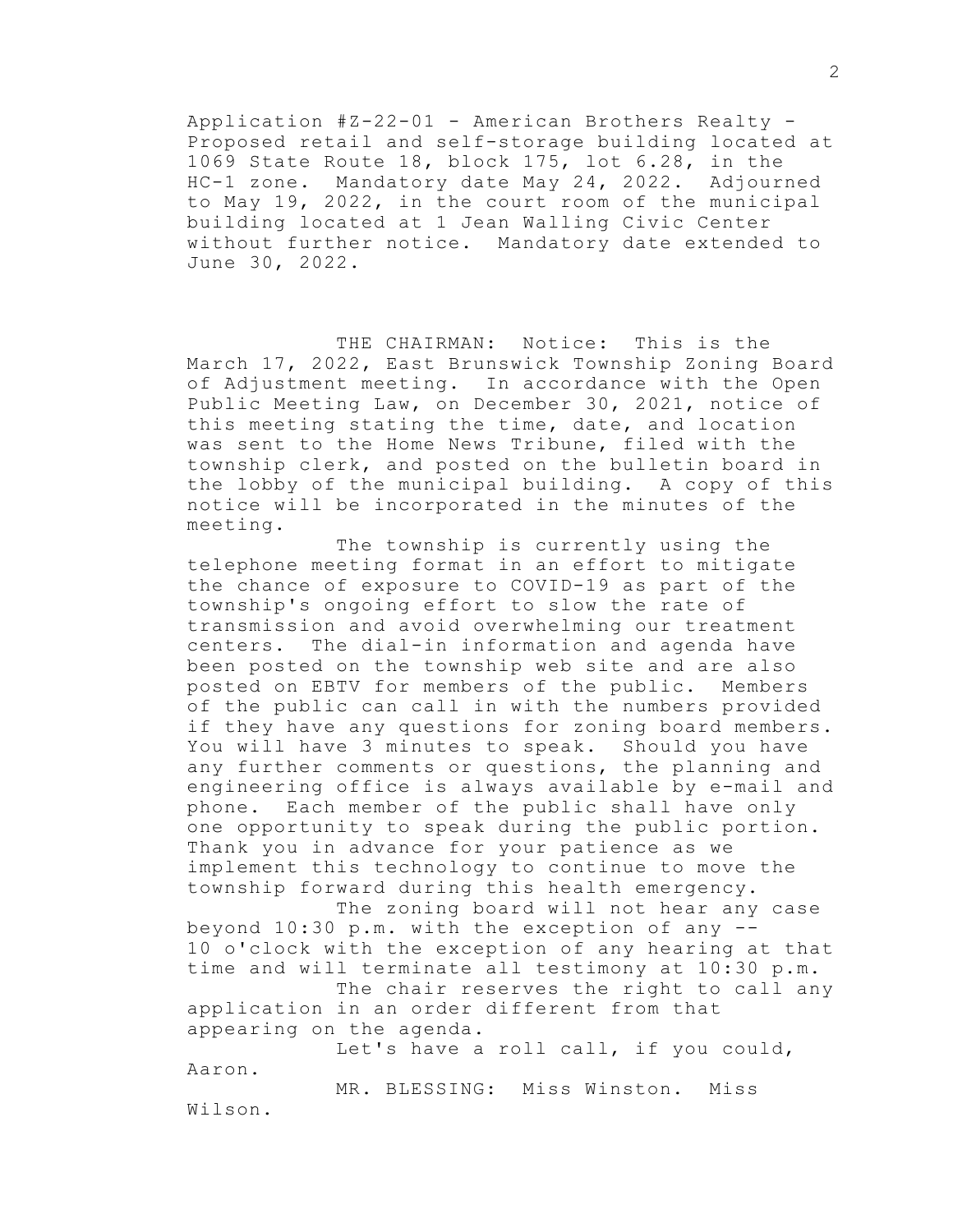MS. WILSON: Here. MR. BLESSING: Miss Decker. Mr. Brandt. MR. BRANDT: Here. MR. BLESSING: Mr. Pepe. MR. PEPE: Here. MR. BLESSING: Mr. Gurevich. Mr. Arora. MR. ARORA: Here. MR. BLESSING: Mr. Wynter. Miss Papi. MS. PAPI: Here. MR. BLESSING: Miss Rampolla. MS. RAMPOLLA: Here. MR. BLESSING: Chairman Philips. THE CHAIRMAN: Here. Mr. Pape, you can see we do have a quorum, but it is seven right now. MR. PAPE: Understood. THE CHAIRMAN: At this time, I'm going to ask for a moment of silence for the situation in Ukraine hopefully that we can get a resolution of this at some point and end the devastation of this country that's just looking to have freedom. So if I can ask for a moment of silence for them. (Moment of silence) THE CHAIRMAN: Thank you. Okay. We have minutes of March 3, 2022. You've been sent to them -- they've been sent to you electronically. Those of you who are eligible, do you have any additions, deletions, or corrections or changes? If not, I'll listen for a motion. Anybody want to move the minutes of March -- MS. RAMPOLLA: I'll motion to approve the minutes of the March 3 meeting. THE CHAIRMAN: Thank you. And, Steve, you second. MR. PEPE: I will second. THE CHAIRMAN: I can see your hand up. Okay, again, any changes, corrections, deletions, additions. Seeing none, Aaron, just please call the roll. MR. BLESSING: Mr. Pepe. MR. PEPE: Yes. MR. BLESSING: Miss Wilson. THE CHAIRMAN: You're on mute, Bonnie. MS. WILSON: Yes, yes. MR. BLESSING: Miss Papi. MS. PAPI: Yes. MR. BLESSING: Miss Rampolla. MS. RAMPOLLA: Yes. MR. BLESSING: Chairman Philips.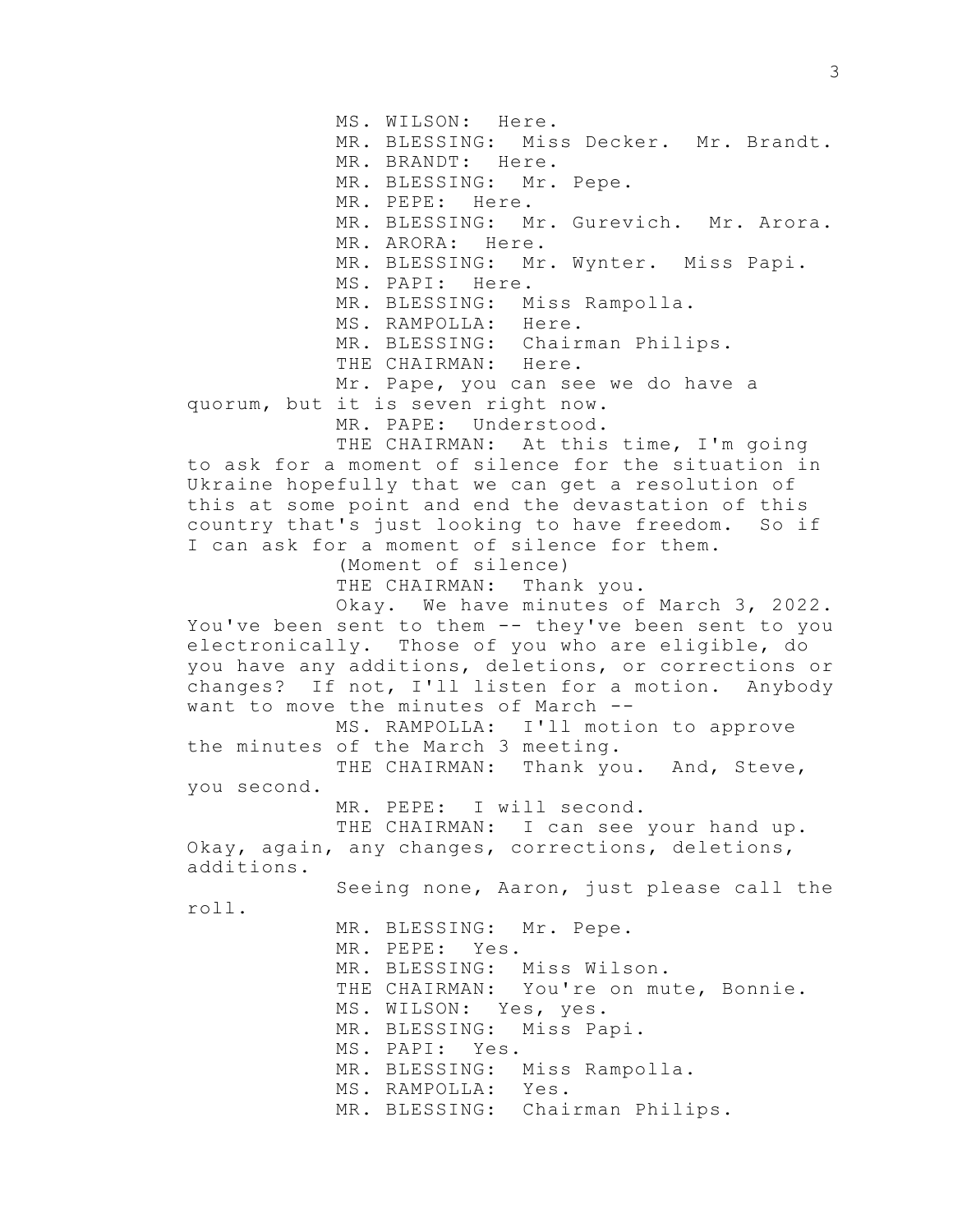THE CHAIRMAN: Yes. The minutes are

passed.

Okay, next on the agenda we have an application for Z-21-34. Those of you who were involved in this application in the past might remember that we continued it till tonight, but the applicant has asked for adjournment until what day, Aaron?

MR. BLESSING: That would be April 21,

2022. THE CHAIRMAN: Okay, so this is the application for the Quonset hut that's on Cranbury Road and Dunhams Corner Road. They're asking for an adjournment of this application until the 21st of April. Does anybody on the board have any problem or issue with extending that?

Seeing none -- and just confirming with Jay, we have -- they don't have to give us an extension. The mandatory date is May 12.

MR. WEINER: That is correct, Mr. Chairman. They're all good on that, so if it's the board's pleasure, it can be adjourned.

THE CHAIRMAN: Okay. So I don't think we need to have a voice -- we can have a voice vote for adjournment until April 21. All in favor? Any opposed? Hearing none --

MR. PAPE: Mr. Chairman, that's Jared Pape's application. Is that to be with notice or without notice for the 21st?

THE CHAIRMAN: No, the notice is being given right now, Ken.

MR. WEINER: No new notice is required.

MR. PAPE: Thank you for placing that on the record.

THE CHAIRMAN: Well, I was going to do that when we summed it up, but  $--$ 

MR. PAPE: Okay.

MR. WEINER: However, Mr. Pape, I will add one caveat. I don't know if there's an intention for a drastic change of plans. Obviously, if that changed where it affected the relief being applied for, then new notice would be needed. So I haven't seen anything yet.

> MR. PAPE: Duly noted. Thank you. MR. KIPP: Excuse me, Chairman, and

that's going to be a live meeting. I don't know if you have to notice regarding that or this is fine. THE CHAIRMAN: No, it's going to -- I'm going to -- this is the time we'll make that mention now, Keith. We'll acknowledge it in public at this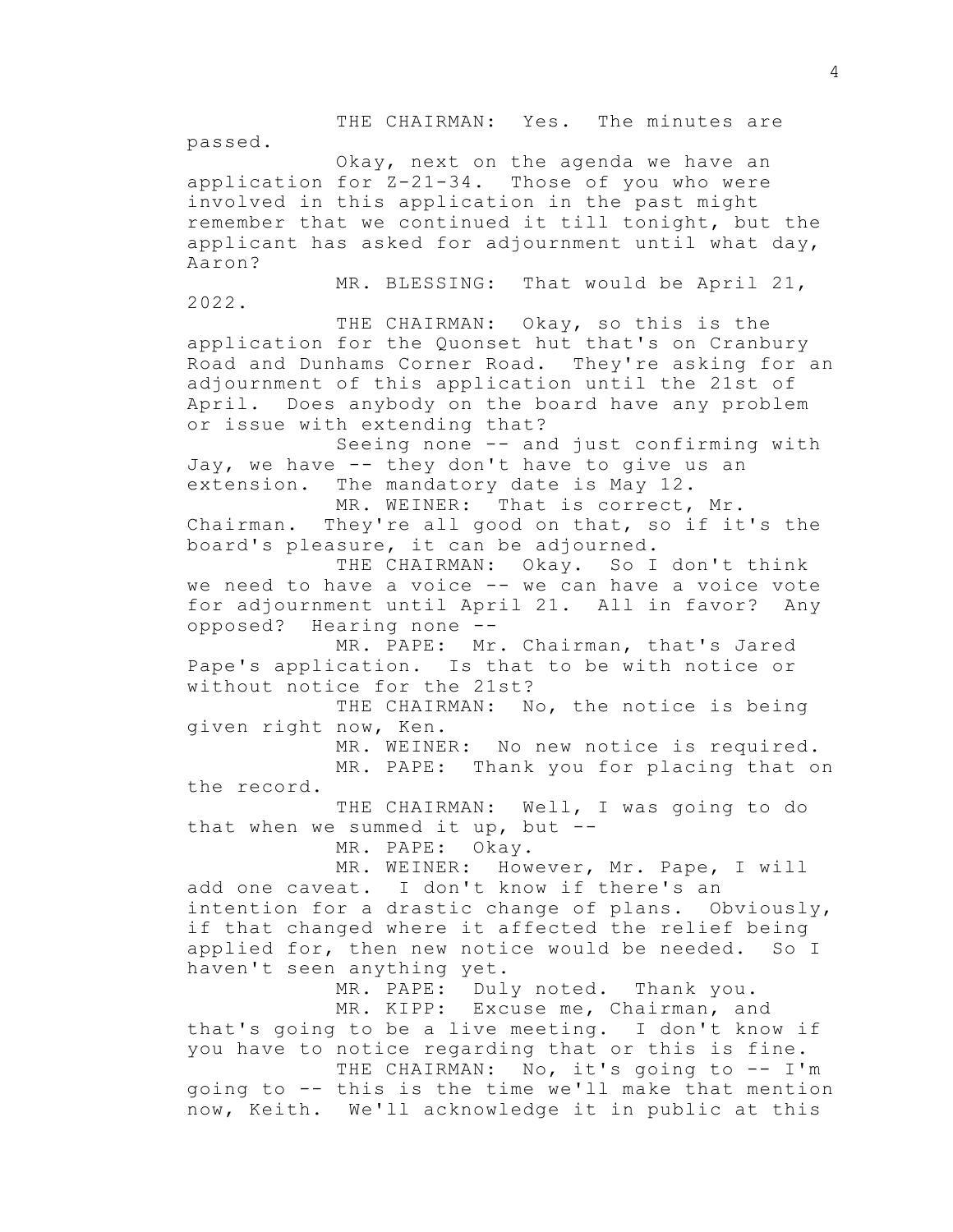point.

So for those of you who might be tuning in tonight for application Z-21-34, P & A Group, it will not be heard this evening. The applicant has requested an adjournment until the 21st of April. The applicant does not have to send out any further notice. Be also aware that since we will again be meeting in the courtroom, then this would be continued in the courtroom on the 21st of April, and the applicant does not have to send out any further notice. I think that clarifies it.

Okay. Having dispensed with that, we have new business, application Z-22-01, American Brothers Realty, proposed retail and self-storage building located at 1069 State Route 18, block 175, lot 6.28, in the HC-2 zone. I see we have Mr. Pape, and I'm assuming you're going to take us through the application.

MR. PAPE: Mr. Chairman, yes. Good evening, Ken Pape of the firm Heilbrunn Pape on behalf of your applicant and property owner, American Brothers Realty Corporation. And, Mr. Chairman, board members and board professionals and members of the public, this is an application where the property owner who has operated the Sunny Palace restaurant for the past 25 years is closing that business -- has closed that business and is seeking to raze the building and to construct a new building on the property that has two uses, retail on the first floor and public storage on the second.

MR. WEINER: Mr. Pape, before you continue -- and I apologize for the interruption, but I do want to place something on the record that I know you will appreciate is that, Mr. Chairman, I have had an opportunity to review all of the notice proofs submitted on behalf of this applicant, and the reason I didn't interject sooner is because this board has jurisdiction tonight to hear this application, and with that, I will please allow Mr. Pape to continue without further interruption.

MR. PAPE: Mr. Weiner, certainly do appreciate you making that part of the record. The relief that the applicant requests and the relief that was identified in those notices is preliminary and final site plan approval. It also includes variance relief. The building height that's permitted in the zone is 35 feet. We're asking this board to build a building that will be 41 feet, 6 feet taller. That requires a height variance. We're also asking for two uses on the property. One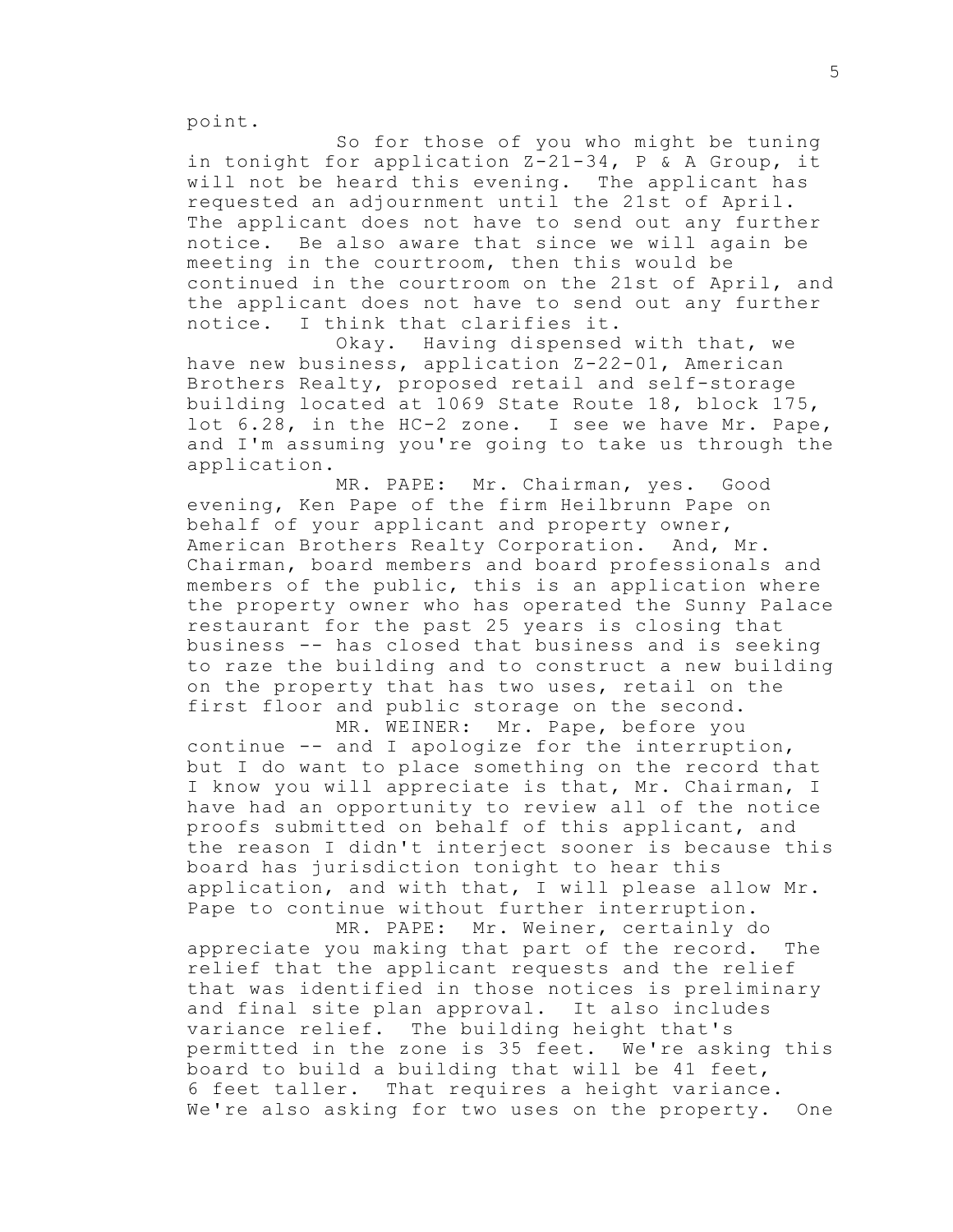of them, retail, is expressly permitted in the zone, but the public storage use is not listed as a permitted use, and variance relief is required for that. There's also an existing sign. We're not asking to preserve the sign, but when I was reviewing the record going all the way back -- and I'll shock everyone to tell you I was the attorney all the way back when the Rain Forest was the application before the planning board. That was me. THE CHAIRMAN: And you want to admit

that?

MR. PAPE: Well, I was very proud of the approval the town granted, and I was thrilled when Mr. Keissler Wong and his brother-in-law, Mr. Ip, took over the operation and brought it to the very high standard that was intended. I'm a little embarrassed at the gap in between.

But having said that, look, just - looking all the way back when -- the sign location was carefully chosen for safety reasons, and we're going to ask this board for the same variance relief for the sign location for the same safety reasons. A new sign has a new purpose, new business, but we're going to ask for that variance.

So the relief that the applicant will be asking this board to consider favorably is the site plan approval, the use to introduce public storage, the height to introduce a building 6 feet taller than the 35 feet, and then to preserve the location of the sign.

The Wong family and the Ip family, who've made themselves a part of the East Brunswick family over the last 25 years, closed their restaurant just about two years ago. A combination of forces, the abundance of new restaurant opportunities and the pandemic all had their impact, and the business is permanently closed, and the decision to raze this building was one that was made with great difficulty.

The application that we're presenting to you will be presented by Steven Schwartz, who is the professional engineer at Dynamic Engineering. He has designed the plan. He'll be the first witness. I'm going to ask that he introduce the property to you and to describe existing conditions, to do an executive summary of the site plan. Then we'll go through site plan elements in detail.

After Mr. Schwartz's testimony is the testimony of Justin Taylor. Justin Taylor is with Dynamic Traffic. He is a traffic engineer and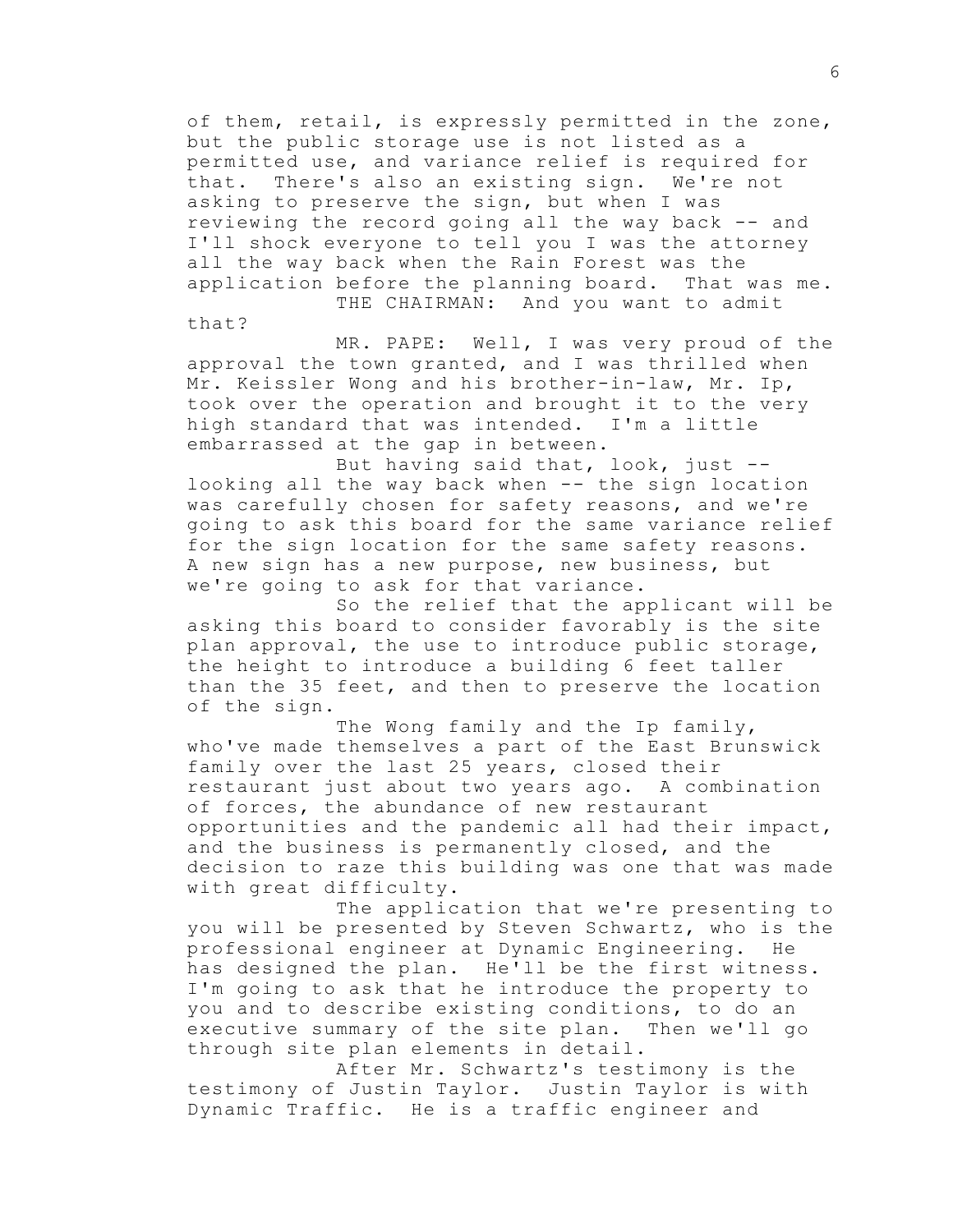expert, and he's going to take us through on-site circulation, access to the highway, adequacy and location of parking, and the safety features that were built into the design of the traffic elements. Steve Radosti is the architect. He

designed the building that we're going to present to you. We believe that it is an extremely beautiful building. The goal was to create a building that had iconic beauty. You'll notice that from the rear it has a very unusual feature, one that Mr. Radosti found in urban buildings, and that was creating green walls, planting on terraces all the way up the back of the building using trees, landscape material, and vines to create a green look. It also has a green roof, but the green roof is the other kind of green. It's a solar panel roof, and that will also be presented.

Mr. Keissler Wong is the principal. He's joined us. There's some statements to be made for Mr. Wong. I'm going to ask for permission to speak for him after the testimony of Mr. Radosti.

And the final witness is Christine Cofone. Christine Cofone is a professional planner and has the responsibility after the fact witnesses have testified to spring all that together into professional opinion as to the basis, the basis for your decision making.

With that, I would --

MR. WEINER: If I can quickly interject, just because we're on Zoom and not in person, I want to let the record reflect that after the roll call, Ms. Winston has joined the panel and as a board member has joined the meeting and is a participating at this point. So let the record reflect that Miss Winston is here since the onset of this application.

MR. PAPE: Thank you, and thank you for joining us. So, Mr. Chair, you --

THE CHAIRMAN: Mr. Pape.

MR. PAPE: -- eight sitting members.

Wonderful.

THE CHAIRMAN: Mr. Pape, just -- you've been before us before so you're familiar with the process that we use. As we go through, because you have a significant -- a decent number of witnesses to present and experts, after we go through a couple of them, we're going to open it up to the public for questions.

MR. PAPE: Surely.

THE CHAIRMAN: And that's what we've done in the past, and I think that that allows the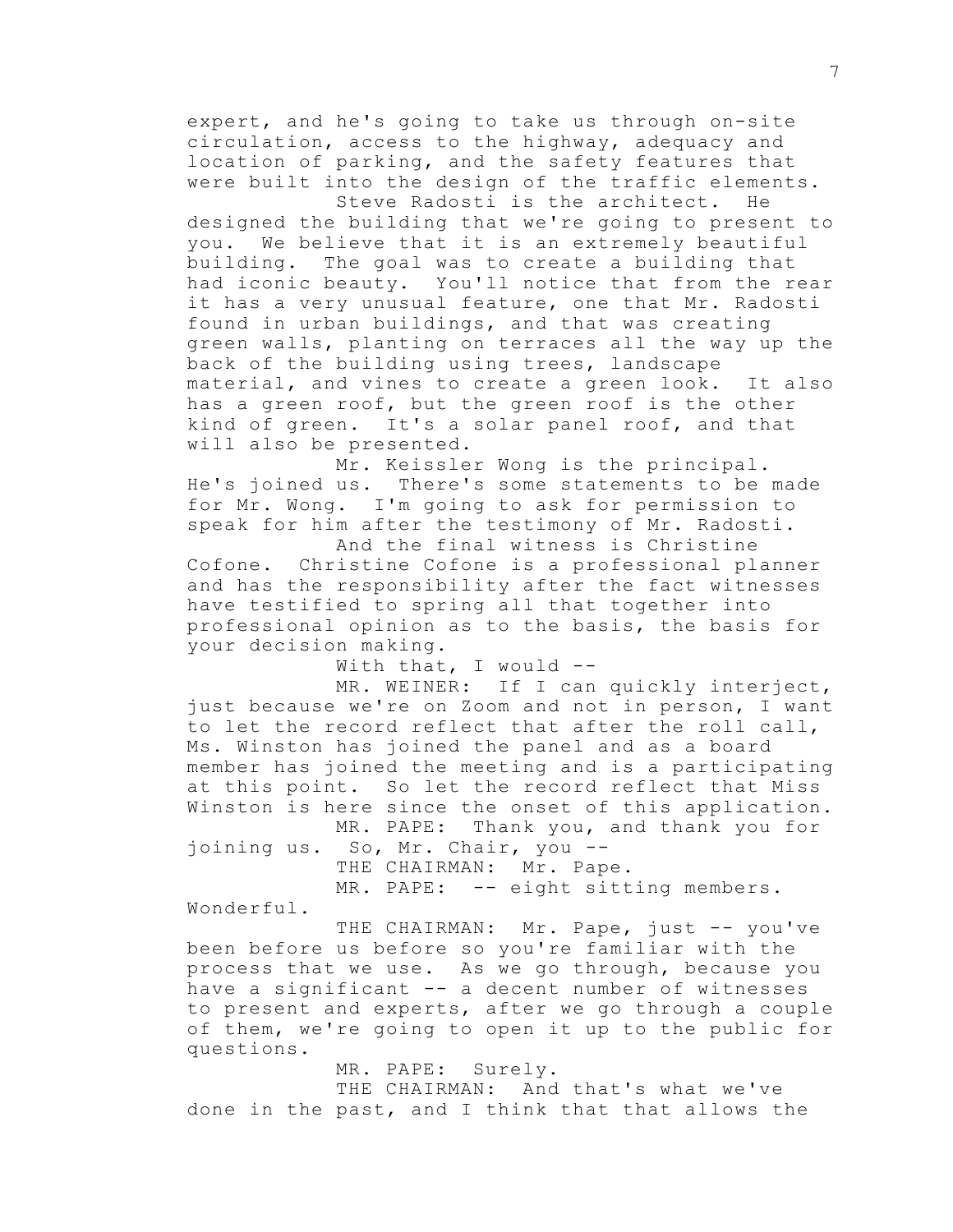public to put in their questions and so forth, and we do preface it by saying this is the time for questions, not the time for opinions, and we're all welcome to do that at the end.

MR. PAPE: Very fine. Thank you.

Mr. Chairman, and with your permission, I'll introduce to you Steven Schwartz, the professional engineer responsible for preparation of the plans, ask that he be sworn. We'll go through his credentials and begin our substantive presentation.

THE CHAIRMAN: Very good. Mr. Schwartz, if I can ask you to raise your right hand. Do you swear the testimony you're about to give this evening regarding the application before us is the truth, the whole truth, and nothing but the truth, so help you God.

MR. SCHWARTZ: I do.<br>THE CHAIRMAN: Okay.

Okay. Please state your name, professional affiliation for the record, and spell your last name.

MR. SCHWARTZ: Sure. My name is Steve Schwartz, S-c-h-w-a-r-t-z. I have a Bachelor of Science in civil engineering from Rutgers University. I have been practicing engineering for about 18 years. I'm a senior principal at Dynamic Engineering, and I'm a licensed engineer in the State of New Jersey.

THE CHAIRMAN: And you've been before numerous boards and so forth as far as --

MR. SCHWARTZ: Including this board, many times.

THE CHAIRMAN: Okay, and we have your information because you're the one that provided us with the sheets and all the data information; is that correct?

MR. SCHWARTZ: That is correct. THE CHAIRMAN: Okay. Motion from the board to accept Mr. Schwartz?

MR. ARORA: I'll motion.

MS. RAMPOLLA: I'll second then.

THE CHAIRMAN: Okay. All in favor? Okay. Thank you, Mr. Schwartz.

MR. PAPE: So thank you, Mr. Chairman, for accepting Mr. Schwartz. He'll testify this evening in his area of recognized expertise as a professional engineer.

Mr. Schwartz, I'm going to ask if you could introduce exhibits that you would like to rely upon this evening and then if we could go to an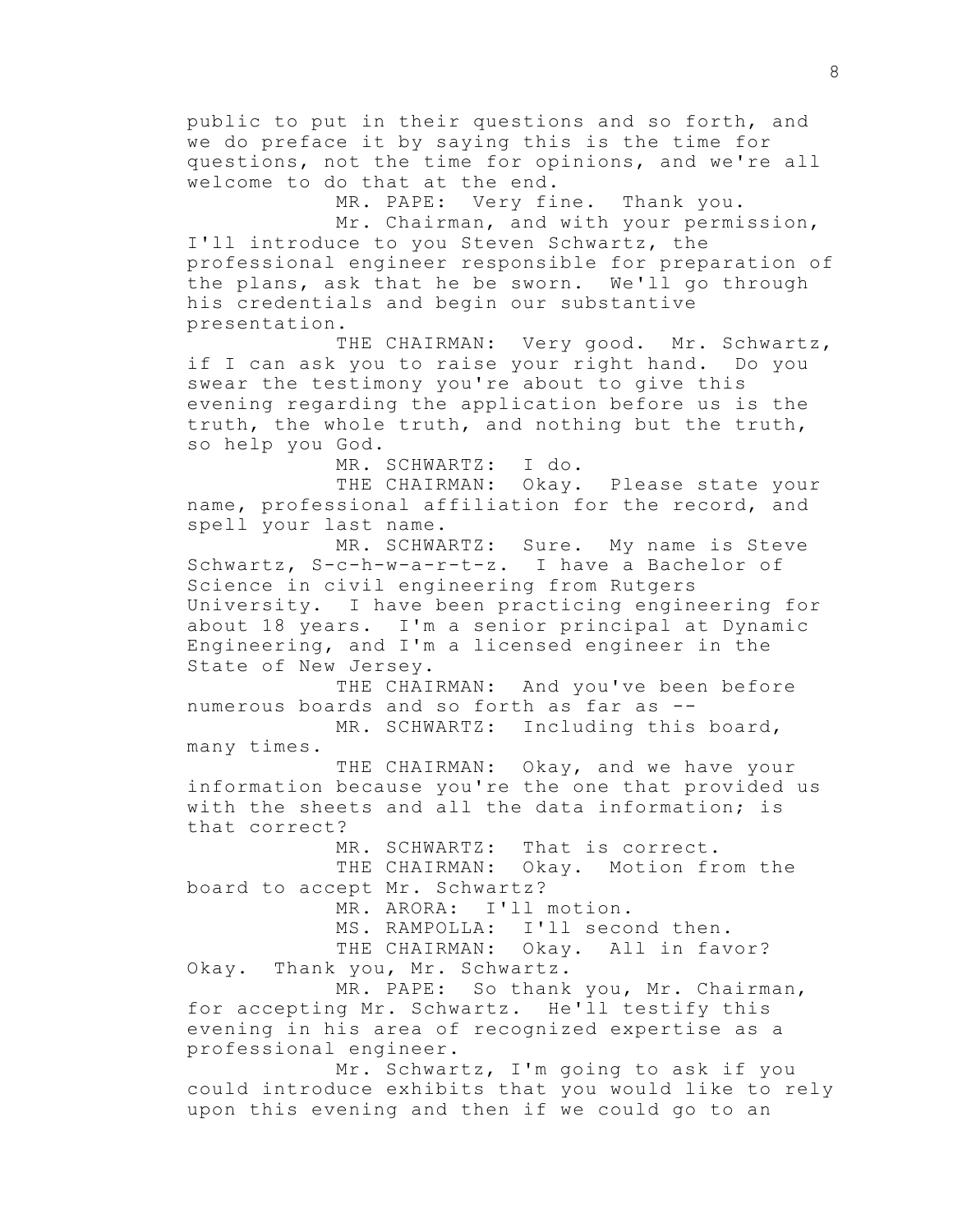opening with either the existing condition or an aerial photograph. I look to you to lead us through. MR. SCHWARTZ: I just want to make sure -- can everyone see the exhibit? MR. PAPE: Perfect. MR. WEINER: Mr. Schwartz, is this part of the original submission, or is this an altered version of something previously submitted? MR. SCHWARTZ: It's our aerial exhibit. I'll mark it as A-1. This was not submitted as part of our package. MR. WEINER: Okay. Thank you. MR. SCHWARTZ: It's slightly different than what was included. MR. WEINER: This will be Exhibit A-1, aerial -- THE WITNESS: Aerial exhibit. MR. WEINER: Aerial exhibit, and if you can please mark a copy with that marking, today's date and your initials, and have a hard copy submitted to our planning and engineering staff office. MR. SCHWARTZ: Absolutely. This aerial exhibit is dated 2-14-22. The scale is 1 inch equals 80 feet, and north is to the right of the page. THE CHAIRMAN: Mr. Schwartz. MR. SCHWARTZ: Yes, sir. THE CHAIRMAN: You say it's dated February what? MR. SCHWARTZ: Fourteenth. THE CHAIRMAN: There's an entire paved area that's missing from this picture. It can't  $be$   $-$ MR. SCHWARTZ: The date of the exhibit is from February 14, but it's not -- the aerial image, itself, is not from February 14. THE CHAIRMAN: Okay. Do we know when this aerial -- when it was because there's significant change to the topography and areas around southerly portion of this property. MR. SCHWARTZ: As noted on the exhibit, it's from 2015. That's the latest imagery that was available. MR. PAPE: It's offered to locate the property for the board members. THE CHAIRMAN: Fair enough. MR. SCHWARTZ: So this is our aerial image, the project site and surrounding areas. At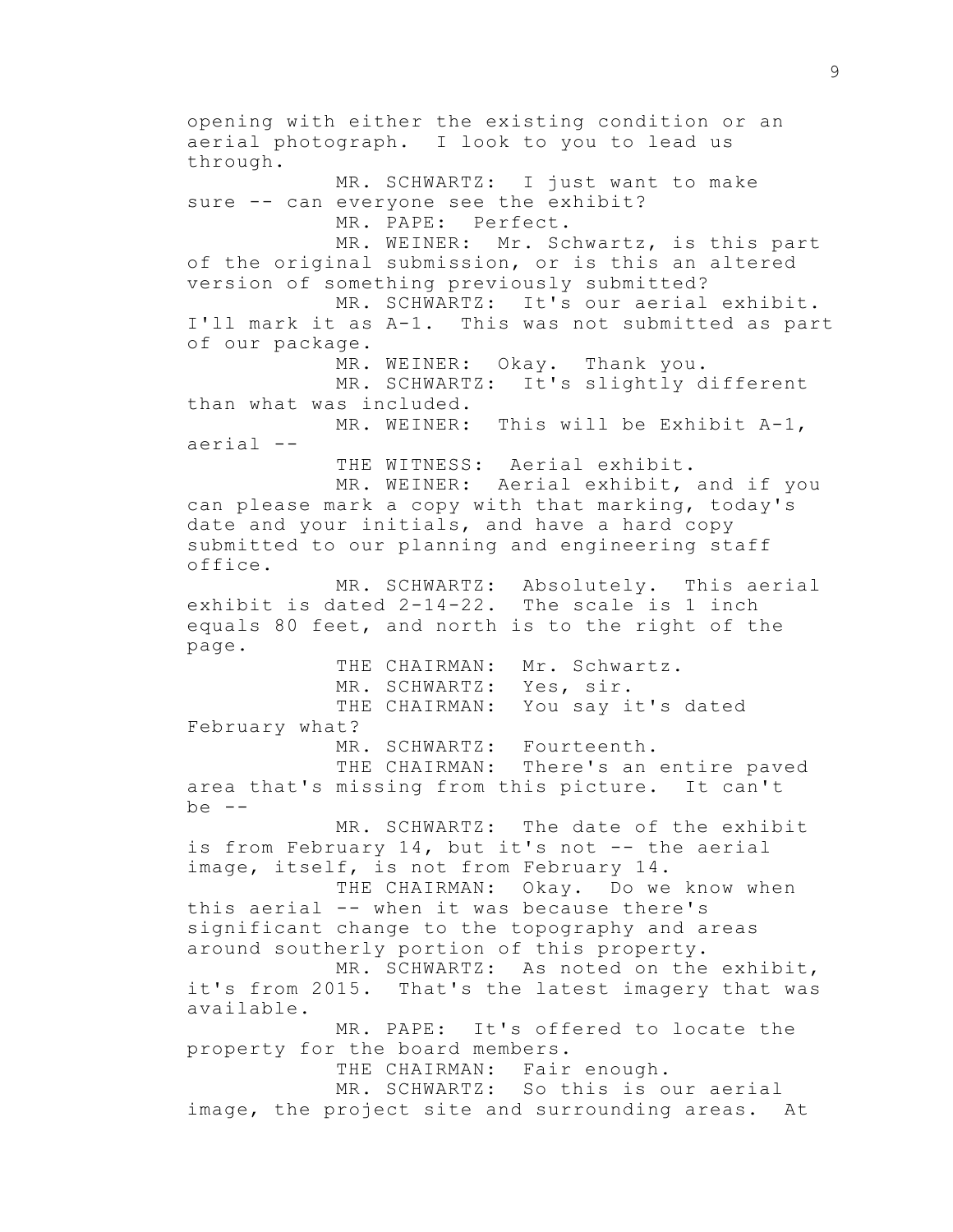the center of the exhibit is our project site outlined in red. It's a 3.7-acre site located within the HC-2 highway commercial zone and serviced by a single right-in/right-out driveway along Route 18. The site is surrounded by commercial uses to the north, south, and east beyond Route 18 as well as single-family residential homes to the west. Under existing conditions, the site is fully developed as a two-story 27-foot-high Sunny Palace restaurant with associated parking and existing detention basin at the rear of the property. In addition, there is a substantial mature buffer of 50- to 70-foot-tall deciduous trees along the adjacent residential properties to the west, which are proposed to be maintained. If there are no questions regarding the existing conditions, I'll move on to my next

exhibit.

This is our site plan rendering, which we'll mark as Exhibit A-2. It's dated -- MR. PAPE: If you could distinguish this from that which was filed with the materials. MR. SCHWARTZ: So this is a -- this exhibit is a rendered version of the site plan that was submitted as part of our set with the landscaping superimposed. This exhibit is dated 2-17-22. The scale is 1 inch equals 30 feet, and north again is to the right of the page. THE CHAIRMAN: Is there some way you can enlarge this so we don't have to have the -- MR. SCHWARTZ: I certainly can.

THE CHAIRMAN: -- diagram stuff around

it.

MR. SCHWARTZ: How is that, sir? THE CHAIRMAN: I just thought you might be able to just eliminate the outside area there, all those -- the various typed requirements and so forth. But you can't, huh.

MR. CLINE: You may be able to use under view or something to do a full screen.

MR. SCHWARTZ: I guess full screen. Let me see. I apologize. I don't know how to make that as a full screen.

MR. CLINE: You have a tab at the top. There, F11.

> MR. SCHWARTZ: How is that, sir, better? THE CHAIRMAN: It's certainly better. MR. SCHWARTZ: Excellent. So under

proposed conditions, we're demolishing the existing building and constructing a new four-story building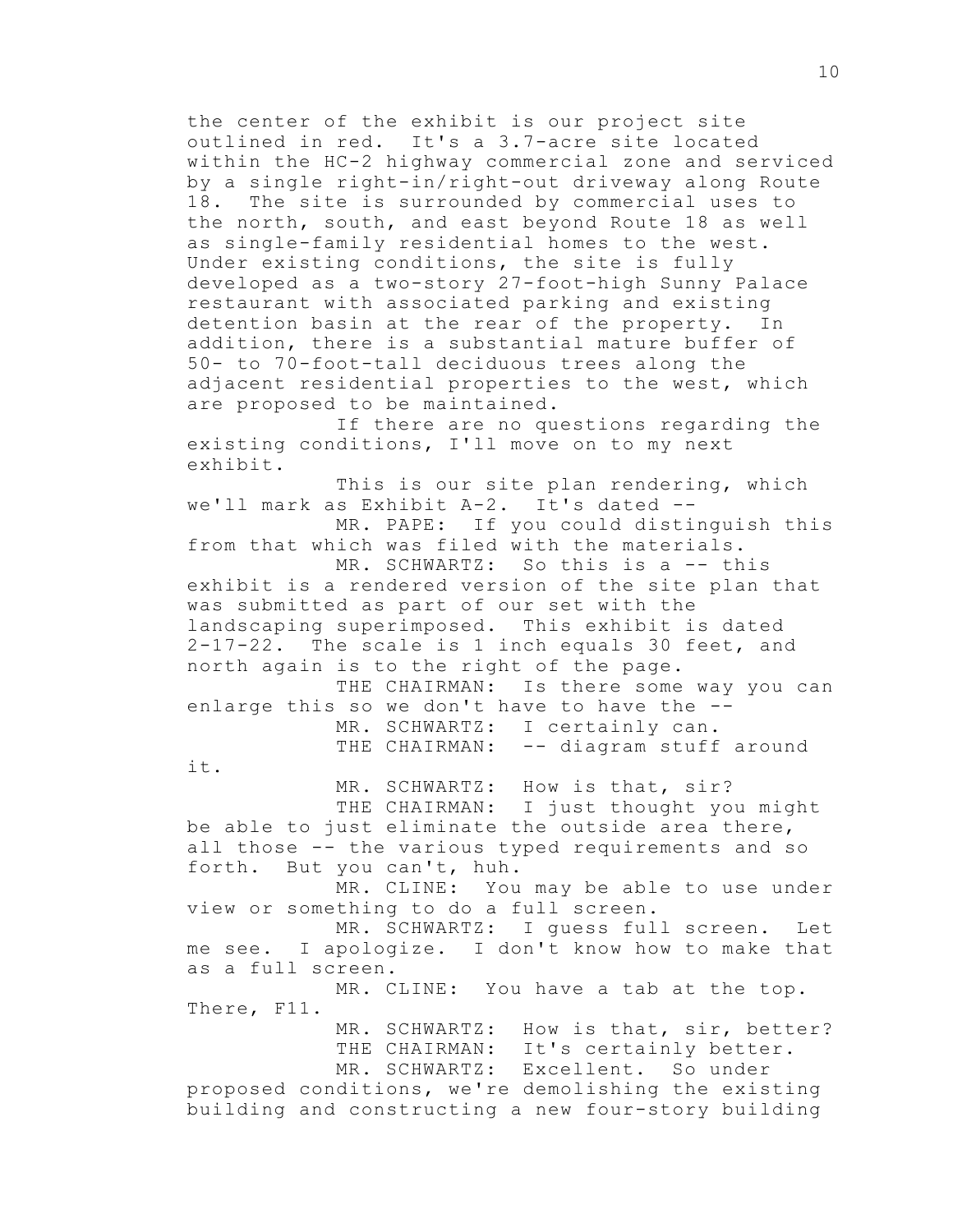with a 21,665-square-foot footprint consisting of both retail and self-storage uses and a total gross floor area of 80,289 square feet.

One important feature of the site is the topography. Overall, there's a 15-foot grade differential between the front and the rear of the building areas, which we have maintained to accommodate the proposed development. This way the building appears as only three stories or 41 feet from -- when viewed from Route 18 and four stories at the rear of the building.

In addition to the new building, we will also be repaving and restriping the entire parking lot, providing new ADA facilities, electric vehicle charging stations, and upgrading the stormwater management conveyance system that ties into the existing basin at the rear of the property, which is to remain.

Overall, the proposed development is fully contained within the previously disturbed areas to maintain the existing buffer along the residential properties.

That's my executive summary of the proposed site conditions.

MR. PAPE: Thank you.

MR. SCHWARTZ: Sure.

MR. PAPE: Steve, Mr. Schwartz, if we could just go through what I call the statutory elements of a site plan and if we can start with grading and if you could describe to the board and the board's professionals, the public, what grading revisions, if any, are required to accommodate this design.

MR. SCHWARTZ: As I mentioned before, there is a 15-foot grade differential between the front and rear of the building, so we're trying to maintain that for the proposed building. In addition, there's actually a 40-foot grade differential from the access point at Route 18 to the furthest southern corner at the rear of the property. So the grading is significance, and we're trying to work with those existing grades to maintain it for the proposed development.

MR. PAPE: The general grade -- the general grades of the property are preserved?

THE WITNESS: Correct. There's a little filling at the rear of the building, but yes, they are mostly preserved.

MR. PAPE: And stormwater management, you know, there's a stormwater management system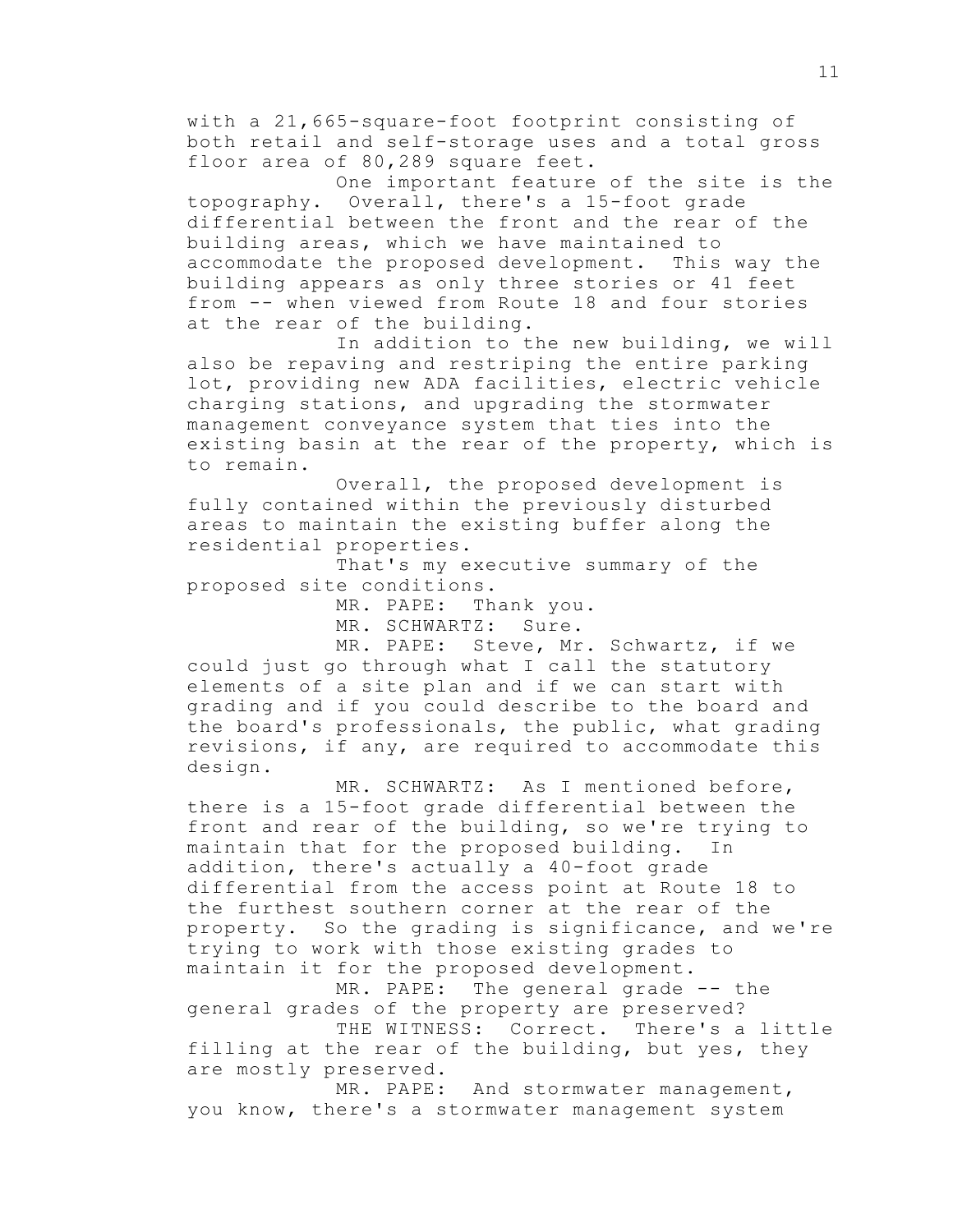that is there. You've designed a new stormwater system as part of the site plan. I'm going to ask you a couple of specific questions about that. I think these are important to be part of the record. The first is, is the stormwater system that you designed consistent with the East Brunswick Township requirements for stormwater design.

MR. SCHWARTZ: Yes.

MR. PAPE: And in March of 2021, the State of New Jersey enacted brand new stormwater management requirements, much more vigorous than anything in the past. Is this designed to be consistent with that requirement?

MR. SCHWARTZ: Yes.

MR. PAPE: And is this system a privately owned and privately maintained system? MR. SCHWARTZ: Yes.

MR. PAPE: And I think the most important for the neighbors is can you give assurances that this system is designed to prevent any stormwater from leaving our site and entering any of our neighboring properties.

MR. SCHWARTZ: Yes, that's correct. MR. PAPE: That is the design?

MR. SCHWARTZ: It is. We're actually decreasing impervious coverage slightly in the proposed condition, and we're maintaining the swale along the western property line to prevent any off-site runoff.

MR. PAPE: So stormwater issues under control?

MR. SCHWARTZ: Yes.

MR. PAPE: I'm going to ask if you could go to the lighting plan for this site, if you could tell us what type of lighting and what protections were built into your lighting design.

MR. SCHWARTZ: We're providing new and efficient LED light fixtures, which is a major upgrade to the existing conditions. All light fixtures are proposed to be 25 foot high. They're all fully cut off, and we're also including shields for any of the lights that are along the perimeter of the site to ensure that there's zero foot-candles along the adjacent residential property line. Per our lighting plan, all lights are compliant and provide uniformity throughout the pedestrian and parking areas.

MR. PAPE: And, board members, I'll make be a part of the record that the use of those lights is intended to be at full illumination while the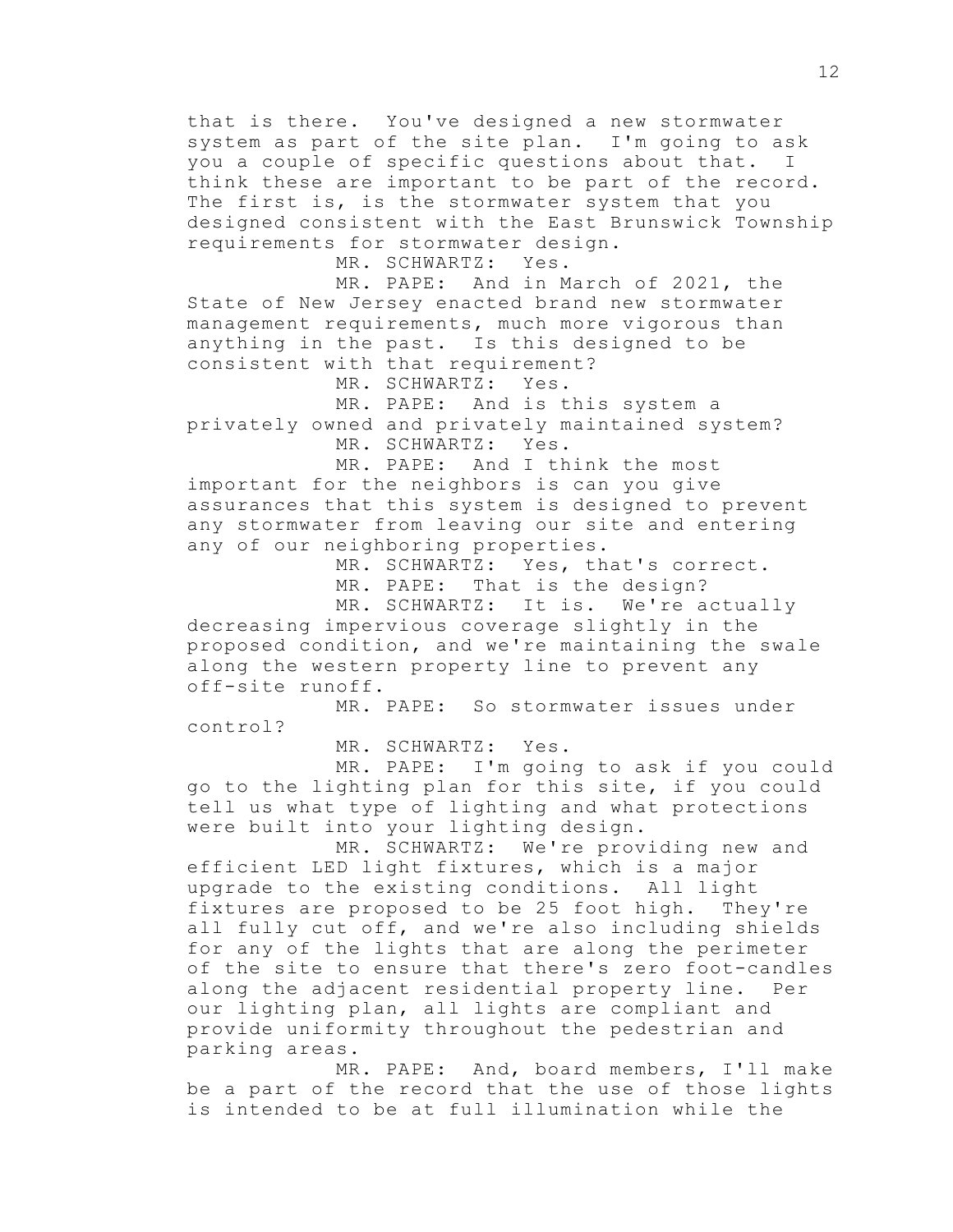businesses are operational and then to be turned down to a dimmer level for safety purposes during the off hours, and we would look to the police department to assist us in coming up with the appropriate illumination during the dimming period. If you could also describe the

landscaping plan, I think a little more detail about the landscaping materials that you're preserving and then where you're using new landscaping.

MR. SCHWARTZ: So in addition to maintaining the residential buffer along the western perimeter of the site, we're also enhancing that buffer. The buffer along that is mostly deciduous trees, which are much taller. What we're doing is infilling the lower areas with larger evergreen trees and shrubs that will provide more of a continuous screen for the entire height. Overall, we're providing total of 1,224 plantings, including 94 trees and 148 shrubs.

MR. PAPE: Okay. You heard me earlier talk about landscaping that's part of the building. I think that we'll leave that landscaping for Mr. Radosti to share with the board members.

MR. SCHWARTZ: Sure.

MR. PAPE: If you could -- Mr. Taylor will follow your testimony to discuss in detail parking and circulation, but if you could give us an overview of the parking areas and the adequacy of the parking and the types of circulation that you made sure were incorporated into the plan.

MR. SCHWARTZ: Yeah. We're compliant regarding parking with a total of 110 spaces, including new ADA accessible spaces and the electric vehicle charging spaces I had noted before. All parking spaces are 9-by-18 hairpin with 24-foot two-way access aisles as required per code.

MR. PAPE: And just briefly describe the circulation on site.

MR. SCHWARTZ: We designed the site to accommodate both retail users within the main parking area at the front of the building as well as employee and self-storage users, including single-unit panel trucks, smaller move-in/move-out trucks toward the rear of the building. We provided the vehicle circulation plans as part of our set for both the single-unit panel trucks as well as fire and garbage.

MR. PAPE: And the last site plan element is signage. The building signage will be presented by Mr. Radosti. Could you identify where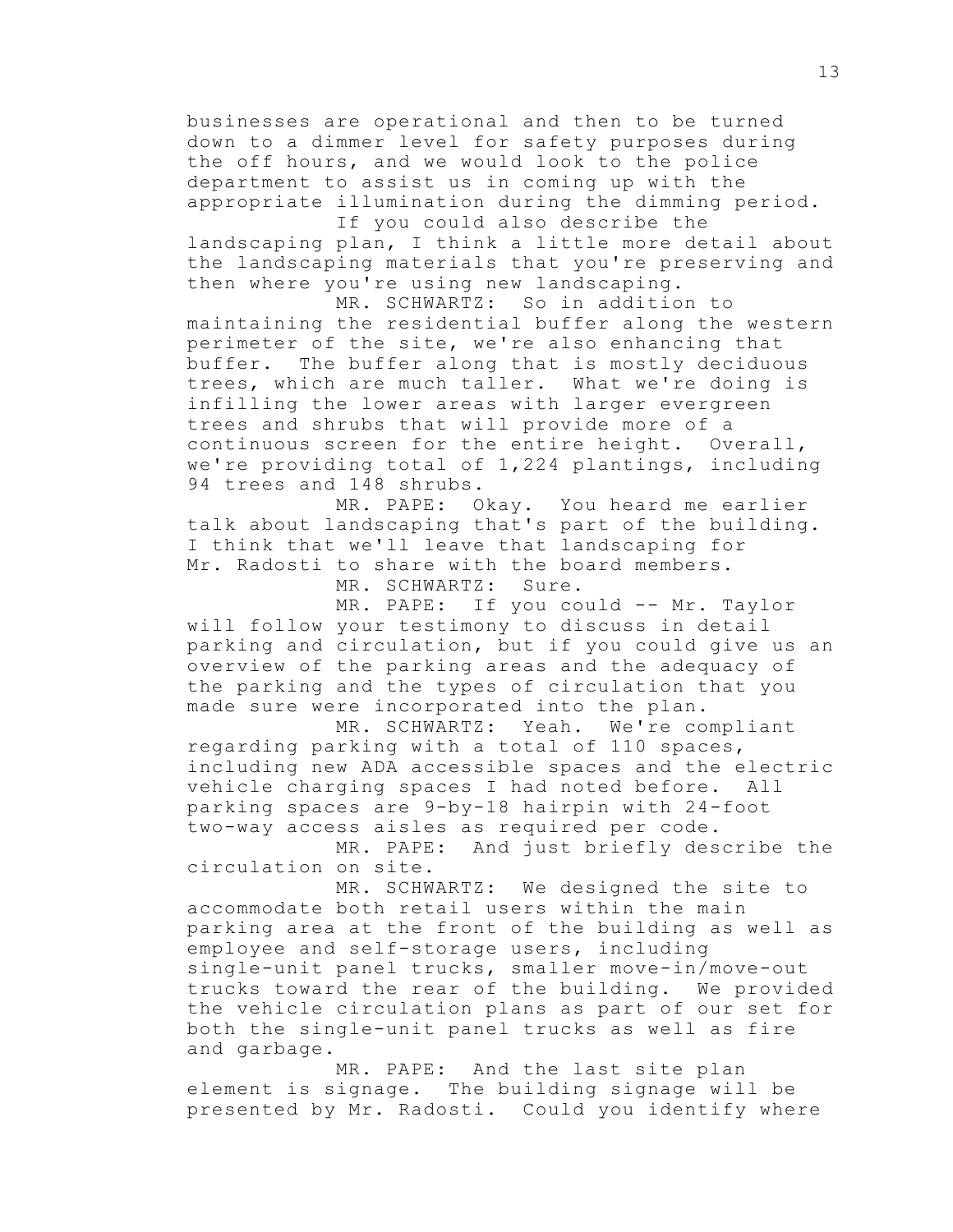the existing sign is and the variance that exists now for that sign that we're asking this board to consider anew.

MR. SCHWARTZ: So the existing sign is approximately 55 square feet. It's located -- I think it's approximately a hundred feet to the north of the entrance drive. The new sign will be about 21 foot high, 88 square feet, internally illuminated. It's compliant per code with respect to the height and area; however, we are asking to maintain that existing nonconformity with regard to the setback, which is approximately .1 foot from the property line.

MR. PAPE: Before tonight, you had an opportunity to receive and review Jason Cline's written report, which was given to us in advance of the hearing, for which we are grateful. Have you had an opportunity to go over that report with Mr. Cline?

MR. SCHWARTZ: I was. I was able to speak with him today. We had a great conversation. I'm in agreement with all his comments, and we're able to provide and address all of his comments that he made.

MR. PAPE: So that blanket statement that all of the technical direction provided by Mr. Cline in his report that's dated I think it was March 11, you're advising this board that you can and you will address those requirements to his satisfaction?

MR. SCHWARTZ: Yes, that's correct. MR. PAPE: Mr. Chairman, board members, I have nothing further of Mr. Schwartz on direct. He is available to you and your professionals for examination as you direct.

THE CHAIRMAN: Okay. Well, I have a couple of questions beginning with -- if you could turn to your page 3 of what you sent us, the Dynamic Engineering Demolition and Tree Removal Plan.

MR. SCHWARTZ: Okay. Yes, sir. THE CHAIRMAN: Okay, and if you can enlarge it as you tried to do the last time. MR. SCHWARTZ: Yup.

THE CHAIRMAN: Okay. The dotted line, the slashed dotted line indicates the limit of disturbance; is that correct?

MR. SCHWARTZ: That is correct, sir. THE CHAIRMAN: Okay. If you look at this, at approximately 9 o'clock if you look at is as a clock, the line of disturbance extends into the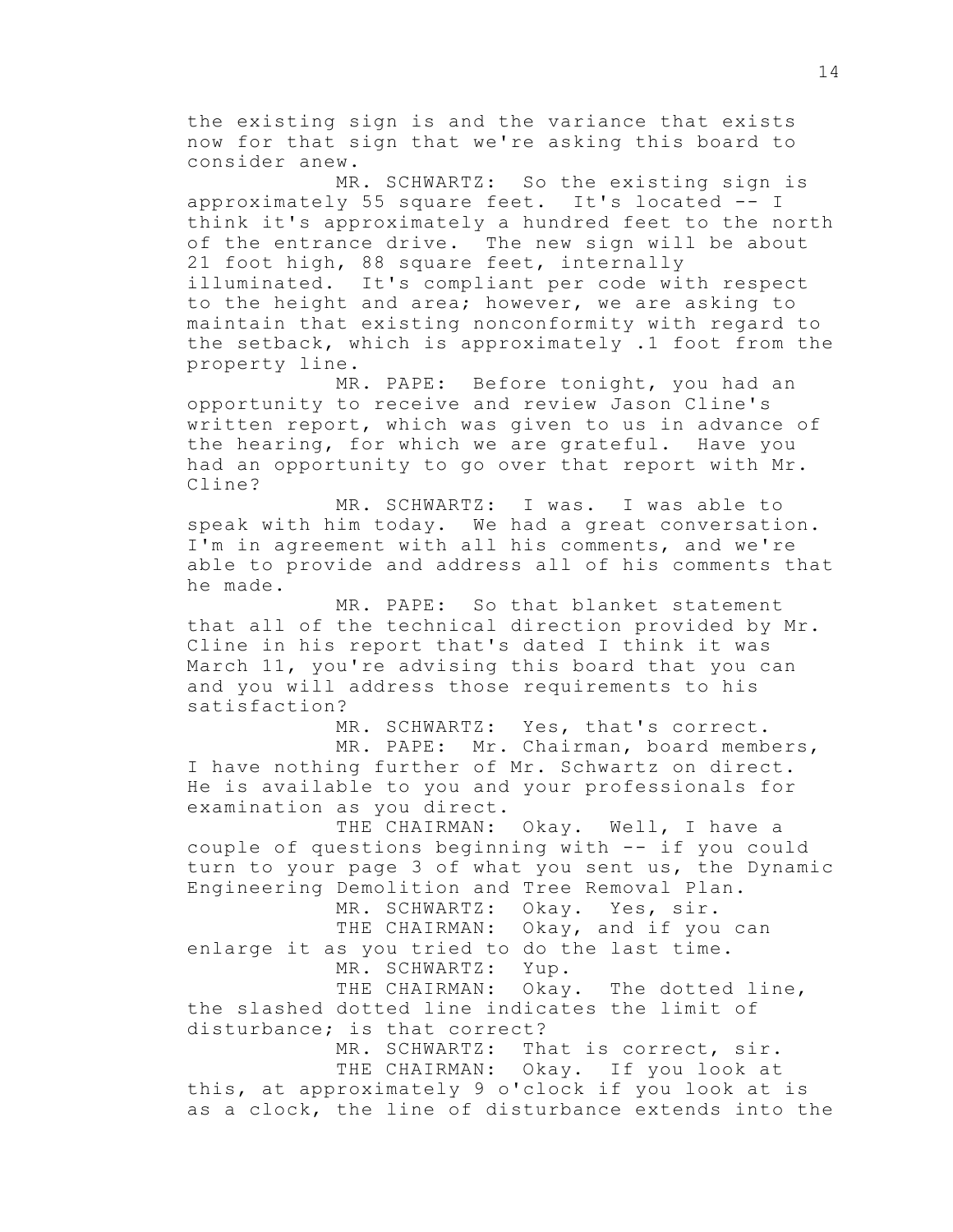property next door. MR. SCHWARTZ: That's a very good point. It's more so the line is actually going around the canopy of the tree, but the actual disturbance will remain on the property. THE CHAIRMAN: Okay. We need a clarification of that, Mr. Schwartz, because -- MR. SCHWARTZ: I'm clarifying it right now that all disturbance will be maintained on our property and that that's an error on my part. That was really just an outline of the canopy of the tree. All disturbance will be on site. THE CHAIRMAN: So there's no intrusion onto any other properties. MR. SCHWARTZ: That's correct. THE CHAIRMAN: Okay. Page -- well, okay, go to page 4 I guess, the next one. Okay, this is the anticipated parking; is that correct? MR. SCHWARTZ: That's correct, sir. THE CHAIRMAN: Okay. Now, you've got a number of parking spaces on there. Could you indicate how many parking spaces are in the rear of the building that would be a combination as you described it employees and people who wish to use the storage. MR. SCHWARTZ: There will be eight parking spaces along the rear of the building as well as three parking spaces across that drive aisle. THE CHAIRMAN: So that would be 11, and I think your testimony was that's for employees and also the operating public; is that correct? MR. SCHWARTZ: The users of the self-storage facility, yes, the ones that won't be using the panel truck areas, yes. THE CHAIRMAN: Okay, and is any of those described handicapped? MR. SCHWARTZ: There will be. As part of one of the comments from Mr. Cline, it's already striped as such, but the space that is to the eastern space adjacent to the striped area, that will become an ADA space. THE CHAIRMAN: Is that going to make it nine spaces, or are we still with the same eight, just one of them is -- MR. SCHWARTZ: Same number of spaces. THE CHAIRMAN: So we've lost one space from the standpoint of people can't park in handicapped unless they are. MR. SCHWARTZ: I'm sorry, sir, say that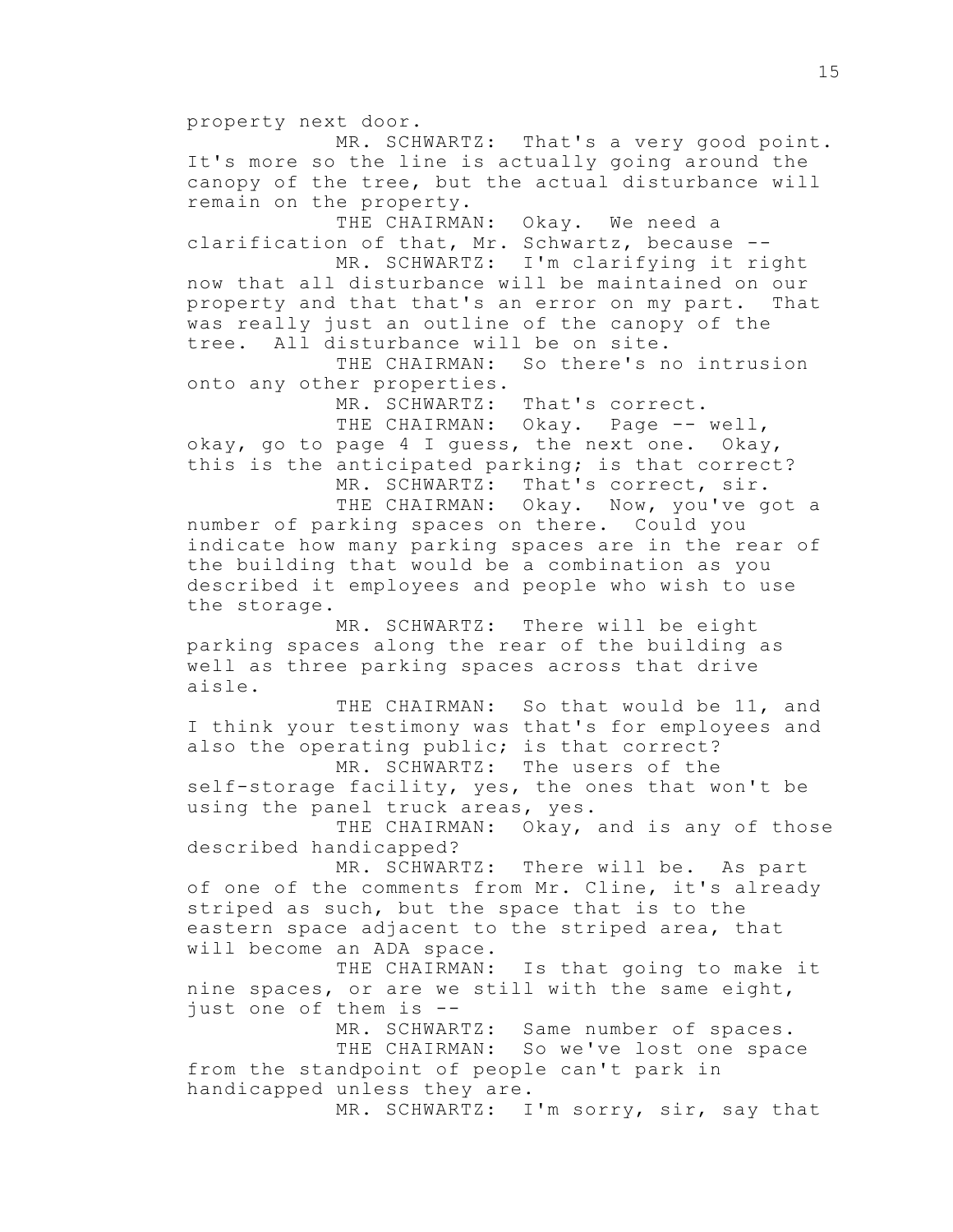again.

THE CHAIRMAN: You have seven effective operational spots for everybody and only -- and one for handicapped, so that's not available to everybody, only to people who are handicapped, correct?

MR. SCHWARTZ: Yes. The comment from Mr. Cline was to add an additional ADA space to the rear, which we can certainly provide. It's not currently shown that way, but it's striped to go either way.

THE CHAIRMAN: But you're telling me that there's eight spots, and there will be eight spots if it includes the handicapped, as well, correct?

MR. SCHWARTZ: Yes.

THE CHAIRMAN: Okay, so that takes away one spot for the general public, only allowing one for the handicapped, correct?

MR. SCHWARTZ: Yes.

THE CHAIRMAN: Okay, and then across the street, that little area there, is that where you're planning on having the EV spot?

MR. SCHWARTZ: No. Those three spaces are not for the electric -- all the charging spaces are along the front on Route 18. They're all signed with a specific logo, as well as the one ADA --

THE CHAIRMAN: Okay, so there's four of them there, and there's not going to be any planned ones. This is just -- they're all going to be operational.

MR. SCHWARTZ: Correct. They'll also will include the make-ready as required by state code.

THE CHAIRMAN: Yeah, the make-ready. Okay. So if anybody wants to go to the storage location and they have an electric vehicle that needs charging, then they're going to have to park there and walk all the way around the building; is that correct?

MR. SCHWARTZ: That's correct. We don't propose any electronic charging stations at the rear.

THE CHAIRMAN: Okay, so the public will not have ability to be in the back and also have the charging station for them.

> MR. SCHWARTZ: Correct. THE CHAIRMAN: Okay. All right. MS. PAPI: Mr. Chairman. THE CHAIRMAN: Yes.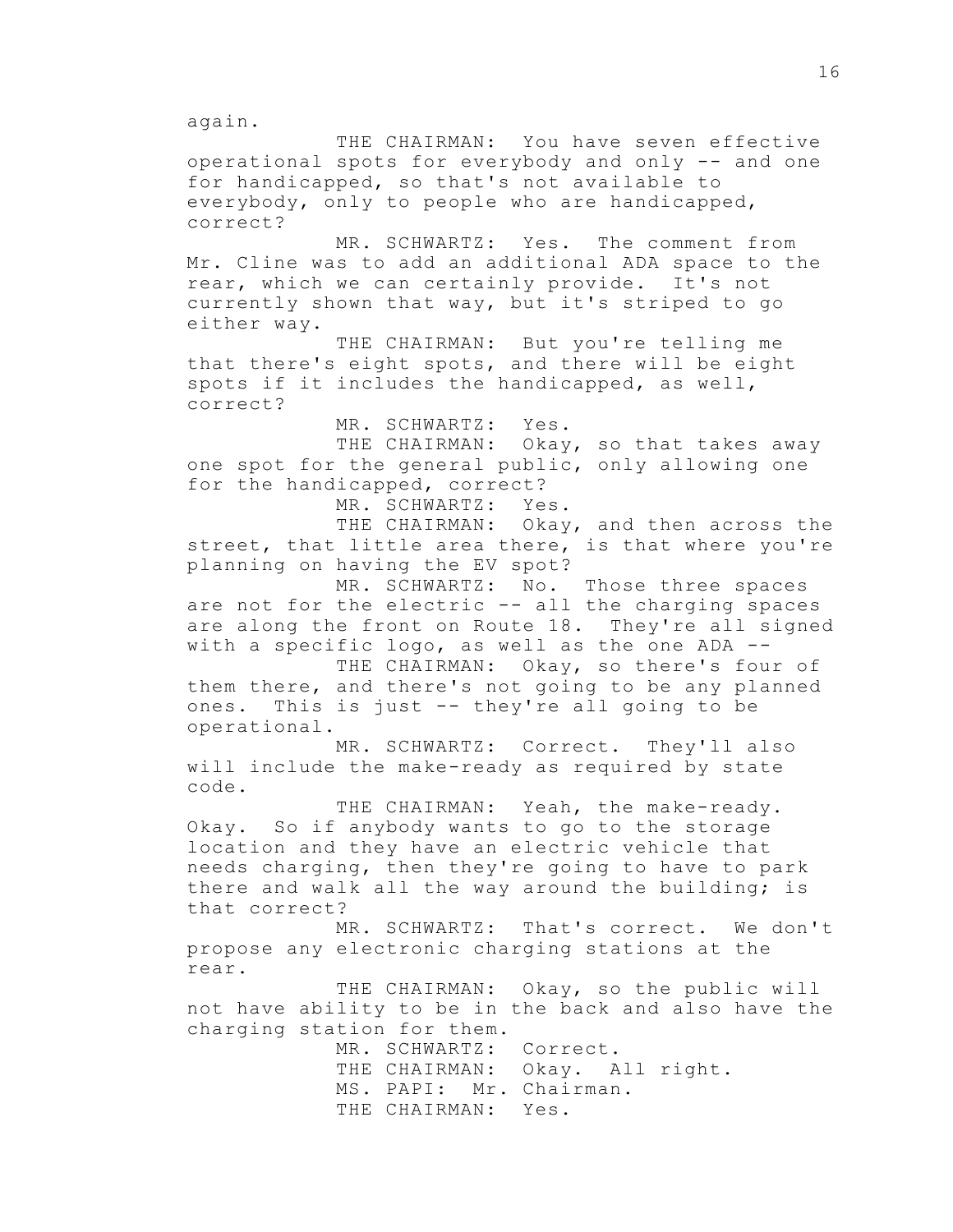MS. PAPI: While you're talking about the locations we're speaking of, is there just one exit and one entrance? There's nothing in the rear? You just have one road that takes you to the back and then you have to come all the way back to the front to exit? Or am I missing something? I'm sorry.

THE CHAIRMAN: As far as driveway is concerned, Amy, there is only one in and out, if that's what you mean.

MS. PAPI: Yeah, that's what I'm referring to. So there is -- the road will be made so that everyone is able to just maneuver going to the rear and then being able to come out to the exit again. So there's nothing in the rear. There's no other means of entering.

MR. SCHWARTZ: That's correct.

MS. PAPI: Okay.

MR. SCHWARTZ: That's how it is currently today.

MS. PAPI: Yeah, no, I've been to that restaurant. I'm sorry that it did leave because my family and I enjoyed it, and I recall there was only one way to get in and the same way to get out, but now that you have the storage and everything, so I was just wondering if there are any safety, other exits in case something should happen.

MR. SCHWARTZ: There's not. Our traffic engineer is here tonight, as well. He can provide additional testimony. But with the -- it's more of a low turnover for the self-storage than expected in the front.

MS. PAPI: Okay, so how many units are we speaking about? MR. SCHWARTZ: How many retail tenants?

MS. PAPI: Yes.

MR. SCHWARTZ: There is eight retail tenants and then the storage facility.

MS. PAPI: Yes.

MR. SCHWARTZ: The architect will

present his testimony.

MS. PAPI: Oh, okay. I always seem to ask these questions before the right person to speak to.

THE CHAIRMAN: Let's give him a chance, Amy, to go through that stuff, okay? MS. PAPI: Okay. THE CHAIRMAN: Thank you. MR. WEINER: Mr. Chairman. THE CHAIRMAN: Yes.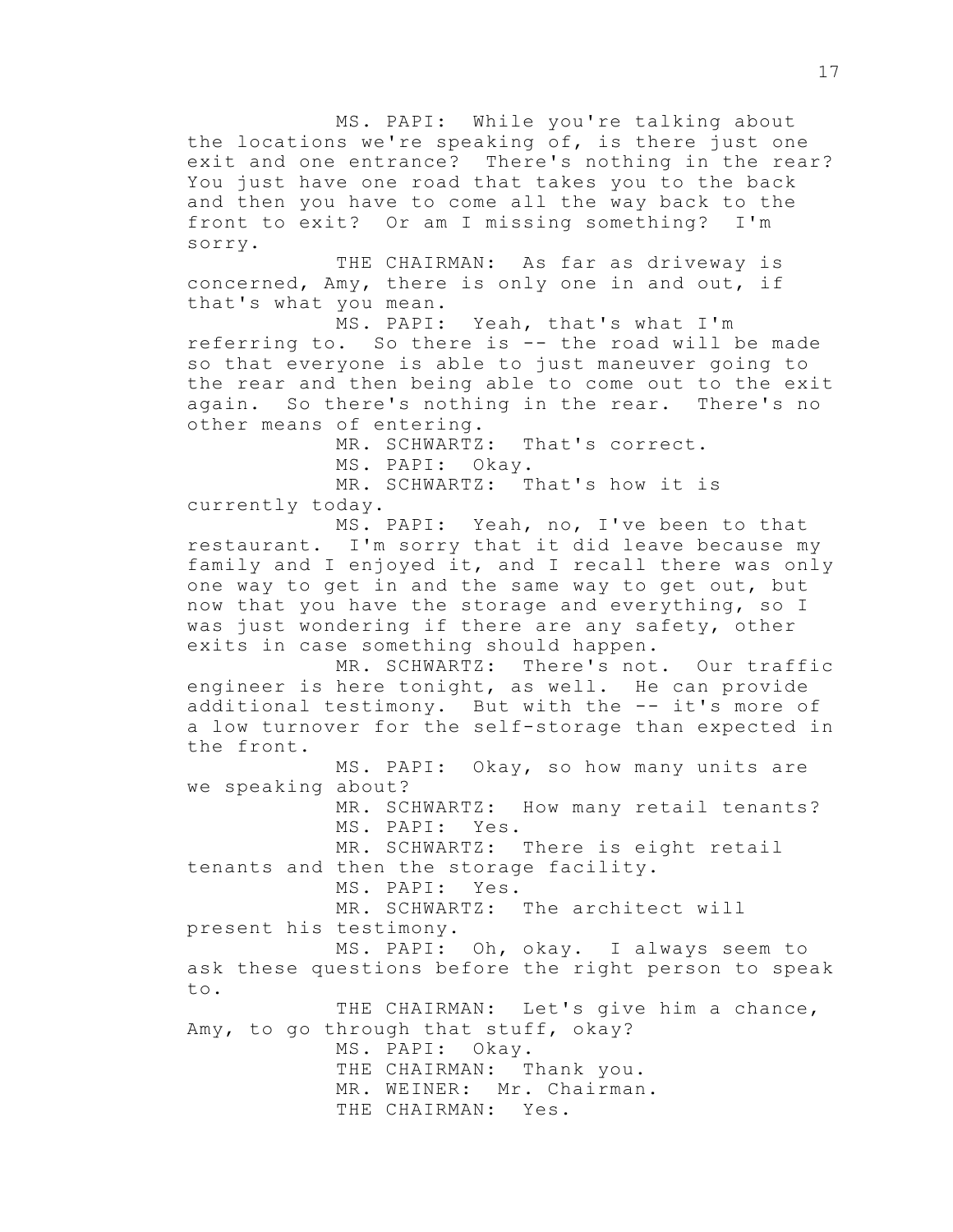MR. WEINER: May I quickly jump in on a point. I just want to clarify the record of Mr. Pape and Mr. Schwartz. In the township's staff report, on page 6 under the section A, number 11, there's reference to the prior approval, and, Mr. Pape, as you indicated, you may recall this from back in the day. There were a significant number of conditions that were imposed as part of a settlement regarding this property, and although there may be -- and I know our staff wanted to get justification on the relevancy, the applicability of these conditions as to this new site plan and overall application -- and I know there may be more than one that will come up in the course of this, but earlier Mr. Schwartz had indicated that it was the applicant's intent to comply, essentially agree with and address all of the technical items raised by Mr. Cline in his report, and tying that in where he's seeking essentially the justification as to the prior conditions, I note in that prior resolution and settlement, which goes back to application 96-28B, one of the terms was regarding the sign. It was number 15 of the additional conditions, which said: "In the event that the freestanding sign is ever reconfigured, the height and setback of said freestanding sign shall be adjusted to comply with the township's sign and height setback requirements." That now seems to be in conflict with your introductory statement, Mr. Pape, as well as Mr. Schwartz's indication as to the I guess addressing the staff report as to the sign in particular. So I -- perhaps we can get some clarification as to that from Mr. Schwartz as well as from Mr. Cline to make sure that we're on the same page here as to what is being agreed to and what is not being agreed to and having relief sought to change it.

MR. PAPE: Thank you, Mr. Weiner. I have that document, and we were going to address it as we worked our way through. Most of the requirements that are set forth in this -- the stipulation of settlement that was signed by the plaintiffs as well as the outgoing property owner and Mr. Wong as the incoming property owner, most of those are applicable. Some are not. We wanted - the sign size, height, will be compliant. We're asking for that sign's location to be reapproved because of the safety features that come from it. If it's this board's determination that the sign is to be moved further away from the road, so be it.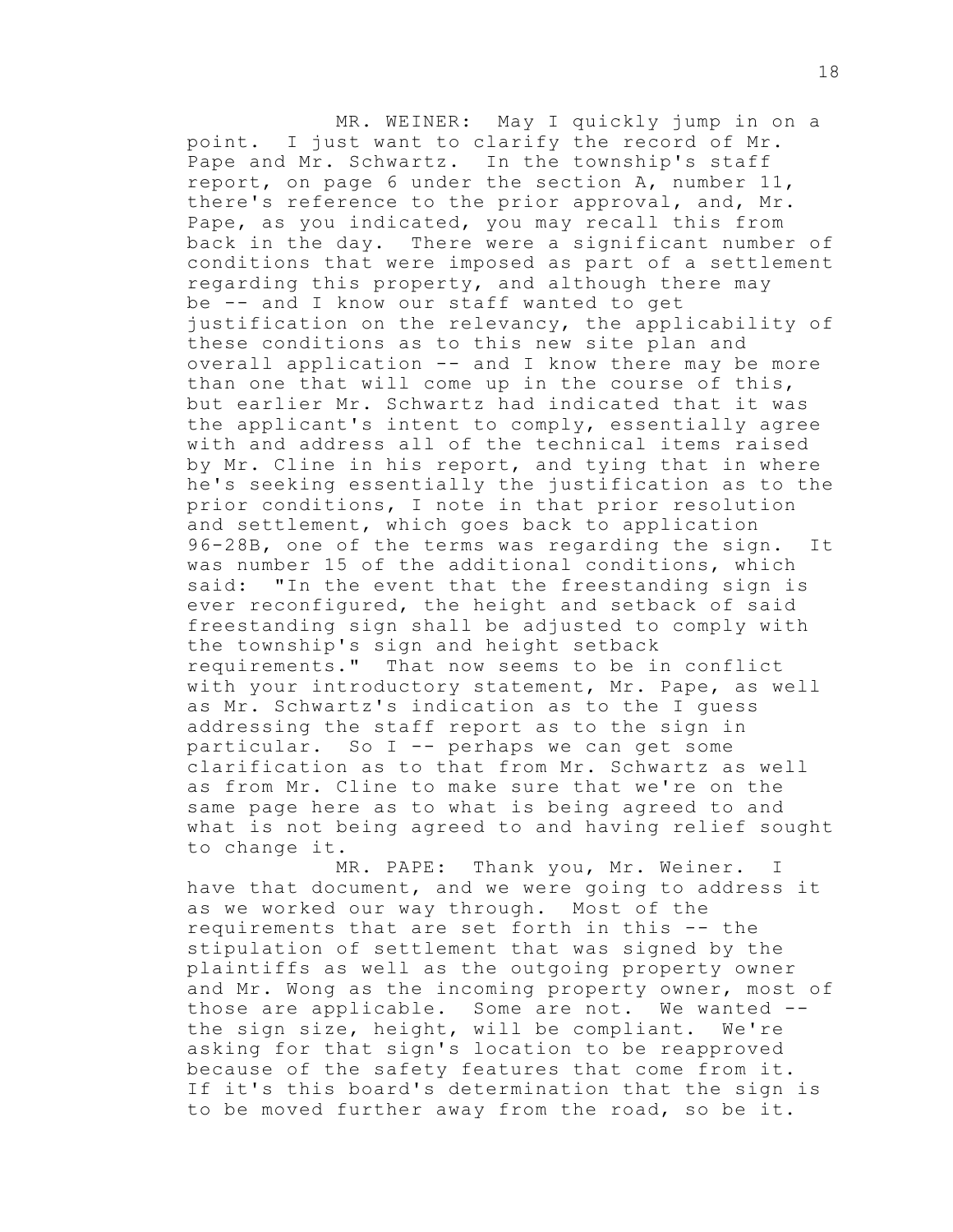We would like the opportunity to present the safety benefits of keeping the sign where it is.

MR. WEINER: Mr. Chairman, I don't know if Mr. Cline wants to just jump in at this point to express his position on that. That might be helpful to the board.

THE CHAIRMAN: Jason.

MR. CLINE: Working on it actually in my other window. Part of my concern is the existing sign -- both of the proposed signs have two legs on them.

Steve, could you scroll the site plan that you displayed up so we can see the base there. Both signs have two legs to them. The existing sign doesn't have any spread to speak of. It may be 6 inches, and I was in my other window doing a screen shot from Google street side to show where that pad is. The proposed sign appears to be slightly larger in that footprint with the brick base that's shown on the detail here, which will have the effect of pushing the sign into the site slightly, very slightly, perhaps a foot, foot and a half, but that does potentially impact that previous condition because this appears to have a wider support base at the bottom compared to what's existing there, and if you'll bear with me one second, I might be able to get it into my background. Signs.

MR. PAPE: As you're doing so, Mr. Cline, if I may to Mr. -- to Steve Schwartz, can you modify the design of that sign and its base to be consistent with the recommendations and concerns that Mr. Cline has just brought to the board's attention.

MR. SCHWARTZ: Yes, yes, we can. The sign that we had shown is mostly generic, but it can certainly be revised to be more consistent with the existing sign.

MR. CLINE: I think something like that may be necessary even under normal conditions where there wasn't a condition explicitly about this situation, but if you can see in my background, you can see the sign as it exists. I literally just pulled this off Google street maps, and it's, you know, at the base it's slightly narrower, and I think if they want to ask for effectively a renewal of the approvals for existing condition, they're going to need to mirror the existing more closely than they have so far.

MR. WEINER: But, Mr. Pape, I know we're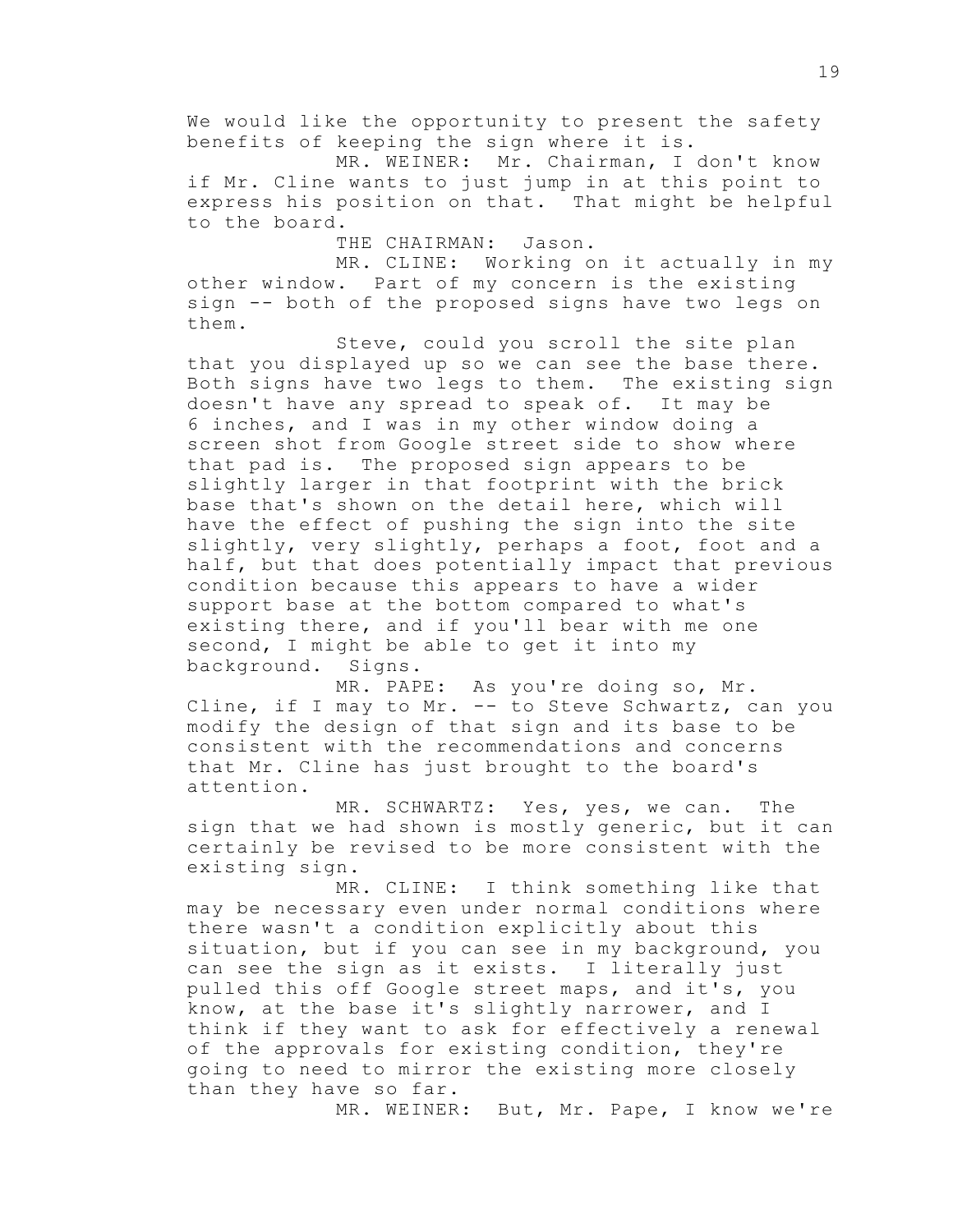getting ahead of ourself, but I will put this out there as a proposed condition should the board decide to move favorably on this application that the sign will be revised to comply with the requirements of the township professional staff. MR. PAPE: Thank you for bringing it to our attention this early. We thank you for the opportunity to have this discussion. The answer is yes. There's no issue at all.

MR. WEINER: Jason, that would I assume be satisfactory to you; is that correct?

> MR. CLINE: Correct. MR. WEINER: Okay. MR. PAPE: Okay. THE CHAIRMAN: Mr. Pape. MR. PAPE: Yes.

THE CHAIRMAN: Continuing along with some other questions for Mr. Schwartz, before we go -- do you have anybody -- the people that you mentioned, is anybody going to be able to talk to us about the operation of the self-storage?

MR. PAPE: I have a list of facts that I have been authorized by Mr. Wong to place on the record as to its operation, hours of operation, number of persons who will be operating, safety features that are built in, leasing restrictions that are built in, and the safety features inside the building and outside the building. I have those -- that information to place on the record.

THE CHAIRMAN: And again, just a question. Expert testimony, I guess what would be the source of that. If it's you're representing what somebody else is saying, I'm not sure how we deal with that.

MR. PAPE: Sure. It's a proffer by the attorney on behalf of the applicant. This -- the owners of the property, Mr. Wong and his family, intend to keep this property and to operate this business. The statements that I make are on behalf of him as a prospective business operator.

THE CHAIRMAN: Okay, because I have several questions about the operational factors that I don't know whether or not Mr. Schwartz might not be the person to ask, but if that's not the case -- MR. WEINER: Mr. Pape, is it the

applicant's intention to -- or is it your intention to have the applicant testify at all? My concern is, as well as a proffer is and certified and so forth, it's obviously limited to counsel's representation, which is essentially hearsay, as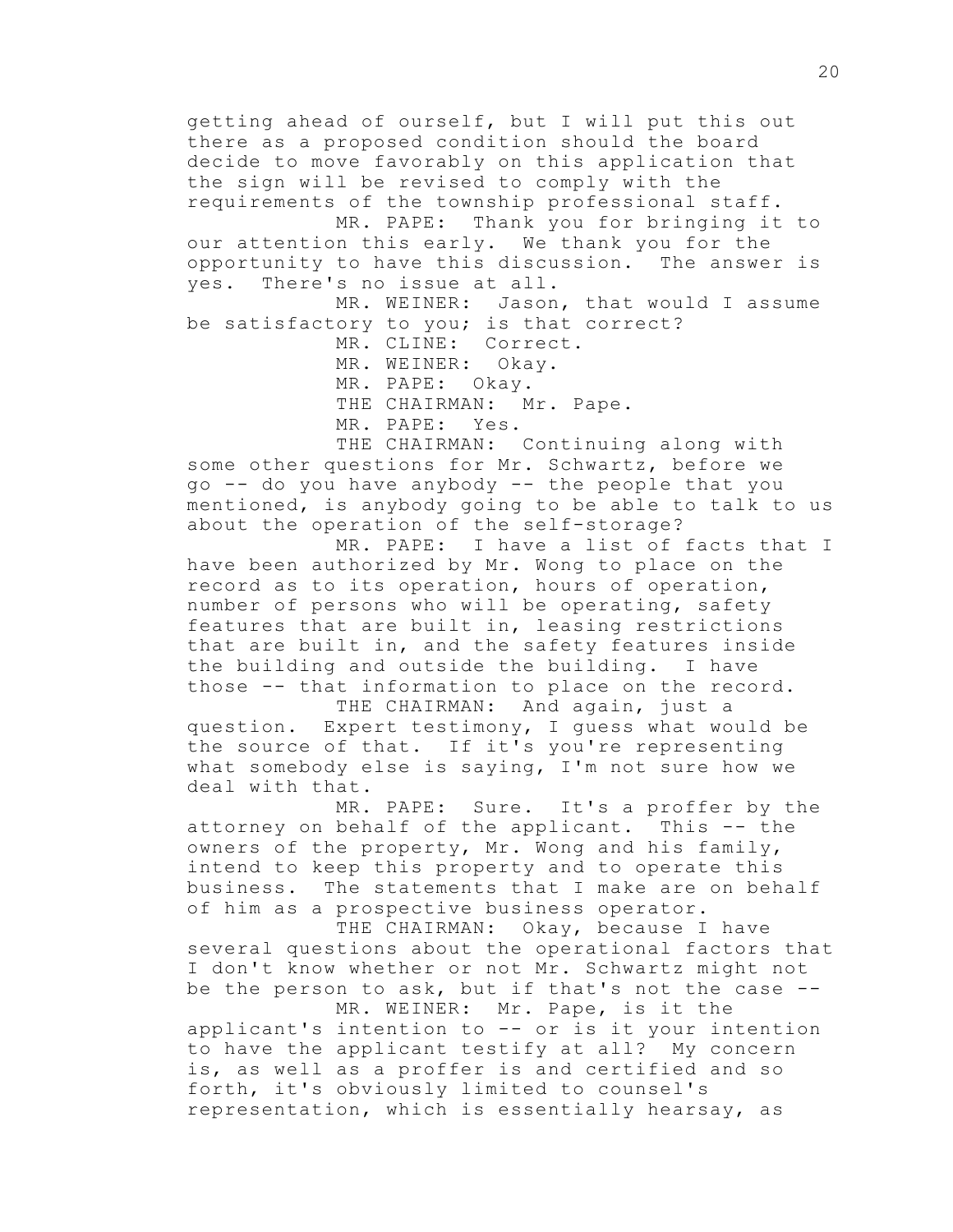opposed to direct testimony under oath from the applicant, and my concern is if the board, as the last question expressed by Chairman Philips, my concern is the board might want to hear something direct. Obviously, it's your choice on who you want to put up to represent your -- to prosecute your application, but I point that out.

MR. PAPE: No, no problem. There is --Mr. Chairman, board members, there is on our part - and I think this is -- on our part there's an anticipation that this will take more than one evening to complete the presentation, and we anticipate that we'll be listening to your comments and potentially making some revisions to the plan. If the statements that are made -- if the statements made on behalf of Mr. Wong are inadequate, we'll make arrangement for Mr. Wong to testify. He's here this evening. I just offered to speak for him.

THE CHAIRMAN: Okay. Well, I think you understand, Mr. Pape -- you've been before us before -- that the board is very thorough, or we like to think we are.

MR. PAPE: You are.

THE CHAIRMAN: And making sure that we've touched every single issue or item or that could take place as part of our scrutiny of the application is really our only way to make sure that what we're doing is correct for the town and correct for an applicant.

MR. PAPE: Got it.

THE CHAIRMAN: So if I can then, and if Mr. Schwartz -- excuse me -- is not the right person, then I'll be happy to hear from somebody else, but in the upper -- upper western -southwestern corner of the property, there is now going to be a walkway that's going down to the emergency spillage basin?

MR. SCHWARTZ: It's actually the proposed basin access, and I will say that, you know, we did have some discussions later this afternoon regarding the location. It's also similar with the -- there's condenser units we are currently showing on the ground. As part of our revisiting this afternoon and also based on Mr. Cline's comments, we're going to be looking at relocating the condenser units that are currently shown along those rear spaces here.

THE CHAIRMAN: Yes.

MR. SCHWARTZ: We'll be putting those back onto the roof and then reconfiguring the basin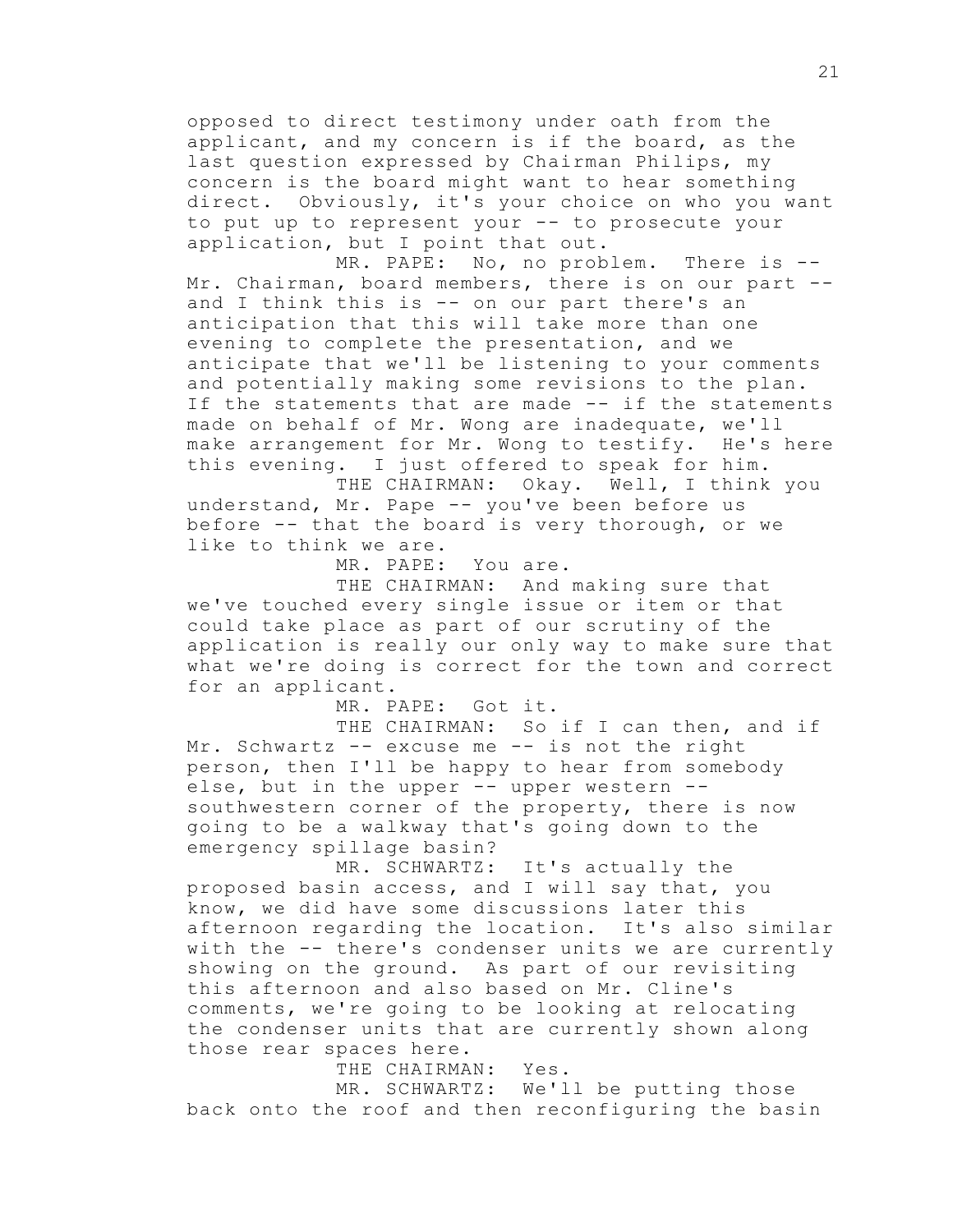access so that it will actually -- you'll be entering it more behind the loading area and then ramping down to the west. So it will be flipped, so it will be pulled out of that area.

THE CHAIRMAN: I was going to say you've got a much larger amount of elevation change coming in where you're looking to do it, you know. There's almost a cliff there that you have to go down, whereas on the right-hand -- on the left-hand side going down, it is more gradual.

MR. SCHWARTZ: It's somewhat the same, but I agree, yes. We'll be making that revision as part of our compliance plans.

THE CHAIRMAN: Okay, and, Mr. Pape, if Mr. Schwartz is not the person to answer, then you can tell me. Who is responsible right now for maintaining this overflow drainage?

MR. PAPE: So there's -- I have a good answer for that one. Part of it is from that settlement agreement that was entered into back in 1996, the settlement agreement requires that the property owner be the responsible party for maintaining the system, and it will continue. The property owner will continue to have that responsibility. With the changes in state laws, that there's now a registration of those basins and there's a -- an annual or biannual filing with the state on the private owner's maintenance of the basin. We'll stipulate to all of that.

THE CHAIRMAN: Okay. Well, with that in mind, then not meaning to cast stones, but my visit today, the protective fence was wide open. It was completely open. Doesn't -- you know, it's like a swing gate. It was totally open. But more importantly, Mr. Pape, the gate down by where the water would leave the property and go into the stormwater management system was also open, and I don't have to tell you that we all remember that awful event that took place in East Brunswick when two boys got killed by going into one of those basins and couldn't get out. So if the maintenance of this is on his responsibility -- I don't mean this in a negative way, but it's not being done. MR. PAPE: Your comments are noted, Mr.

Chairman.

THE CHAIRMAN: Okay. Thank you for that. So the condensing units are going to be moved then; is that what I understand, Mr. Schwartz? MR. SCHWARTZ: That is correct. THE CHAIRMAN: We're going to see a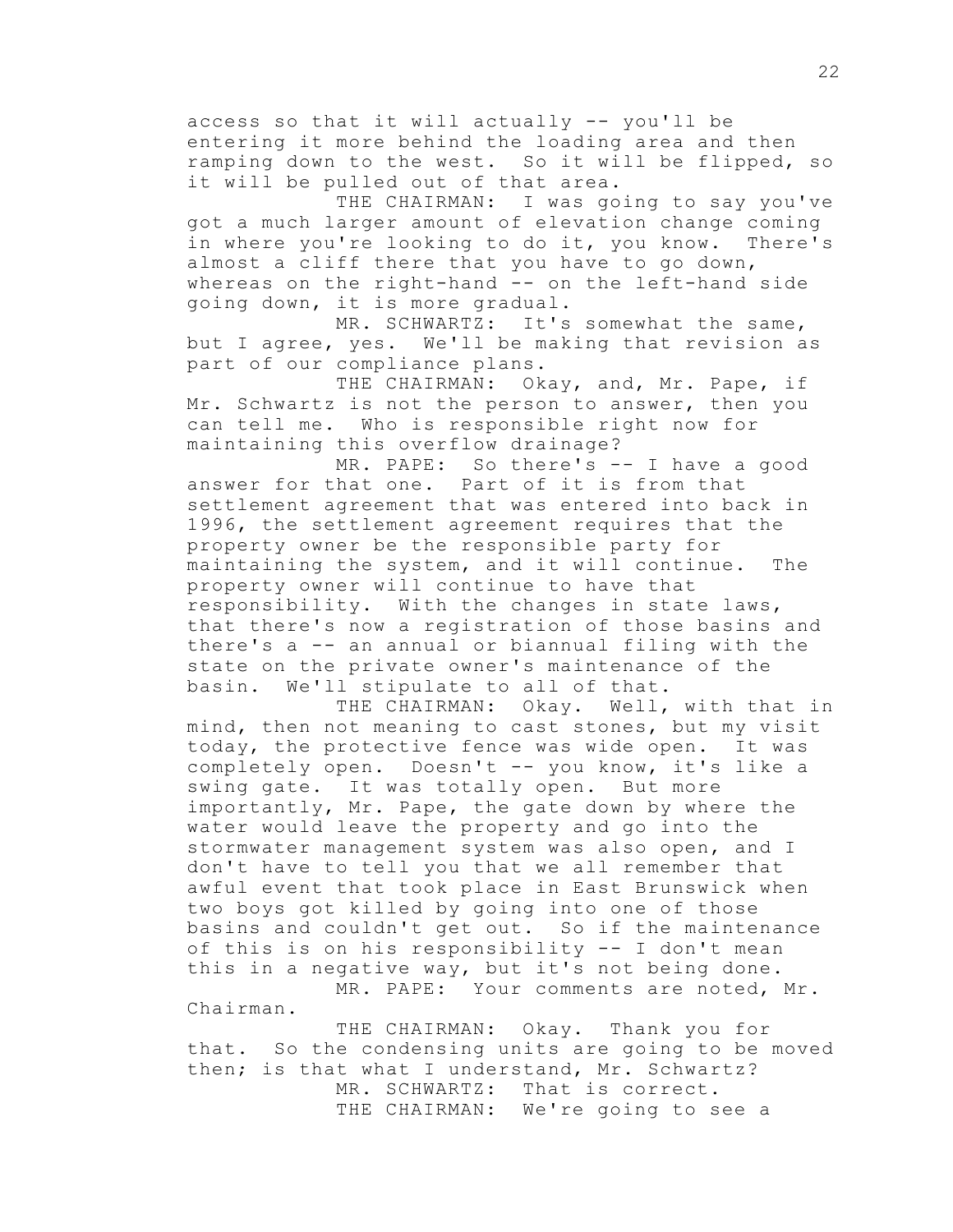revision of this when next we meet? MR. SCHWARTZ: If we're -- if there is going to be another hearing, yes; otherwise, it would be included in our compliance plans, yes. THE CHAIRMAN: Okay, and then where does the snow go? MR. SCHWARTZ: All snow will be privately done and hauled off site. THE CHAIRMAN: Hauled off site. So you're going to -- MR. SCHWARTZ: That's correct. THE CHAIRMAN: Down below where the loading dock area is is going to be cleaned and removed from the facility. You're not going to dump it over into the basin. MR. SCHWARTZ: That's correct. That's part of our operations and maintenance manual that was submitted with our set. THE CHAIRMAN: Okay, and if you don't use that area, is that just going to -- for the condensing units, is that just going to be open space, or what's going to be there? MR. SCHWARTZ: As of right now, it would just be grass, correct. THE CHAIRMAN: And the existing guardrail is going to be taken away? MR. SCHWARTZ: All the -- the guide rail that's there today will be -- when we design the walls, that will be done with the guide rail and the wall protection, as well. They'll be part of a separate plan set and design that will be done by the structural engineer. THE CHAIRMAN: Okay. MR. PEPE: I have a question. If we can just reiterate. Can we just review what the plan is. You're going to actually remove snow and truck it off the site? MR. SCHWARTZ: Correct. That's quite common in a lot of places where there's just not a lot of room to push the snow out of the paved areas. MR. PEPE: Completely familiar with it. Okay. THE CHAIRMAN: And then, Ken, I have another question that may be site related, but it also is building related. So I'm not sure what the answer would be. You have two elevators in the building, correct? MR. PAPE: Yes. THE CHAIRMAN: Okay, and I know there's some discussion about not having access to the one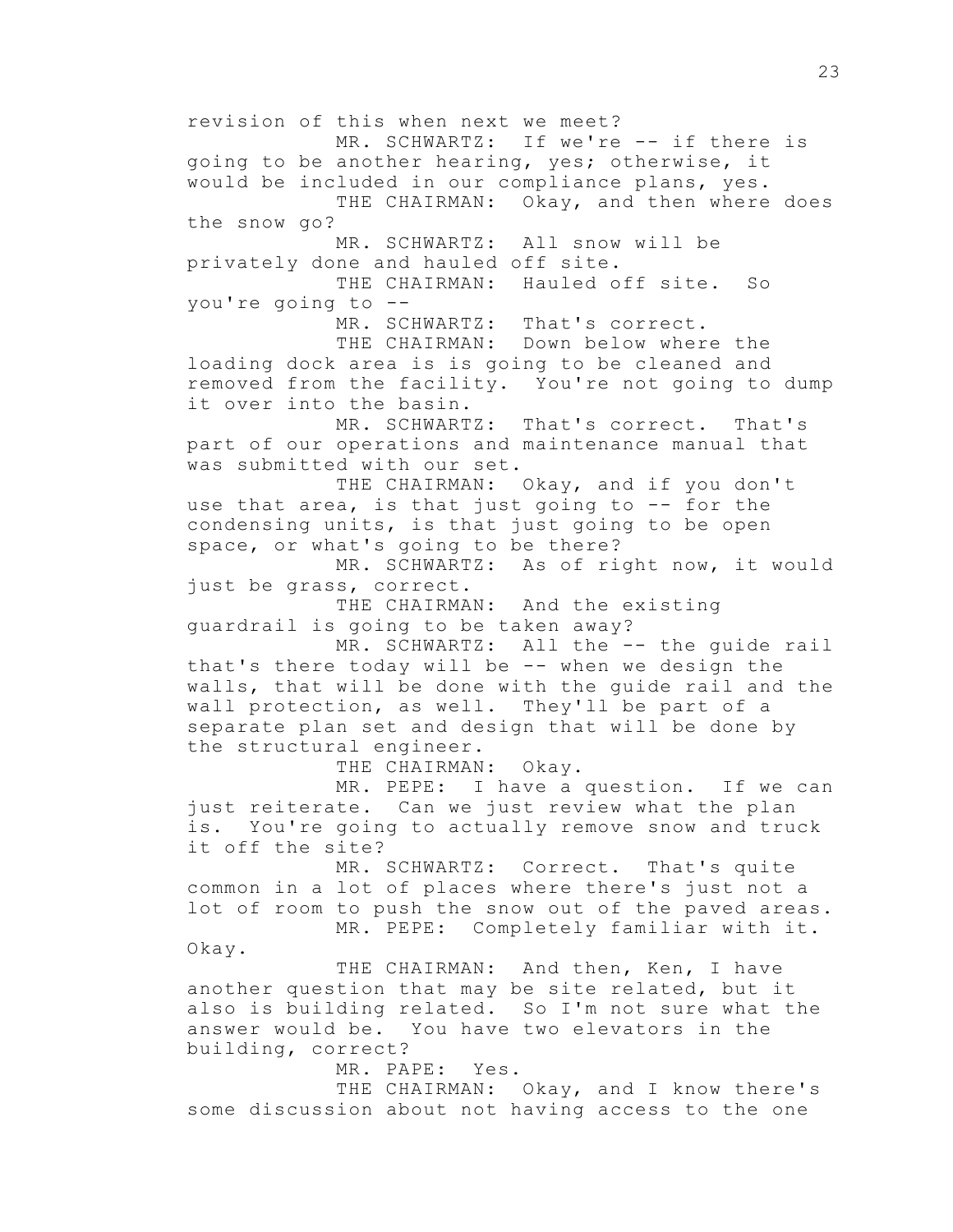that would be in the north -- south -- the southwest corner to be going straight outside, but independent of that, the elevators, are you going to have a generator in the event that somebody gets caught in there or their on the third floor and they've got stuff and the power goes out. MR. PAPE: Sure. I think, Mr. Schwartz, if you wish to speak to it, but I know Mr. Radosti is prepared to. MR. SCHWARTZ: Yeah, that will be done by the architect. Thank you. THE CHAIRMAN: So he'll fill us in on that particular piece of it. MR. SCHWARTZ: Correct. THE CHAIRMAN: Okay, and that would be -- he's also going to explain how you're going to handle it if you have a generator, correct? MR. SCHWARTZ: Correct. MR. PAPE: Correct. THE CHAIRMAN: Okay. I quess the other questions I have in that regard are going to be about how they're going to operate this business, but that's -- you can please move on. I'm sorry to take up all the time. MS. RAMPOLLA: Mr. Chairman. THE CHAIRMAN: Yes, Christine. MS. RAMPOLLA: I just have a couple questions. THE CHAIRMAN: Sure. MS. RAMPOLLA: So, Mr. Schwartz, I appreciate that you said that the applicant would comply with all of the comments I guess that were made by Mr. Cline. There's a lot of them, though, so I just wanted to be -- was wondering if we could be a little bit more specific. So I guess there's A through J. His recommendations were sort of broken up by subject. I'm guessing that the architectural ones I think probably that -- not those ones, but all of the other recommendations you were saying -- MR. SCHWARTZ: That's correct. The site related items will all be addressed per Mr. Cline's letter. MS. RAMPOLLA: And then if we were -- if

we do go on to see you at another meeting, will those changes -- will we be able to see them? I'm assuming they're not current in this site plan and the aerial exhibit that we were just shown; is that right, some of the changes?

MR. SCHWARTZ: Correct. If we were to come back for another night, I think it would make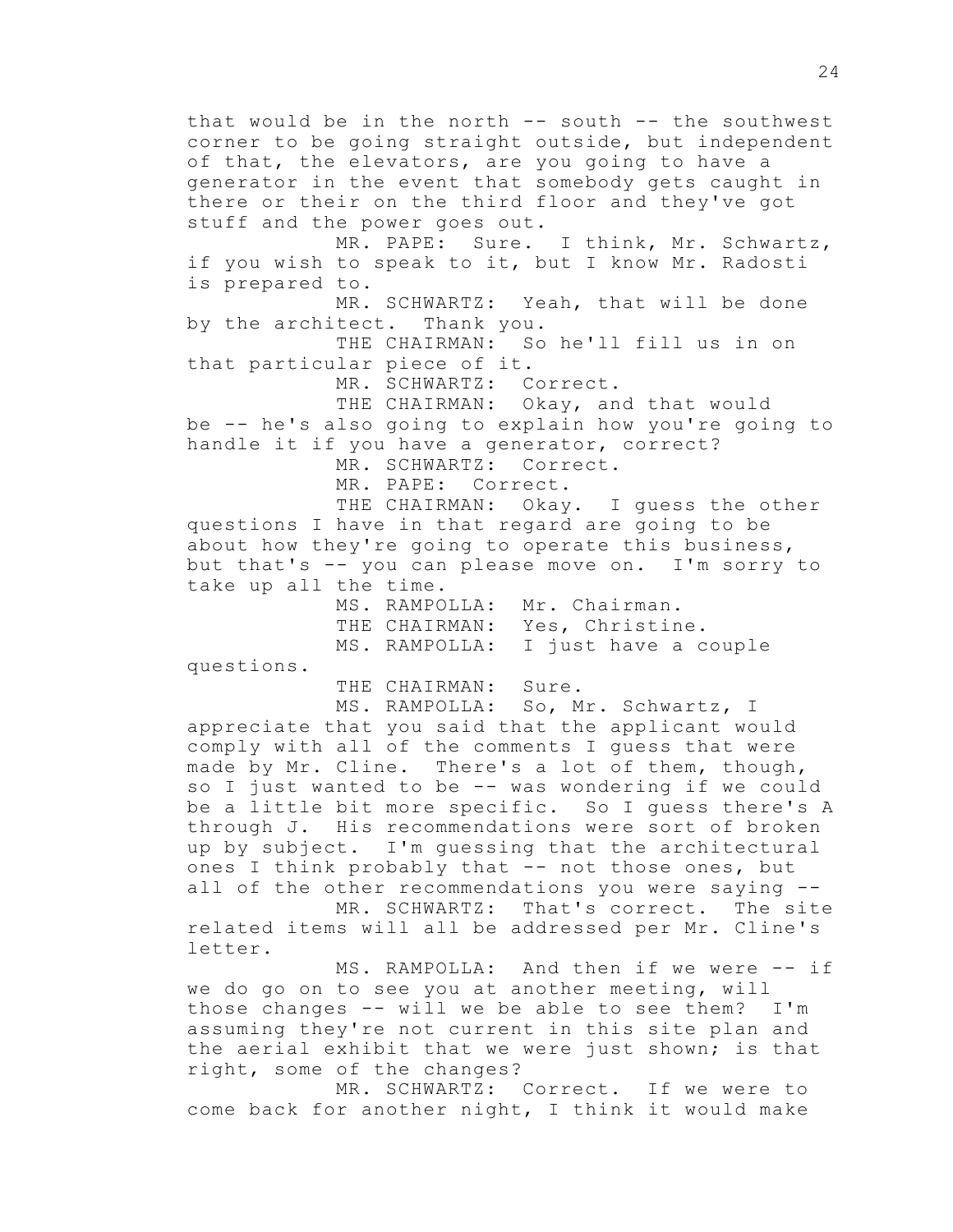sense to make the revisions. We would address the comments that are here from Mr. Cline, and that way would essentially be our resolution compliance plans that you'd be reviewing.

MS. RAMPOLLA: I mean, I'm appreciative that you were able to come to some resolution on that. Sorry. I'm just wondering if you can tell us about what some of those -- give us a little more detail about what some of those changes are.

MR. SCHWARTZ: Sure. I can certainly go through the letter if you would like. I have no problem with that. I did discuss it with Mr. Cline. I had actually shared a markup version of his comments and sent that to Mr. Cline with my notes of how we would make the changes. From a site related, there was -- there are no technical comments that I cannot correct and appease Mr. Cline.

MS. RAMPOLLA: I don't mean to make you go through each of them, but I just -- but, like, so just a few of them that stuck out to me. He had mentioned there were no ADA spaces that appear to be provided for the self-storage facility, so were you -- is that a change? Are you adding one somewhere?

MR. SCHWARTZ: So that was what we had discussed a little earlier.

MS. RAMPOLLA: Okay.

MR. SCHWARTZ: The southernmost parking space. We currently have it already striped out. MS. RAMPOLLA: Okay.

MR. SCHWARTZ: -- ADA space. We would essentially add the logo and the placard on the building so that it would be signed as an ADA space. MS. RAMPOLLA: Okay.

MR. SCHWARTZ: So there will be no reduction in parking. It would just be a change from a regular to an ADA space.

MS. RAMPOLLA: Okay.

MR. CLINE: Mr. Schwartz, sorry for the interruption, but while we're on this, I have been looking at it. Said we've thought about this. I would recommend that striping be kind of explicitly divided so that it shows this is a striped aisle for the handicapped space and then the other stripe just for access for the doors.

MR. SCHWARTZ: Absolutely.

MR. CLINE: I can see people trying to back in to use those doors and parking in the aisle. We want to avoid that, please.

MR. SCHWARTZ: Absolutely. It will be different colors per ADA, absolutely.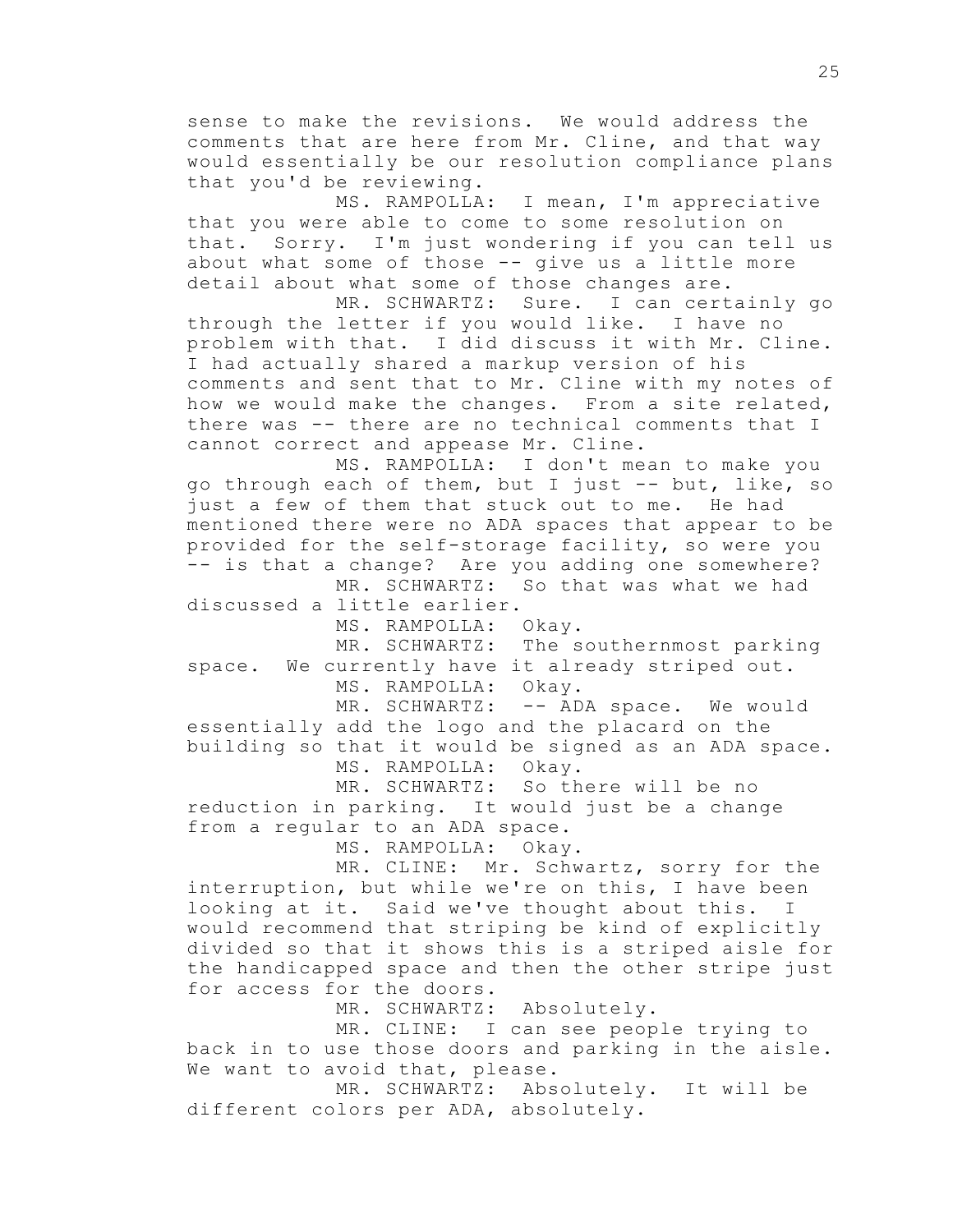MR. WEINER: Mr. Schwartz, if I may quickly interject on a bookkeeping issue while we're talking about this. During the course of the discussion the images switched, and we have this site plan image up here. I just want to make sure, since we're doing this on Zoom and we're not in person with an easel, is this -- I know we identified it, but is this one of the submissions, or is this a different item that we need to mark?

MR. SCHWARTZ: The site plans that we've been reviewing tonight are the same site plans that were submitted as part of our set.

MR. WEINER: Okay, so then your description is fine already. I just -- while it's up, I wanted to make sure.

MR. SCHWARTZ: I should have noted that earlier.

MR. PAPE: And, Mr. Schwartz, this is

page 4?

MR. SCHWARTZ: Yes, sir.

MR. PAPE: This one's page 4, Counselor. MR. WEINER: Thank you, Mr. Pape. THE CHAIRMAN: Christine, you had more,

right?

MS. RAMPOLLA: So I mean, just some of Mr. Cline's concerns sort of stuck out to me so I just was looking for a little more detail. One of his concerns was about the proposed light levels being excessive for a location adjacent to a residential zone. I mean, I know that you did, Mr. Schwartz, go through your lighting plan with us, so thank you, but I wanted to hear from Mr. Cline if that -- you felt that that now alleviates those concerns.

Mr. Cline, I was wondering if you could --

MR. CLINE: I'm actually waiting on Steve to get back to that page because reading the -- because having an average lighting of 3.2 foot-candles is -- that's significant, and I think the top was -- pardon me while I actually get to my hard copy so I can read them a little easier. Yeah, having an average foot-candles of 3.2 and a max of  $7.2$ , that's  $-$ 

MR. SCHWARTZ: Correct, and that's within the parking area only. That excludes any of the areas that are landscaped, excludes the perimeter of the site. So the average, it may seem a little higher, but it's really just based on the light levels within the paved areas and not the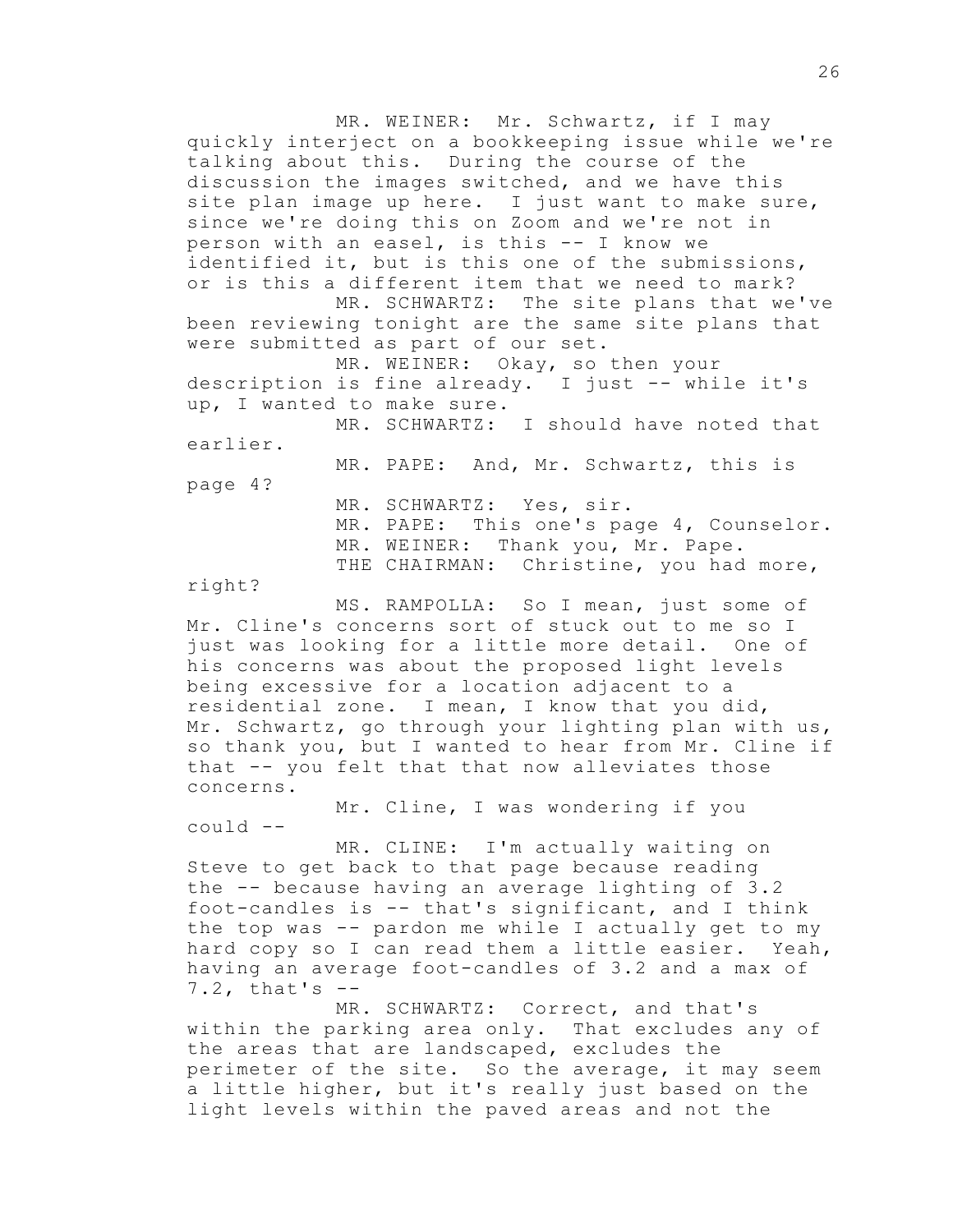entire site. If you were to account for the zero foot-candles along the perimeter of the site at the property lines, that average would be much less.

MR. WEINER: Just want to jump in here and to clarify because earlier, Mr. Schwartz, you had represented that the illumination of the lighting during the business hours would be max, and then after business hours the lighting would be dimmed based on the direction you would work with the police department, which is -- sounds satisfactory, but I want to make sure that Mr. Cline may feel it's necessary to have something specific that may be perhaps even more -- I should say less -- less illuminated than what the police department may ask for. So I want to just hear from Mr. Cline about that to make sure there's no conflict there.

MR. CLINE: Mainly what I'm looking at here is, yeah, it's just parking area. We may need an additional line to your calculation saying here's the overall or something like that because, you know, when you're presenting an average of 3.2, if I remember, the requirement is half a foot-candle for the parking area or where pedestrians would be, and you're showing significantly above that, and, you know, oftentimes where that's justified is in cases like a bank or a gas station where elevated light for security purposes makes sense, but I want to just be very mindful that we have residential receptors very nearby.

MR. SCHWARTZ: Absolutely, and half a foot-candle, just for the board's reference, is based like a dim moonlight. Half a foot-candle is barely any light at all. So the 3 foot-candle average that we propose is very appropriate for this use. It's certainly not consistent with a gas station or a bank. And also, we are shielding all the lights around the perimeter of the site. That, in addition with the landscaping, especially the heavy mature buffer that will be provided along the residential properties and the fully cut off and shielded lights, there is no light trespass, you know, to the residential properties. There's actually only two lights that are proposed along that whole western line, which is less than the existing lights that are there today.

MR. CLINE: Can you get me an overall calculation summary for the property, not just - because I think that --

MR. SCHWARTZ: Absolutely.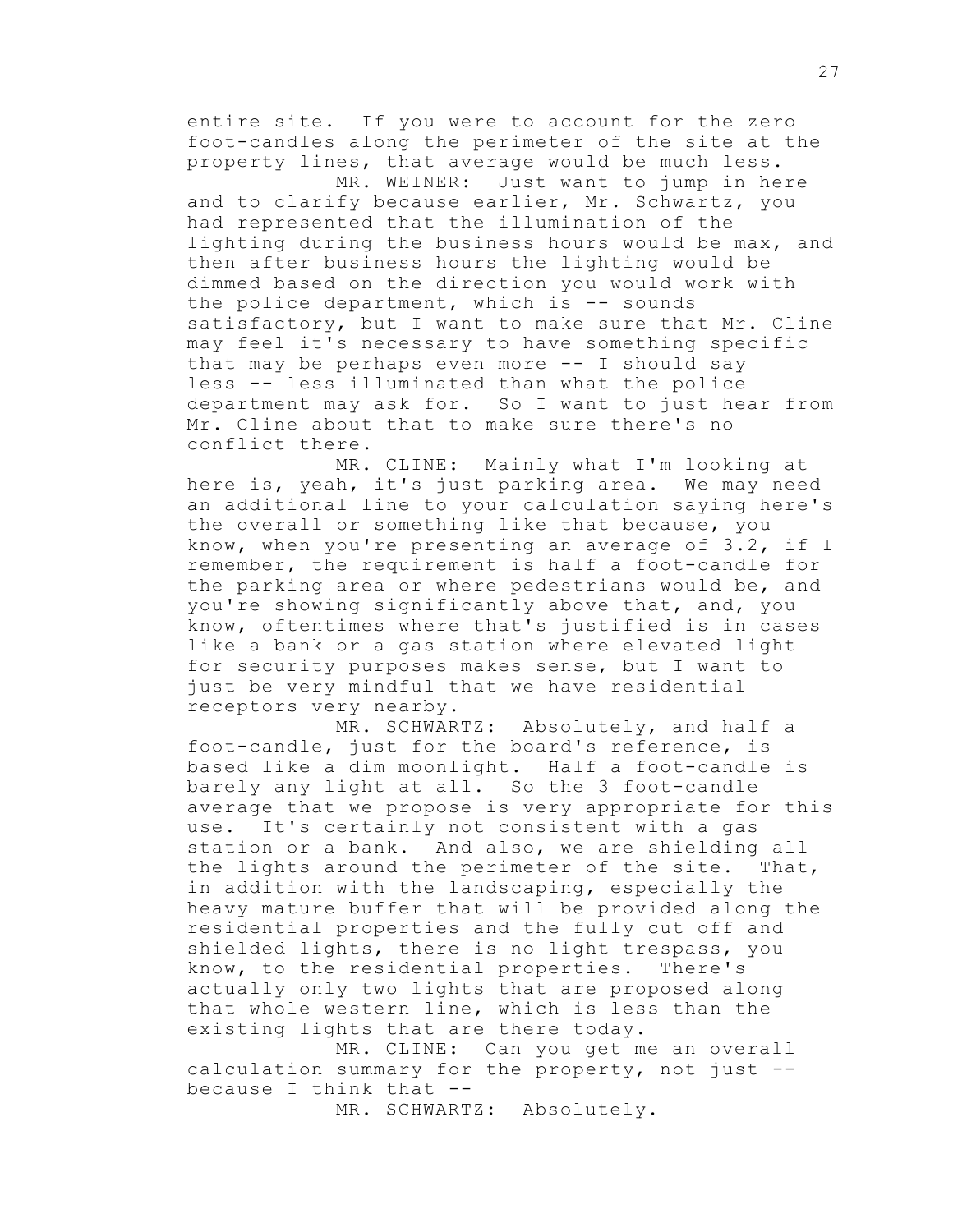MR. CLINE: -- presents your circumstance with a little more context. MR. SCHWARTZ: Absolutely. MS. PAPI: Mr. Chairman. MR. CLINE: Mr. Weiner, that would be --MS. PAPI: I'm sorry. MR. WEINER: I'm sorry. Go ahead, Jason. MR. CLINE: I'm done. MR. WEINER: Okay. MS. PAPI: Mr. Chairman, I was just going to ask, is it appropriate to ask what is the -- how is the sign going to read? What's going to, you know, what's going to be said on the sign? What's it going to say? MR. SCHWARTZ: The pylon sign? MS. PAPI: Yeah. MR. SCHWARTZ: That's on our site plan? Let me go back to that real quick. MS. PAPI: Oh, 18 Advance Center? MR. SCHWARTZ: The name of the development per our client is 18 Advance Center. So the first panel sign will be the self-storage tenant, and then there is eight tenants for the retail providers. MS. PAPI: And do we know the retails, who's going to be -- like, who are the occupants? Of what sort is that retail? What is it about? MR. SCHWARTZ: I don't know that information, but perhaps the applicant. MR. PAPE: If I may, it would be presumptuous of Mr. Wong to go out into the marketplace seeking tenants without having permission from this board to build the project. We have not gone to the -- out into the marketplace for tenants. It's just eight potential retail tenants, and our representation is that we would confine those tenants to those that are permitted in the - in this zone. MS. PAPI: Okay. MR. KIPP: Mr. Schwartz, just to follow up on -- you're agreeing to all of the staff report. Does that include -- MR. SCHWARTZ: The site related -- just to clarify, yes, the site related items I will agree to. MR. KIPP: Okay, and how about the fire marshal's comments? MR. SCHWARTZ: I did receive the other comments from water and sewer, fire. Yes, we have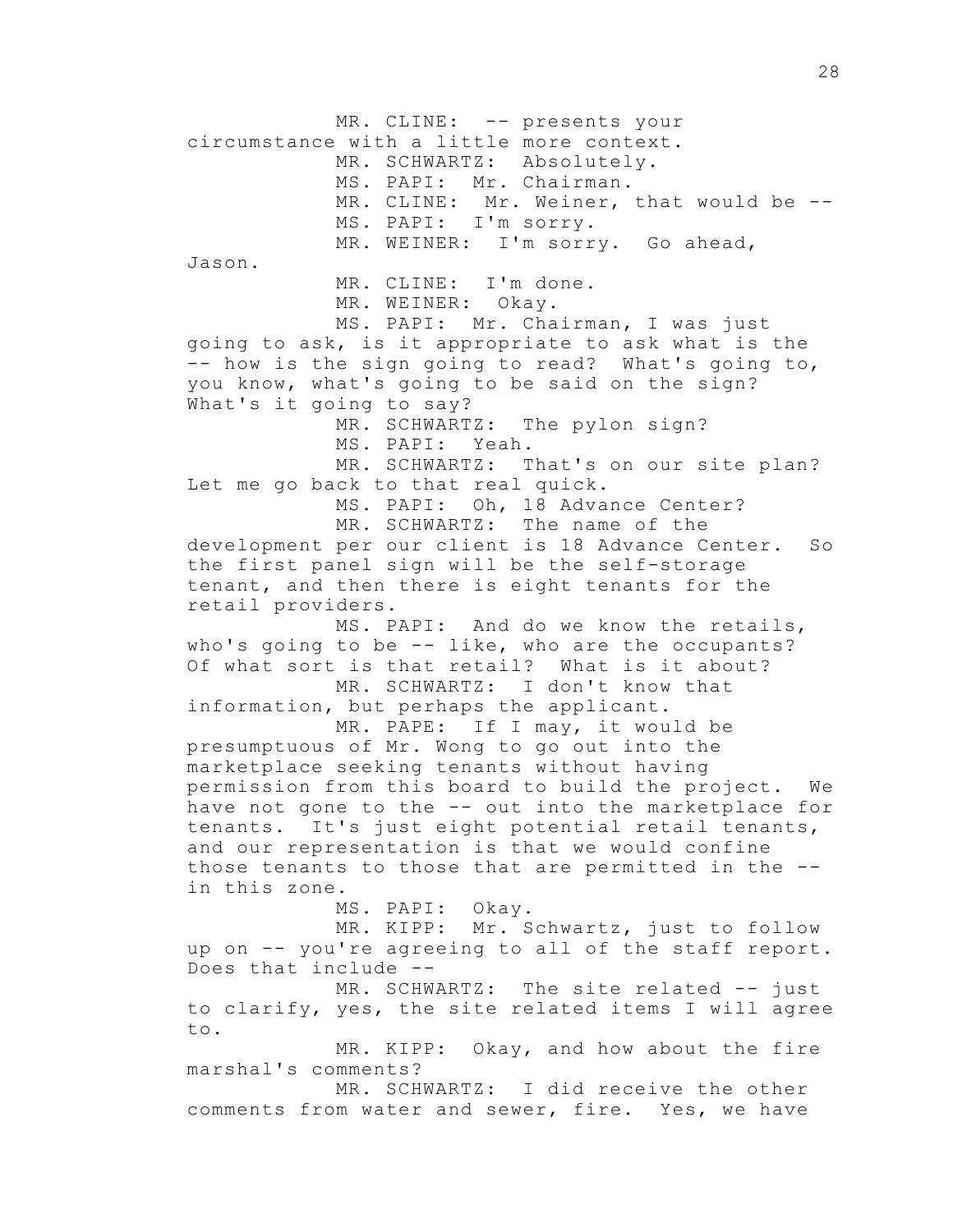no problems complying with those, as well. There was a request for additional fire hydrant, relocation of the fire department connection, and the fire lanes, the fire striping, which I believe is already compliant, but yes, no problems complying with that, as well.

MR. KIPP: Thank you.

MR. SCHWARTZ: Absolutely.

THE CHAIRMAN: Christine, did you have more questions that you wanted to review?

MS. RAMPOLLA: Yeah, well, so I understand that you're redoing the entrance to -- or the -- I think you call it the walkway down to where the retention basin is. There was also --

MR. SCHWARTZ: It would be for vehicular access, yes.

MS. RAMPOLLA: Thank you. I saw that there was also a comment about a fall protection fence. What was -- what did you come up with for that?

MR. SCHWARTZ: So our plans currently show a proposed retaining wall with fall protection, then the guide rail, which will all be designed by our structural engineer. They'll be part of a separate design and a separate plan set that will be submitted to the township.

MS. RAMPOLLA: Okay. Is that something that we'll be able to see at a next meeting or --

MR. SCHWARTZ: That I'm not sure of. It will certainly be provided and reviewed with the structural engineer to also look at some of the proximity to the existing structures that Mr. Cline had mentioned, but whether or not we'll be able to have fully designed retaining wall plans by the time 10 days prior to next hearing I think might be a little soon. I can certainly get maybe a typical detail, if that would be helpful, that I could provide on my plans, but to have the fully designed structural plans I think would be not possible by the next time we meet.

MS. RAMPOLLA: Okay, but that would be constructed to the satisfaction of our town -- of our professionals that are here.

MR. SCHWARTZ: Yes.

MS. RAMPOLLA: Is that right? Okay.

Thank you.

MR. CLINE: Steve, I acknowledge there's no way that you could have a full wall design, but, yeah, definitely something representative to show how the height of the wall and the various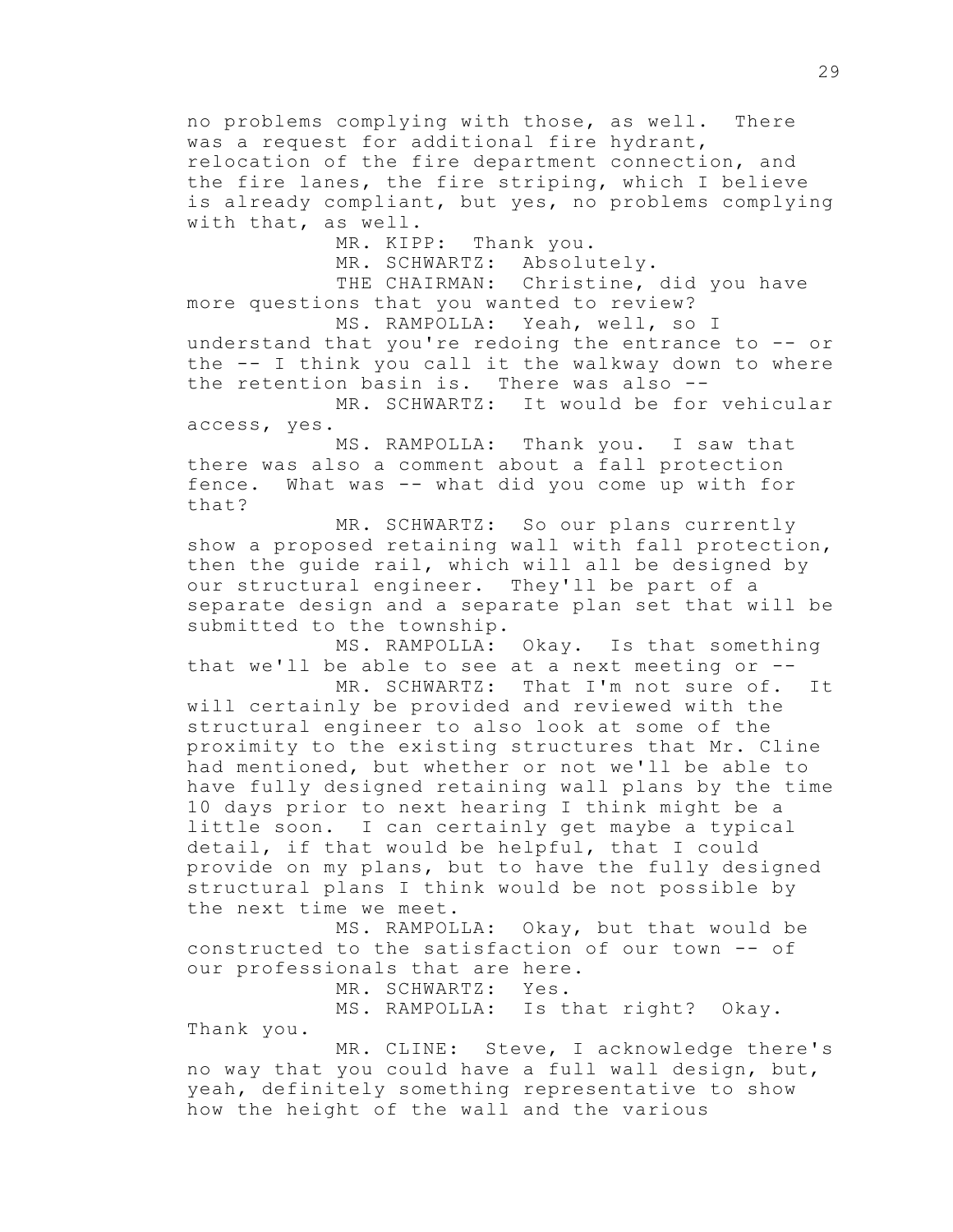improvements that are in proximity can coexist without compromising the wall, I think you can get something that would show -- MR. SCHWARTZ: Absolutely. MR. CLINE: -- myself and the board how that will function because it is fairly busy in there. MR. SCHWARTZ: I will provide a typical detail on my plan set when we resubmit. MS. RAMPOLLA: Thank you. I appreciate, Mr. Schwartz and Mr. Cline, both of you weighing in. I just -- it seems like there are a lot of comments, and then I appreciate that you're trying to meet all of the recommendations. I just needed to understand a little bit better about what the changes were overall. Were there any other major ones that you think were helpful? MR. SCHWARTZ: To be quite honest, I thought the comments were very minor. They're all very good, and they're very typical, and they're - most of them are very easy to accommodate. MS. RAMPOLLA: Okay. Thank you. MR. SCHWARTZ: Sure. THE CHAIRMAN: Mr. Schwartz, I have a couple of questions about the drainage plan. It's your page 6. MR. SCHWARTZ: Okay. THE CHAIRMAN: Okay? MR. SCHWARTZ: Yes, sir. THE CHAIRMAN: You have a diamond shaped area that shows at 128 that's in the upper parking lot. Is it your understanding -- it's actually in the northwest corner. MR. SCHWARTZ: Okay. THE CHAIRMAN: Where --MR. SCHWARTZ: Northwest. THE CHAIRMAN: Yeah. If you go up, there's a -- well, triangle. I guess it's more like a trapezoid or something. That is going to be - you're putting in a new storm drain there? MR. SCHWARTZ: That's correct, a proposed area inlet. THE CHAIRMAN: Okay, and that's going to then proceed to the left going downhill. MR. SCHWARTZ: Correct. THE CHAIRMAN: And that will get filled because there's a 130 that's actually on its way there. So that would drain backwards to this. Is that what your representation is?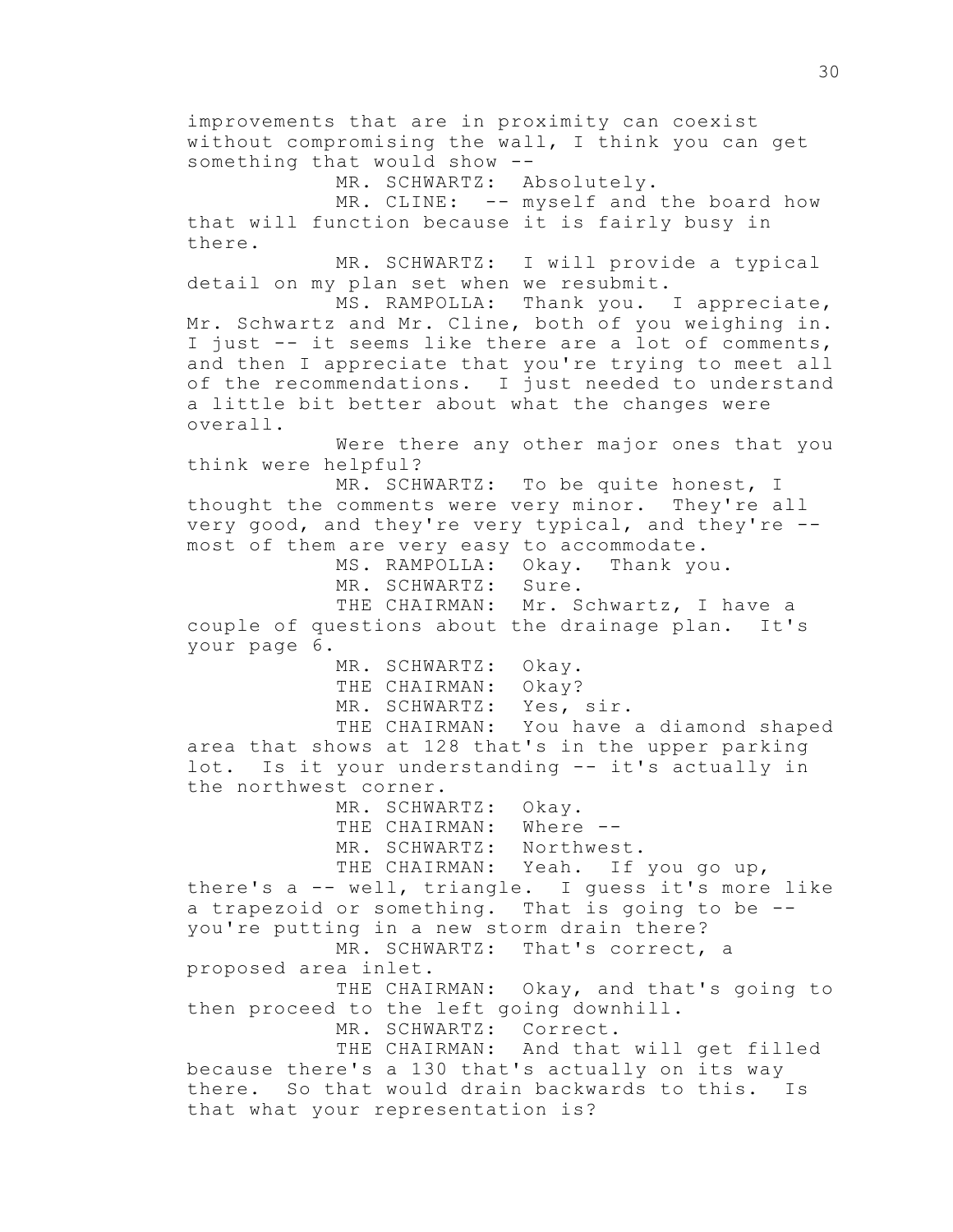MR. PEPE: Yeah, it's 128.

MR. SCHWARTZ: I think there might be a confusion between the topography of the pavement and the actual inverts of the pipes. So the invert here of this pipe is 124 where the invert of the inlet that you're speaking at, 130, is actually 118. This is all draining down to the back basin.

THE CHAIRMAN: Right, it's going down --MR. SCHWARTZ: (Inaudible) at the top of curb. The G is the grade. That's all above ground. And any of the inverts are well below ground. THE CHAIRMAN: And it's picking up the

other two existing ones along the --

MR. SCHWARTZ: That's correct. THE CHAIRMAN: -- curbline there? MR. SCHWARTZ: That's correct, sir.

It's all being brought back to the existing basin at the rear of the site.

THE CHAIRMAN: And that is based on again the famous hundred-year storm that we get every two weeks.

MR. SCHWARTZ: The pipes are sized for the 25-year storm as required per the state and the DEP.

THE CHAIRMAN: Okay. Then let's just ask a question, because if we get one of those other storms and it's 25 years, which means the pipes aren't going to be big enough to handle all of the load of water, what's -- where does -- where that water becomes free flowing, which direction will it then go?

MR. SCHWARTZ: It will follow the contour -- the hundred-year storm, the entire site will be under water, so everything will flow as it can downhill and eventually find itself to the lowest point, which in this case will be the basin at the rear of the site.

THE CHAIRMAN: And so that would then mean at the far left-hand corner there, that's where all the water is going to go. Do we know what the volume capability of that particular drainage is there?

MR. SCHWARTZ: The basin was approved by the board as part of the original application. We're actually decreasing impervious coverage as part of this application so there will be less runoff to this basin. So it was previously sized and approved per DEP. We did review the basin size. It is sized appropriately. It can withhold the hundred-year storm, and it will also drain within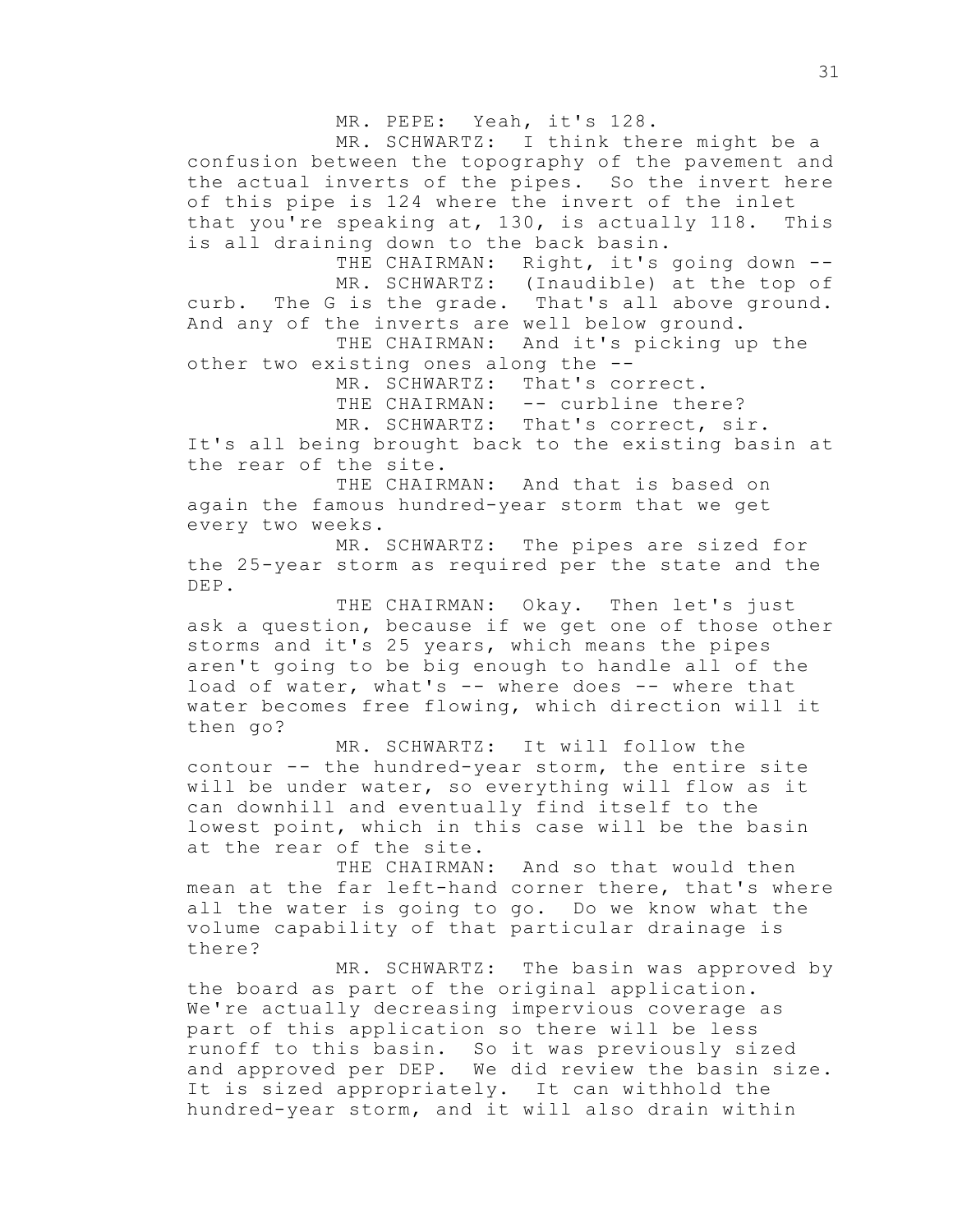72 hours as required per O and M manual. THE CHAIRMAN: Okay, so then your

testimony is is that the drainage system as presented here with the slight additions of what you've added for basins will withstand the 100-year storm.

MR. SCHWARTZ: The basin, itself, yes, that's correct, sir.

MR. CLINE: And, Mr. Schwartz, just to clarify a piece, because the standards for the storm sizes, the intensities of storms, have not appreciably changed since the original design from 1996, correct?

MR. SCHWARTZ: That's correct, sir. Thank you.

MR. CLINE: And I think I see what Mr. Philips is looking at because that A inlet that you're looking at, there's two 131 contours, so that says to me that there's a ridge right there immediately adjacent to that, and everything to the north of that ridge will end up in your new basin and then drain under, so it is draining backwards there somewhat.

MR. SCHWARTZ: Yup, that's correct, and that's really just a function of the existing contours and trying to make the site work with the topography between getting from the front to the rear of the site and that 15-foot grade change.

THE CHAIRMAN: And again clarification. The maintenance of this is also on the responsibility of the applicant/owner.

MR. SCHWARTZ: That's correct.

MR. WEINER: Chairman, if I may, I have a question of Counsel.

THE CHAIRMAN: Sure, go ahead.

MR. WEINER: Mr. Pape, if we could

perhaps have sheet 3 put up on the screen. My question is is this is the demolition and tree removal plan, and on the plan there is a very dark bold dotted line indicated as the limit of disturbance line, and on the westerly end of the property, there's a corner where the disturbance line encroaches over the property line and onto the neighboring property, and I'm concerned how the applicant is justifying that where they're indicating the disturbance is going to be on the neighboring property, not adjacent to it, but over and onto.

> MR. PAPE: I think -- MR. SCHWARTZ: Are we talking about the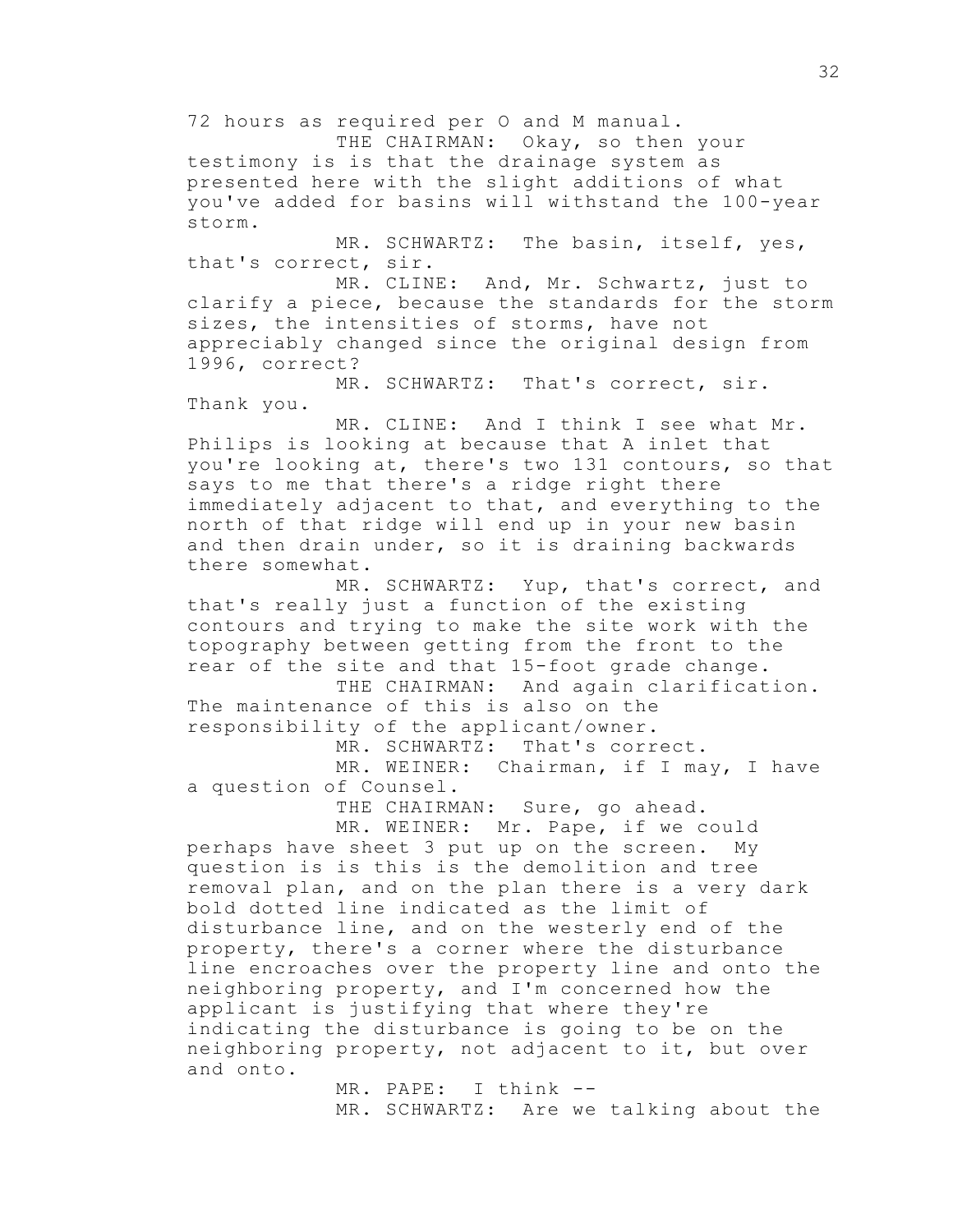eastern property? MR. WEINER: Right there where you're circling, yes. MR. SCHWARTZ: We had actually discussed this earlier. That's an error on my part. The disturbance will all be on site. The dotted line is simply going around the canopy of the tree, which extends over the property line, but I'm here to testify that all site disturbance will be on our property. MR. PAPE: And Mr. -- MR. SCHWARTZ: I apologize for that error. MR. WEINER: I was just concerned if you were going over the property line whether you have permission from the neighboring property owner. MR. PAPE: Yeah, that's -- THE CHAIRMAN: That was settled, Jay. MR. WEINER: Yes. So that clears it up, but thank you. MR. PAPE: Sure. MR. SCHWARTZ: Sure. THE CHAIRMAN: Mr. Pape, I quess any of the specifics regarding the garbage and so forth will be a different person to talk to us; is that correct? MR. PAPE: We can do the trash with Mr. Schwartz a bit. There's a couple of elements of the trash. One, there's a requirement that -- of masonry trash receptacle. Mr. Schwartz, I'd ask if you'd confirm that the trash receptacle will be masonry construction. MR. SCHWARTZ: That's correct, yes. MR. PAPE: And, 2, the settlement agreement that Mr. Weiner has brought out before the board also has language about trash, and there's a statement in the settlement agreement that trash must be collected and removed from the site no less than twice a week -- we'll agree to that -- and that there cannot be a trash removal vehicle on the property before 7 a.m. -- and we agree to that - and no later than 8 p.m., and we certainly would agree to that. We can point out to you that the retail will generate trash. The storage does not. It is pretty typical of the industry to have no trash receptacle available to the users of the public storage; otherwise, you're going to become a trash -- you're going to become a major trash hauler. So the trash facilities will be for the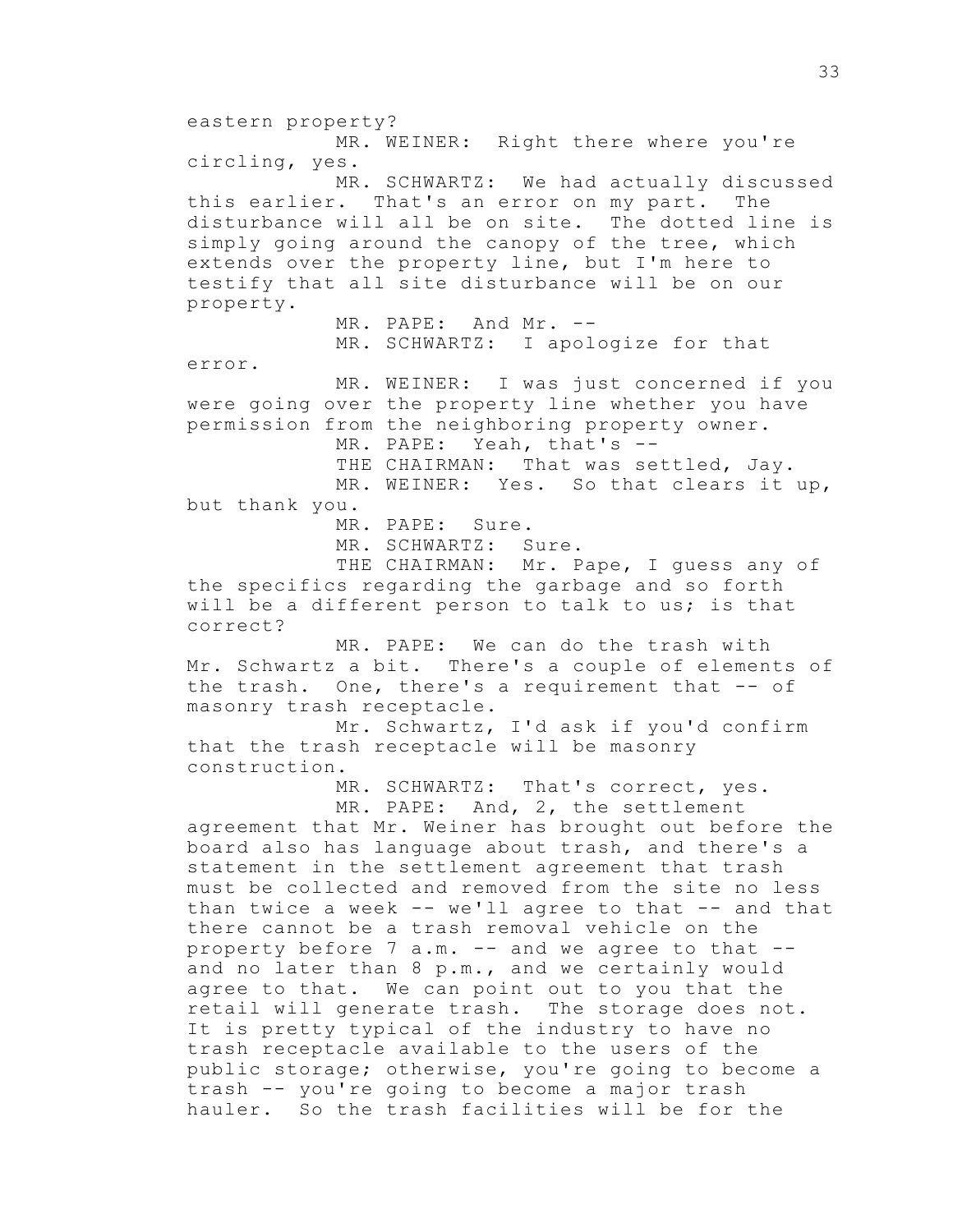retail tenants. Is there anything further, Mr. Philips, that you wish to hear about trash? THE CHAIRMAN: Well, I have some questions about that. I guess, first of all, somebody's going to be there to police anybody leaving their units to make sure they don't throw anything in the dumpster? MR. PAPE: That's -- the owner of the building is going to be the one that's responsible to -- will there be violations? Of course there will be, but it's -- they're designed for the retail users, and there will be steps taken to keep people from using them inappropriately. THE CHAIRMAN: Uh-huh. Okay. Could you go back -- you just got it small again. Could you go back to that area again, Steve. MR. SCHWARTZ: Yes, sir. THE CHAIRMAN: Okay. Stop right there. That's good. Okay. The striped area is the loading dock area for the -- and unloading for both the stores and the storage facility; is that correct? MR. SCHWARTZ: That's correct. THE CHAIRMAN: So anything that's coming in is going to be backing up to that spot and then using it, whether it be for 10 minutes to deliver stuff to the potential tenants' stores or longer if it's somebody who's emptying or adding into their storage area; is that correct? MR. SCHWARTZ: That's correct, and all trash will be removed -- I assume that you're talking about the proximity to the loading areas. All the trash will be coordinated by the property owner to ensure that it's done on a certain schedule where it doesn't conflict with any of the loading operations. THE CHAIRMAN: But if the loading areas are open at X amount of times, is it your testimony that they're not going to let a tenant come in and unload or load a storage facility when the garbage man is supposed to come. MR. SCHWARTZ: That's correct. It will be done by the owner so that the trash will be removed by a hauler at times where the loading will not be possible. That's correct. THE CHAIRMAN: And that's going to be policed by the owner. MR. SCHWARTZ: Yes. I had the same

concerns when we designed the site, and it was confirmed by the owner.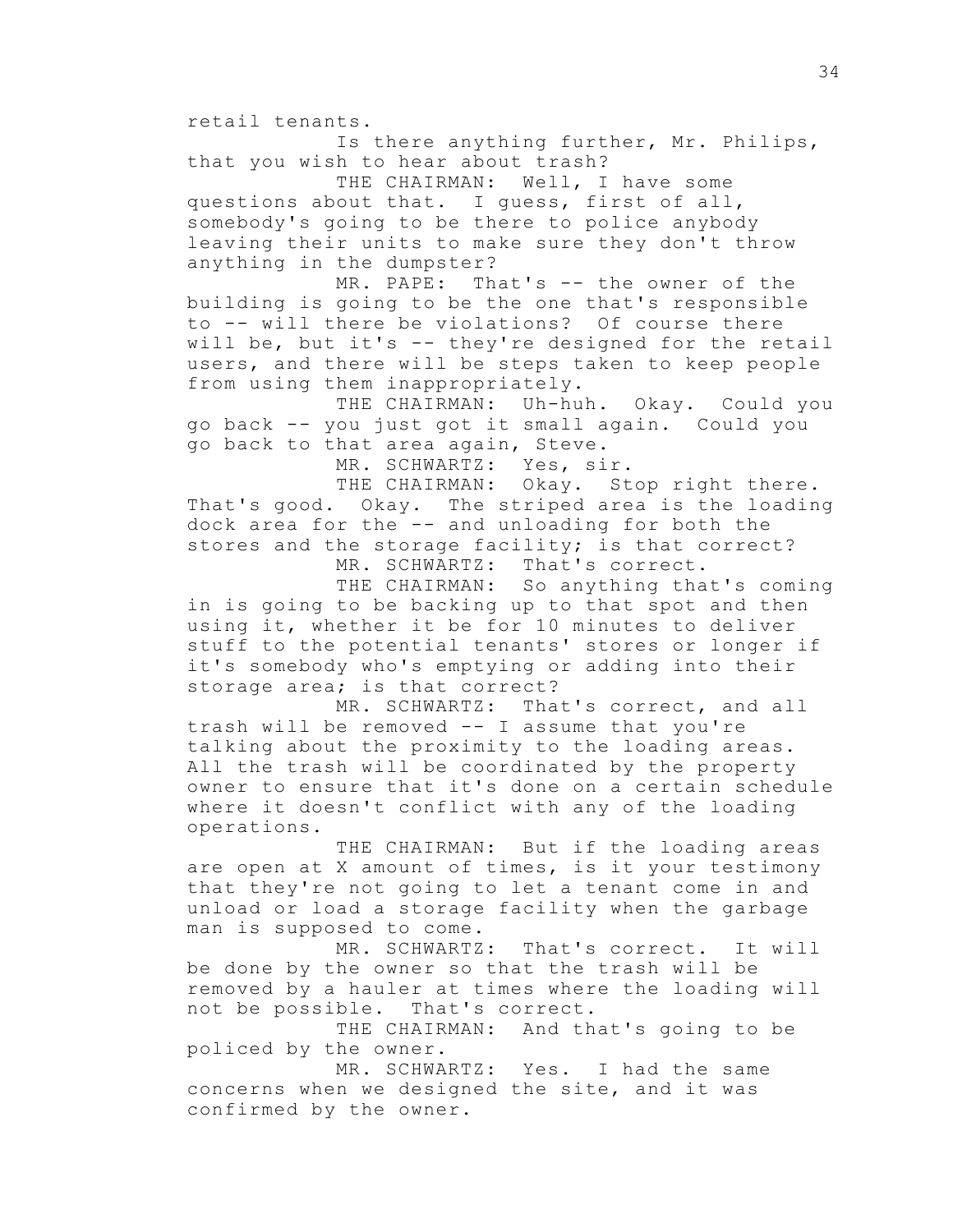THE CHAIRMAN: Well, I guess I'm not satisfied that that means that that won't happen, okay?

MR. WEINER: Mr. Pape, is it the applicant's intention to provide more detailed testimony as to all of this police work that the owner is going to be doing as to the trash and as to other aspects that have already been testified to, because it's very vague and cavalier perhaps to just throw everything on the owner is going to take care of this or that. It seems like quite a bit. So I think it would be important to hear for the board's interest as to how the owner is going to police all of these things. Is there going to be security hired and on site? Is he intending to use 24-hour cameras with a surveillance company watching it? Are there other alternatives? Is it a combination? What steps is the owner utilizing?

MR. PEPE: What are the hours of operation? Is it 24 hours?

MR. PAPE: No, no, the anticipated hours of operation would be to allow the public to begin using the space I think it was 8 a.m. and no later than 10 p.m. The office hours of the storage business will be 8 to 6, and all access that is beyond 8 -- beyond 6 o'clock would be through key cards and/or fobs, and, yes, there is full security inside the building and outside the building.

MR. PEPE: So you'd be able to access your unit 24 hours a day.

MR. PAPE: No, no, no, no. MR. PEPE: So what do you -- MR. PAPE: After 10 p.m. you cannot access it. It is not a 24 availability. It's from 8 in the morning until 10 at night. MR. PEPE: Eight in the morning, and what was the reference to the key card access? MR. PAPE: So when the office personnel are not there  $--$  they're there 8 to 6. There is  $--$ MR. PEPE: How many units -- how many storage units are there in the facility? MS. RAMPOLLA: Mr. Chairman, don't we need to hear that from the applicant and not from -- THE CHAIRMAN: Yeah. Steve, I think that, yeah, that's why I asked who was going to be testifying about the business. MR. PEPE: Okay. Very good. THE CHAIRMAN: Good questions, and I think that Mr. Pape understands that we obviously

want that.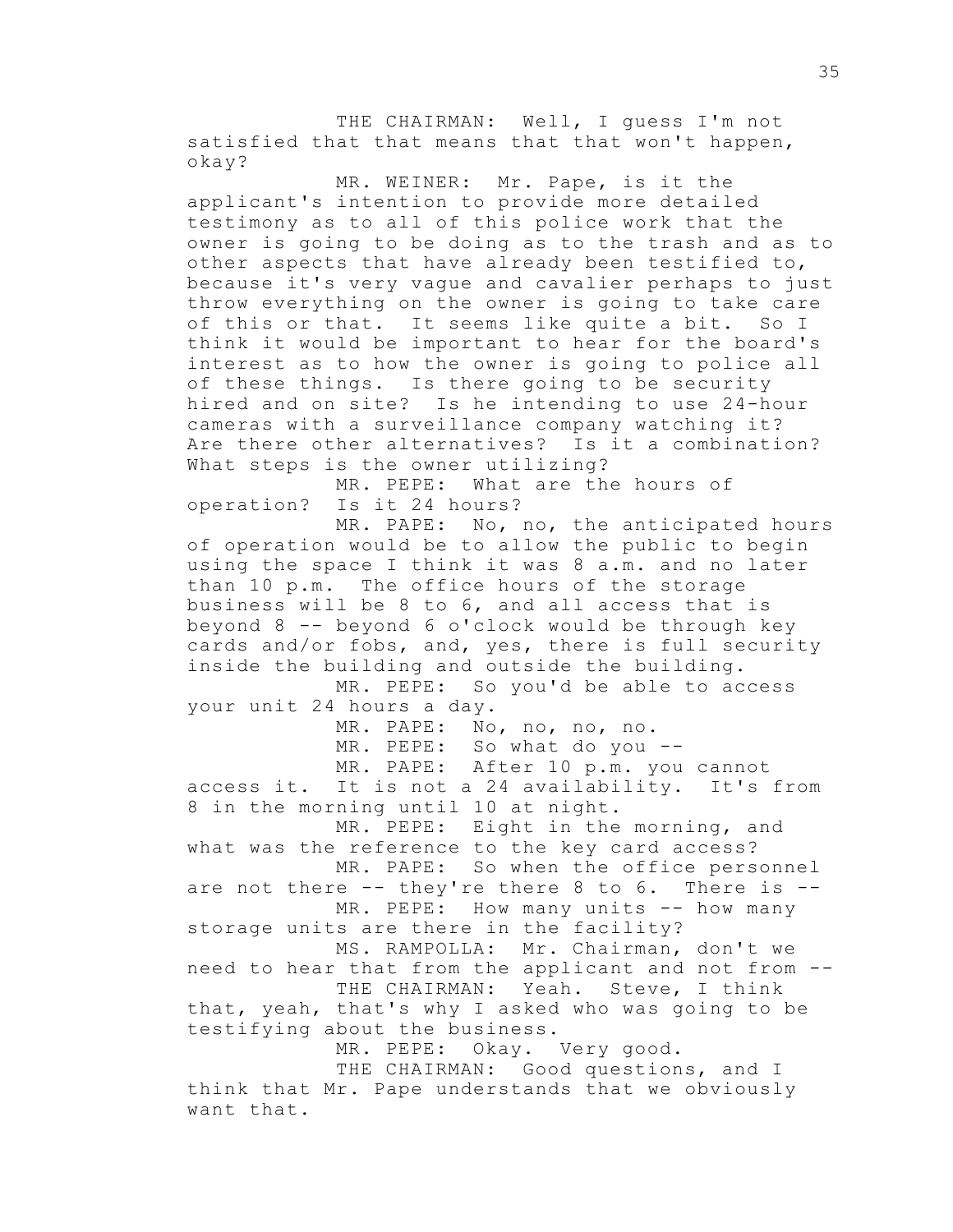MR. PEPE: Yes.

MR. WEINER: Especially with the units not being designated on the plans that have been submitted so far, I think we need to hear from the applicant as to what the proposal is, what's going to be there.

MR. PEPE: Yeah, and a request of unit sizes in here or potential unit sizes. It's very vague.

MR. PAPE: The architect -- yeah, the architect is prepared to go through that. Mr. Weiner, I didn't follow your

question. Help me one more time, please.

MR. WEINER: My original question was there's been a lot of testimony just recently with regard to the trash enclosures as well as some other things earlier where the answer has been this is going to be essentially policed by the owner, and I know you had indicated just before that there is going to be security and we'd want to get that verified by the owner, assuming that the, you know, the owner would be testifying, but I think to all of these things, the board may benefit and want to hear a deeper discussion as to how the owner is going to be policing all of these various items. It seems like quite a bit. You know, that goes into the operations of the facility that I think we need to hear. It would be better for the board to hear more about that to fill in those blanks.

MR. PAPE: Understood.

THE CHAIRMAN: Mr. Pape, I think also where I was going with the questions is, if you look at the site, somebody coming in to use the -- with a larger truck because either they're bringing stuff in or taking stuff out and you had one of those 30-foot trucks that you have the turning radius provided for us, they're going to go in straight ahead, make a left-hand turn, then make another left-hand turn, and then they're left at a spot where if there's somebody taking -- already -- wants to come out or there's already garbage, a garbage truck there or there's a UPS truck there, this person is going to have to figure out how to back up a truck because there's not room for two to maneuver in that area. So I'd like to hear some testimony how that is going to be resolved to the satisfaction obviously of both the tenants and the board. MR. PAPE: I think that one will be part

of Mr. Taylor's testimony when we get to him. THE CHAIRMAN: Okay. Well, that's fine.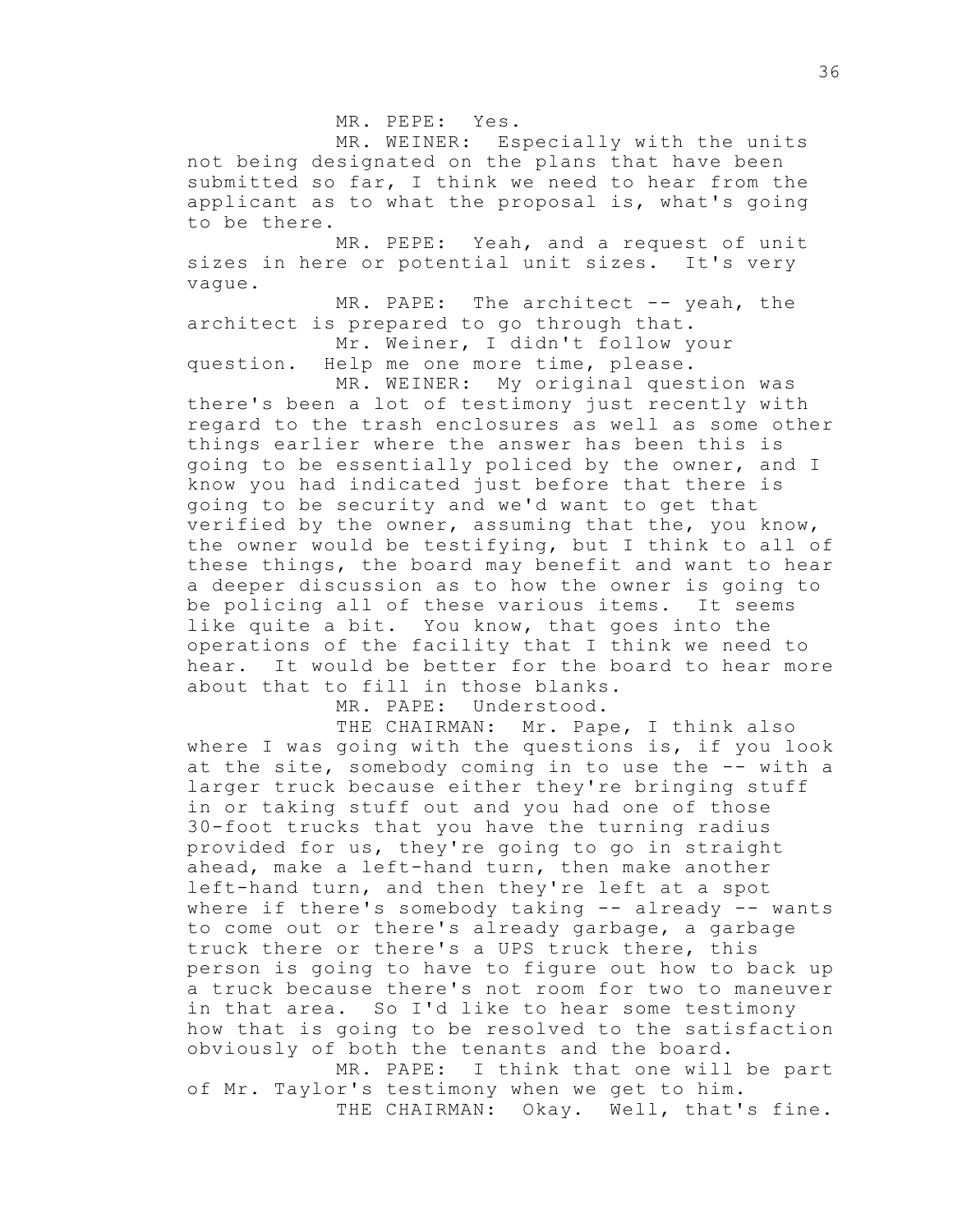You know, as long as we can ask these things, Mr. Pape, that will be great.

MR. PAPE: Very good.

THE CHAIRMAN: Okay, does anybody from the board have any additional questions at this time for Mr. Schwartz?

MR. CLINE: One final confirmation, Mr. Chairman.

Mr. Schwartz, because I was looking through my letter and you had kind of given a blanket we can accommodate, but can you confirm that the only areas of excess slope are the ones that are existing. You're not creating any new ones and trying to ameliorate them where you can?

MR. SCHWARTZ: That's correct. The area that you note in your letter is involving the access drive, which will remain the same, that's correct. MR. CLINE: Thank you.

THE CHAIRMAN: Something else just came up, Mr. Schwartz. I think you might have some testimony in that regard. You had mentioned that the employees are going to park in the back? MR. SCHWARTZ: Yes, to the extent

practical, yes. I think we're going to hear testimony -- I think we're going to hear testimony in a little from the applicant how many employees there will be. That's correct.

THE CHAIRMAN: Well, again, to be fair, Mr. Schwartz, he doesn't know what people are going to go in there. He doesn't -- you know, you could have a hair salon and there could be seven people working there, or you could have a CPA's office and there's two. I'm making things up. You realize that.

MR. SCHWARTZ: Of course, and I'm sure any overflow employee parking will be done at the far north part of the parking areas consistent with any other retailer.

THE CHAIRMAN: What I'm concerned about is if there's over 500, and there may be more closer to a thousand storage lockers here, I don't know what the percentage of use is, but I don't know that the spots there plus the people who work for the storage facility are going to be enough to have any employees park down there.

MR. SCHWARTZ: We're meeting the required parking. We're actually more than what's required.

THE CHAIRMAN: Not the required parking, no, because what you have here is just another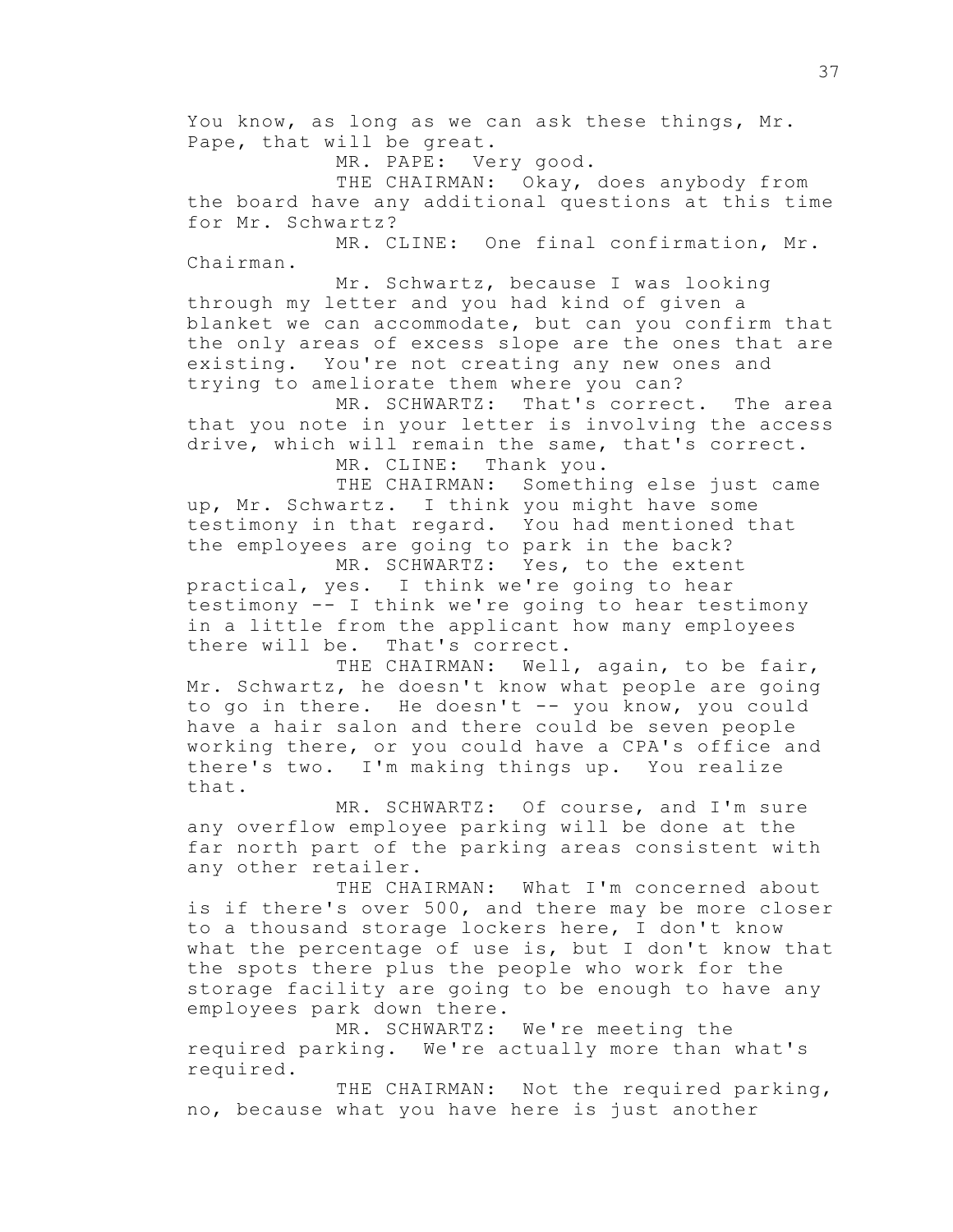situation where you've got I'm going to say 90 percent of the parking is in the front or up on the top of the hill.

MR. SCHWARTZ: That's correct.

THE CHAIRMAN: You've got a much smaller number down below, but the people are going to access the storage are undoubtedly going to want to go down below. They're not going to walk around with their belongings around the building because there's no real effective way to go in any of those front stores to get to the storage areas.

MR. SCHWARTZ: I think the testimony from the traffic engineer regarding the turnover and the use and how many traffic is going to come on the site, in addition to the owner's testimony with the number of employees, I think that will address your comments, sir.

THE CHAIRMAN: You understand the concern.

MR. SCHWARTZ: I do. I do, sir. THE CHAIRMAN: Okay. Well, then, I guess since we've already alluded to it, I'd love to be able to have those discussions, Mr. Pape, as we, you know, as we (inaudible) the appropriate people before us.

MR. PAPE: Surely. We're beginning our presentation to the board this evening, and the board -- your thorough in-depth questions are all appropriate. I can share with you that the team that is here has been working on this project with Mr. Wong for the better part of a year. Beginning with the demolition of his own restaurant from the site and what's clearly a substantial expenditure to create this, the goal was to make certain that it was a viable project, essentially starting with a clean slate. So the distribution of parking, there is a logic behind it. There is a theory behind it. And when Mr. Taylor testifies, he'll talk about the difference between the parking ratios for retail and the parking ratios for public storage.

THE CHAIRMAN: Okay. Well, that's fine, Mr. Pape. We'll wait to hear that.

At this point, if we have Mr. Schwartz with no additional questions from the board, maybe this might be the most appropriate time to take a 5-minute break. We've been here for about an hour and a half.

MR. PAPE: Surely.

THE CHAIRMAN: So I can ask the board to come back as close as they can within 5 minutes so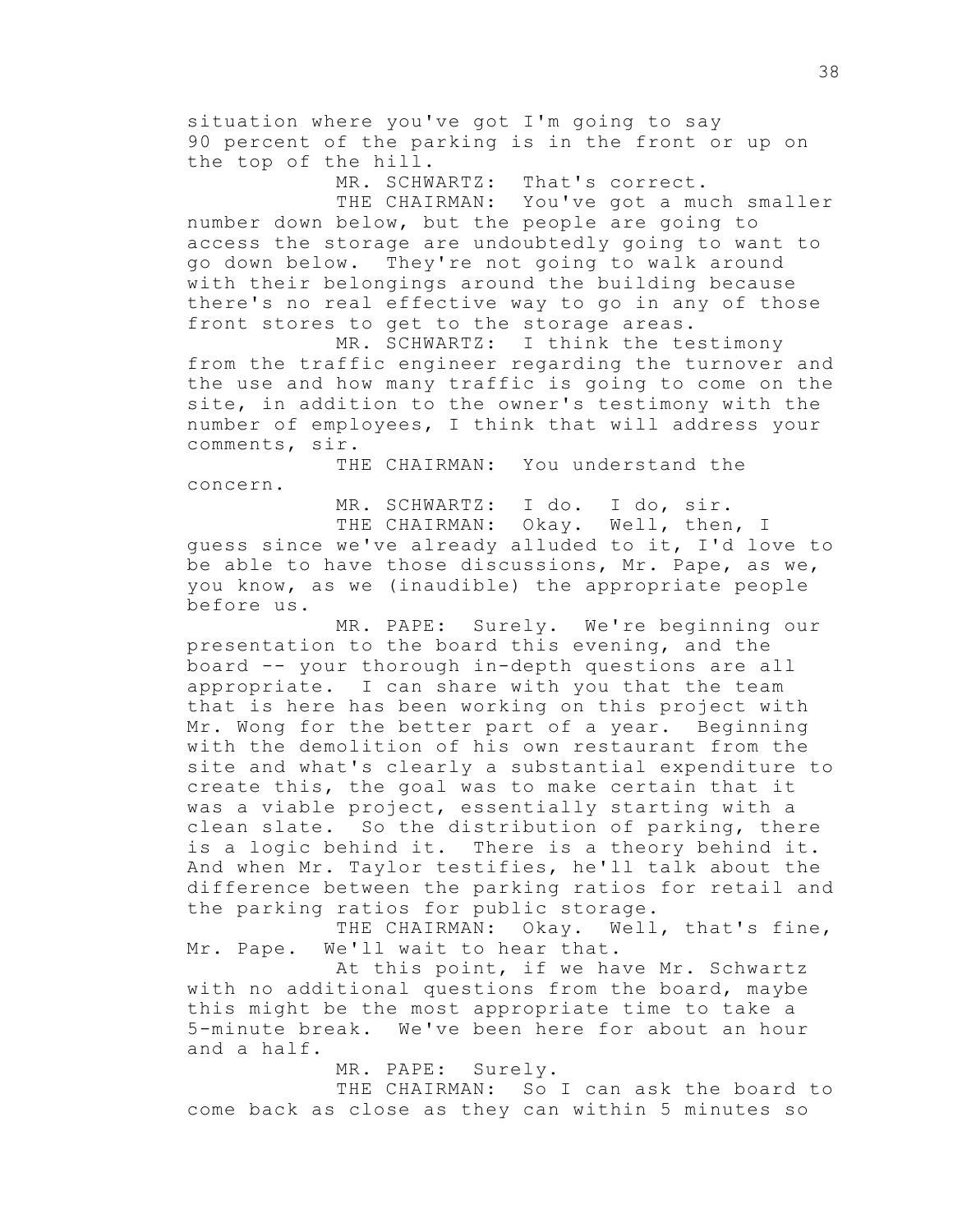we can continue, but at this point I'm going to ask that we take a 5-minute break. Thank you.

> MR. PAPE: Very well. (Board recess)

THE CHAIRMAN: Okay. Thank you,

everybody. Mark down the date and time. That was a 5-minute break that actually lasted 5 minutes. So we've exceeded every expectation. Thank you.

At this point, then, Mr. Pape, I'll ask you then to call your next witness.

MR. PAPE: Surely. Mr. Chair, board members, the next witness is Mr. Taylor, Justin Taylor, who is a professional engineer with an area of expertise in traffic, and he's affiliated with Dynamic Traffic. If we could have Mr. Taylor sworn, I'll then ask that he share his credentials with you.

THE CHAIRMAN: That's fine and dandy. Okay. Mr. Taylor, do you solemnly swear the testimony you're about to give this evening regarding the application before us is the truth, the whole truth, and nothing but the truth, so help you God?

MR. TAYLOR: I do.

THE CHAIRMAN: Okay. Please state your name and professional affiliation for the record. MR. TAYLOR: Yes. First of all,

apologize for the noise in the background. If you can hear me, great. Let me know if you can't. They're doing construction on my office, and they were supposed to be done by 8:30, and if you can hear them in the background, they are not, so I will try and speak up. Let me know.

My educational background. I hold a bachelor's in engineering from the University of Delaware. I'm a licensed engineer in the State of New Jersey as well as Pennsylvania, Delaware, and Texas. I'm also a certified professional traffic operations engineer by the Institute of Transportation Engineers. I've been practicing traffic planning for a little over 20 years now and have testified at hundreds of boards throughout the State of New Jersey. I have been here before the planning board in town, but I don't think I've had the pleasure of being before the zoning board here in East Brunswick.

THE CHAIRMAN: Well, we're the best board in town.

> MR. TAYLOR: I'm noticing that. THE CHAIRMAN: Okay. I'll listen for a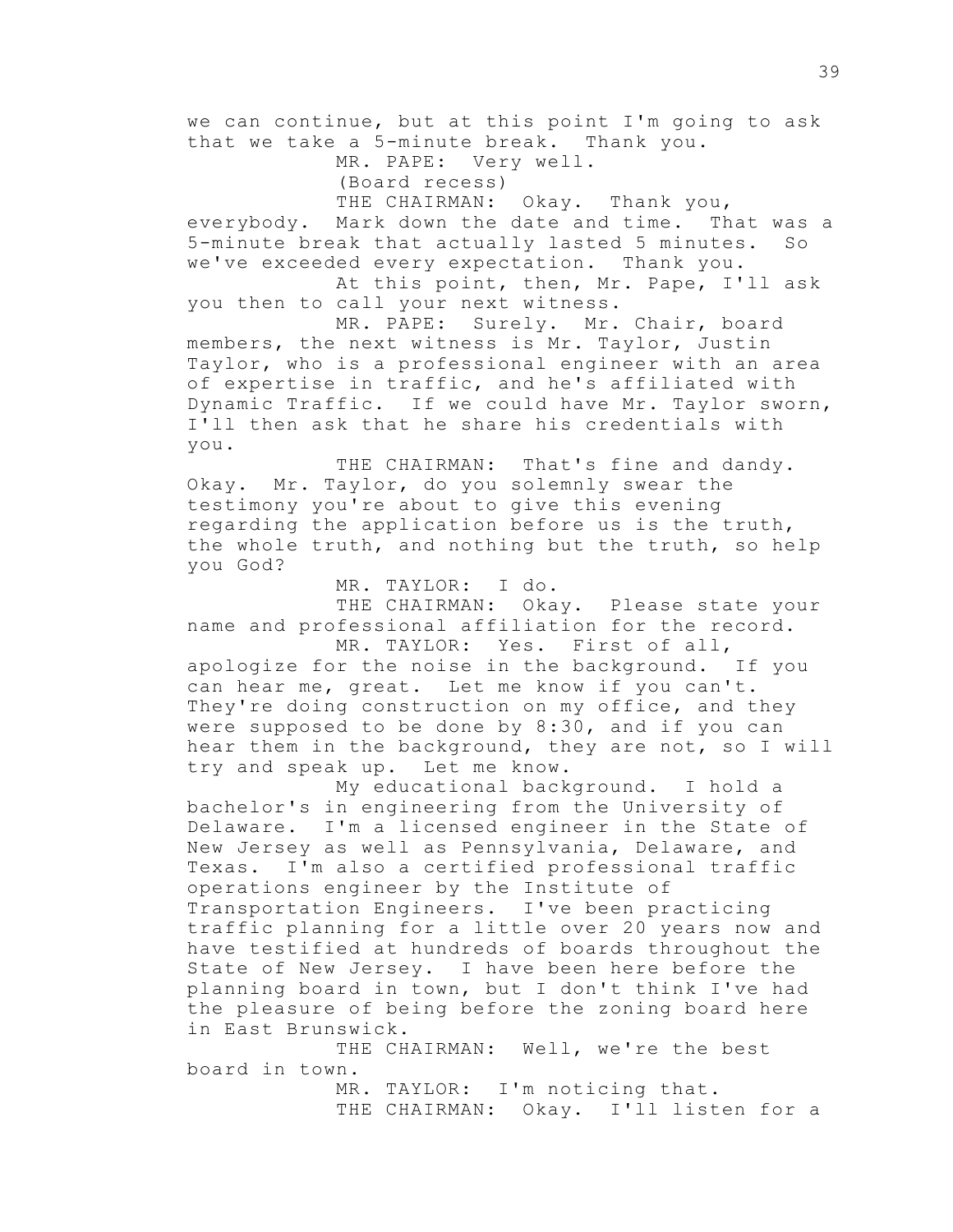motion to accept Mr. Taylor.

MR. ARORA: Accept Mr. Taylor as an expert in traffic.

THE CHAIRMAN: Thank you. Do we have a second?

MR. PEPE: I'll second it.

THE CHAIRMAN: Okay. All in favor? Any opposed? Hearing none, please proceed, Mr. Taylor, as long as you don't have too much noise.

MR. PAPE: Thank you. Mr. Taylor, I'm going to ask if you could go through just certain basic points of the plan, and then there's a number of questions that have come out from the board members and professionals that will have to -- that you can answer, and I'll ask you that do before you conclude, but I'm just going to ask if you would start from the highway and then come onto the site, travel around the site, and from a traffic engineer's perspective, if you can comment on the adequacy and safety of the ingress and egress to the site, the adequacy and safety of the parking, and the adequacy of the on-site circulation in general terms, and then I'll ask you to go through it in detail.

MR. TAYLOR: Surely. What I'm going to do is I'm going to share my screen and put back up A-2, which Steve had introduced, which is the site plan rendering, so we can just all be oriented correctly. So when you can see that, let me know. MR. PAPE: It's up.

MR. TAYLOR: Perfect. So I'm sure the board is all familiar with the site. We are located along Route 18 southbound just south of Rues Lane. The site currently provides a right-in/right-out driveway. That is being maintained as part of this project. The driveway has been designed in conformance with NJDOT standards. It is under their jurisdiction. I would note that we have submitted to them for what's considered a letter of no interest for the change in use, and on January 25 of this year, we did receive that letter of no interest, essentially confirming that the traffic associated with the proposed change in use does not create any significant impact to the surrounding roadway network.

As you enter, you will be able to either access the parking field that will be utilized primarily by the retail component of the site or to circulate around the back of the building. As testified by Mr. Schwartz, we are providing a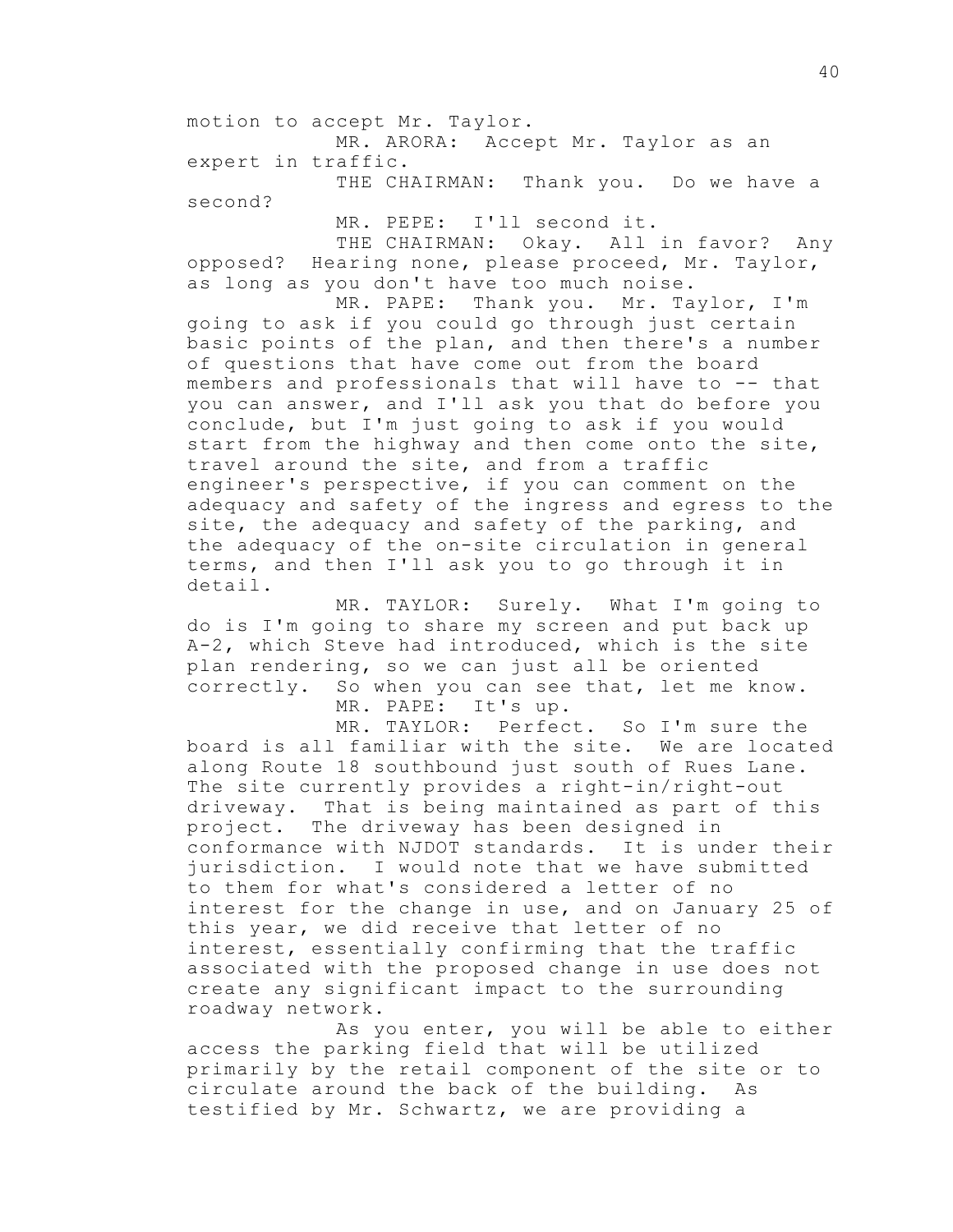minimum of a 24-foot aisle width. Some of the aisle widths actually exceed that width. That meets the ordinance requirement for safe and efficient maneuverability throughout the site, both within the parking fields and as a circulation aisle.

The parking field out front will then be utilized primarily by the customers of the retail component, and as we've had a rather lengthy discussion, the rear portion of the site is anticipated to be utilized by the self-storage portion of the facility.

From a broad perspective, we have looked at the circulation if the various vehicles that we anticipate for the site, and it has been designed to accommodate all of those, all those design vehicles, from a passenger vehicle all the way up to the box trucks that we would anticipate, your U-Haul trucks that, you know, that a homeowner might rent to come to this storage unit.

We also did review the parking fields and the parking supply. I will note that we are in full compliance with the ordinance requirements for the overall facility and actually exceed the requirement by about 15 spaces.

Within the site, we do provide for that safe circulation, and we do provide for staging areas and the ability to accommodate those larger vehicles. It was -- as alluded to by Mr. Schwartz, it was a primary concern that the -- both the tenants and their deliveries as well as the proposed utilization by the self-storage facility that they could adequately maneuver their trucks through the facility.

So generally, that's a broad overview. I can dip a little deeper, Ken, if there's anything specific that you want me to.

MR. PAPE: I do. I do. Mr. Taylor, the distribution of parking is substantially in the front of the building, and then there is some parking in the rear of the building, and if you could confirm that the distribution is appropriate and that the distribution provides adequate parking for the anticipated parking demand of the two separate uses. To the extent that you can rely on experience and/or the ITE manual, I'd appreciate if you would do so.

THE WITNESS: Surely. To start with the ordinance requirement, the ordinance requires one parking space per 200 square feet for retail and one parking space per 5,000 square feet for self-storage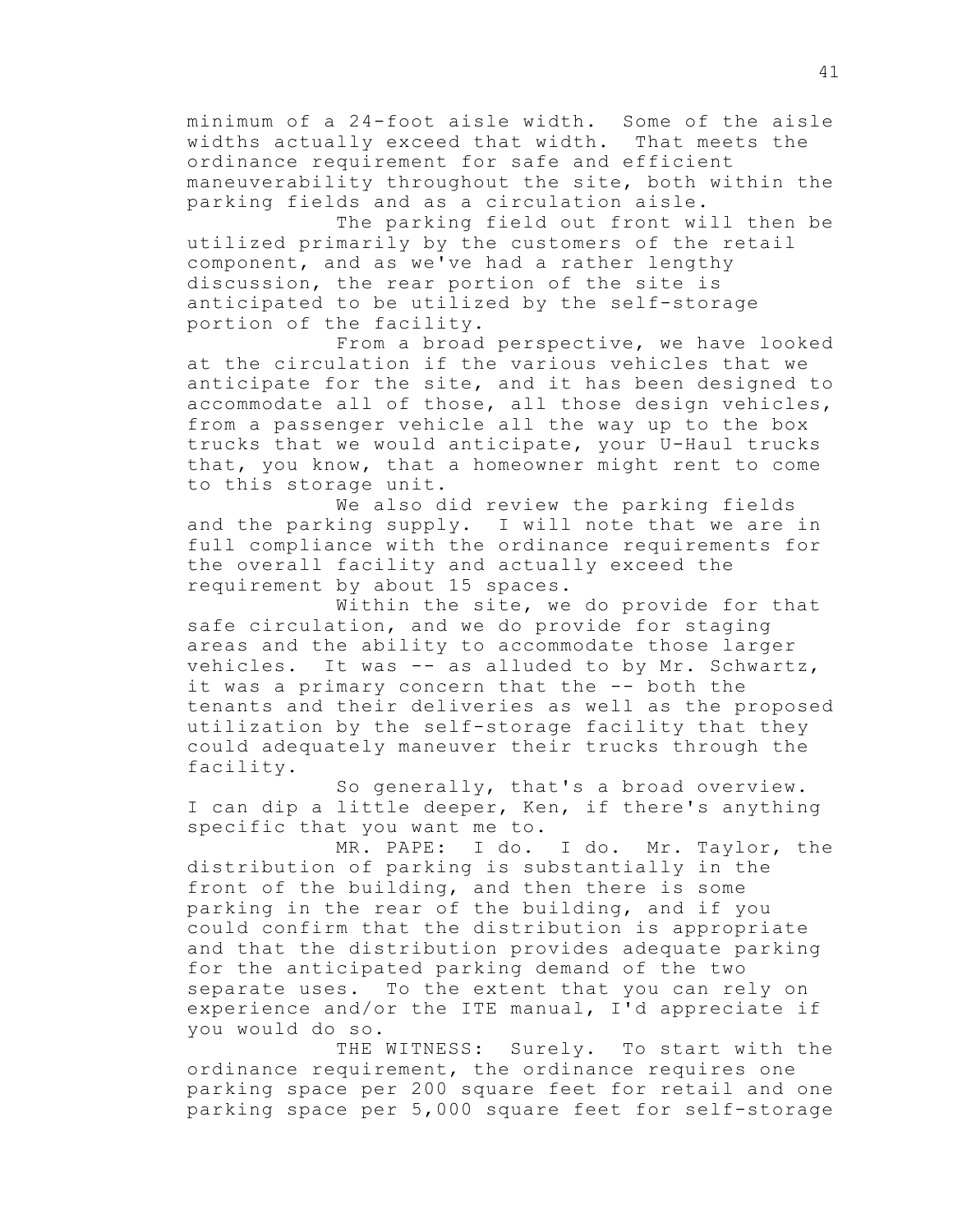uses. The combination of those two equates to a parking requirement of 95 parking spaces for the center where we are providing 110, and like a typical retail center, we would want the parking field out in front where the customers may park for the retail component.

Now, there's been a lot of discussion about what happens in the back. I think what we need to keep in mind here is the level of traffic and the level of parking demand that gets generated by a self-storage facility. The 60 -- little over 61,000 square feet of self-storage, right, is generating per your ordinance a requirement of 12 spaces, but if we were to look to the ITE's publication, Parking Generation, 5th Edition, it would say that that same 61,000 square foot of self-storage would be generating a demand of about six spaces, right. So what we have in the rear, the 11 spaces that are proposed, will be more than sufficient to handle those six-space demand as well as some of the employees associated with the retail. I think we also have the ability to require some of the employees of the retail to park in the outer boundaries, as Mr. Schwartz mentioned, on the northern edge of the property in the least desirable spaces for the customers of the retail, but I feel that the 11 spaces that are in the rear are more than sufficient to handle the parking demand that would be generated by the self-storage, and that doesn't take into account that there are two additional loading spaces should the tenants of the self-storage come in in an oversized vehicle. If they're driving a U-Haul truck, there are two additional parking spaces or loading spaces to - for them to utilize.

I think what also needs to be kept in mind is the traffic that's associated with a self-storage. We would project for a size building this that we're proposing of between five and ten cars during an hour and during the busiest hours of the commuting public, right. So on a weekend, you might have six cars show up over that whole hour, right, or a car every 10 minutes, and of them, a portion, maybe a truck, very easily could be a passenger vehicle and park in those spaces. So, Mr. Chair, I understand your concern with the overlap of, say, a delivery vehicle and the patron of the self-storage, but the interaction between that is actually not nearly as great as you might think based on those numbers that I just quoted to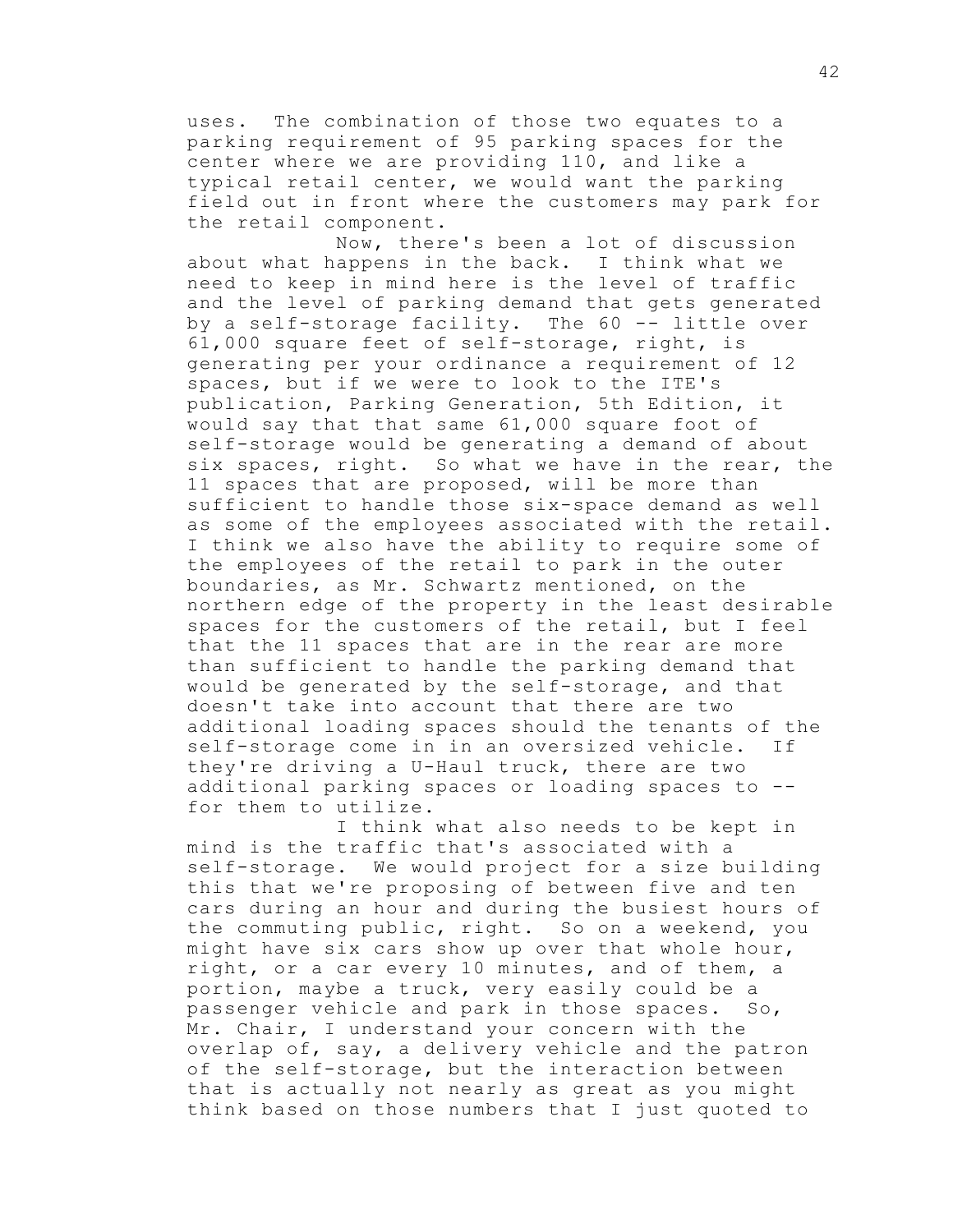you. The likelihood of them interacting is relatively low and almost non (inaudible) so I don't share the same fears that you have of some sort of interaction between those two given the area that we are proposing in the rear and given the overlap between the -- the likelihood of overlap between the two uses.

MR. PAPE: Mr. Taylor, you stated-- and I missed, and I apologize -- you stated that public storage is one space per 5,000 square feet, and retail is one space per 200 square feet. What was the source of those standards?

MR. TAYLOR: That's the East Brunswick Township ordinance.

MR. PAPE: Thank you. Before we go to some of the questions that the board members brought to our attention, I'm going to ask if you could speak to the sign. My opening remarks have pointed out that that sign's location was identified in the 1996 approvals and settlement and that its location was chosen for safety reasons. If you could explain to all of us why the sign's location is critical for safety purposes.

MR. TAYLOR: Surely. Looking and referring to A-2, the sign is located or is colored blue and is located approximately 60 feet to the north of our proposed driveway. It is also proposed directly on the property line whereas the ordinance does require a 10-foot setback for the sign, and not being part of the previous application but in reviewing the location as part of this application, it's my opinion that this location and locating it essentially on the property line actually provides for a safer alternative than moving it that 10 feet off the property line. The reason behind this is, as you leave the traffic light at Rues Lane, the vertical elevation of Route 18 is consistently dropping down to the river and down to the Old Bridge border. What happens with that is if -- and you also -- excuse me -- you also have a horizontal curve in this area. So if you were to start at Rues Lane and looking at the sign as it is today, it's visible, but as you would move it away from the property line, you're going to start to lose it behind some speed limit signs. You're going to start to lose it behind the landscaping that's associated with the car wash. You're going to start to lose it behind the sign that's associated with the car wash, all because of that horizontal and vertical geometry of the highway in and of itself.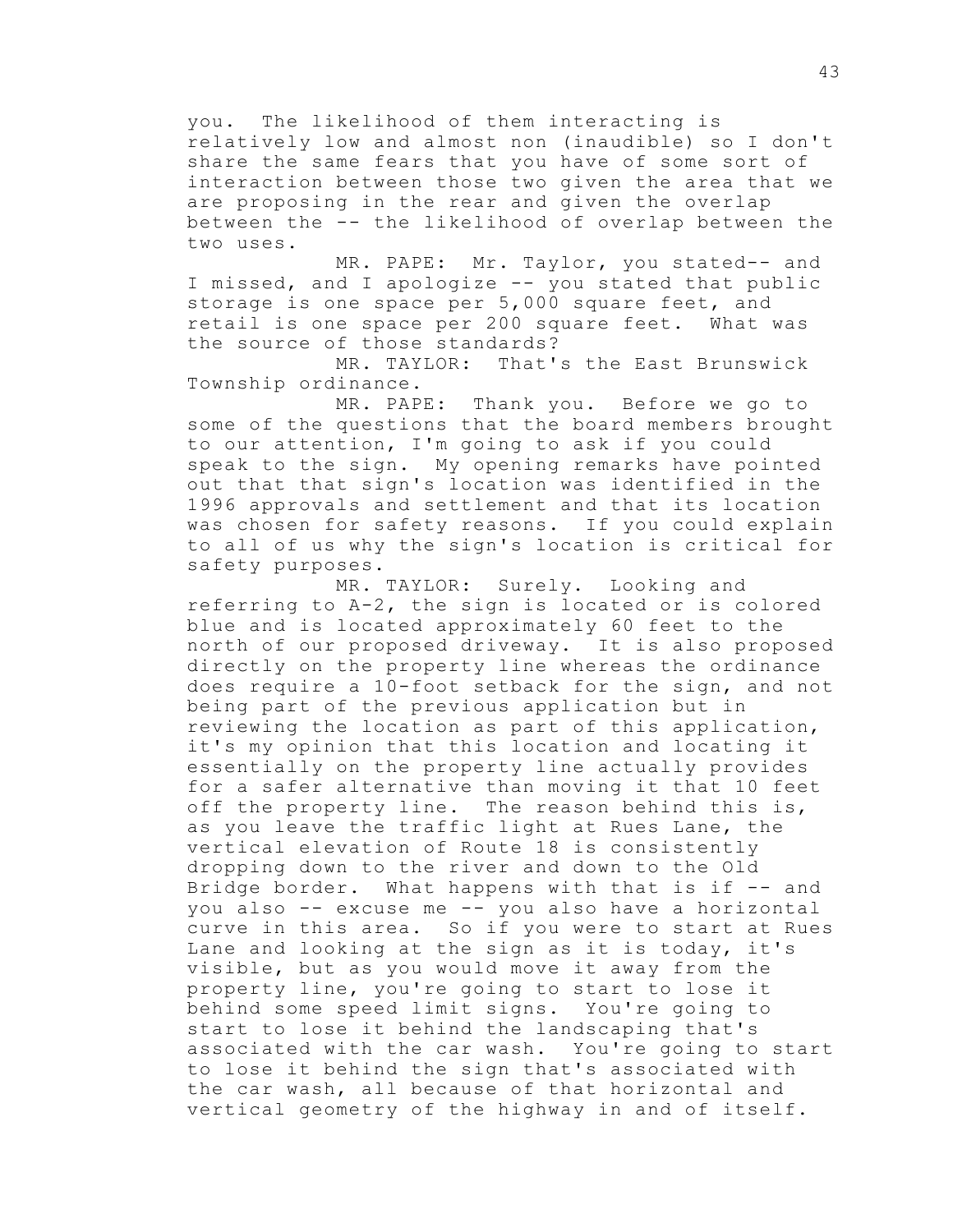So pulling it up to the edge of the property line allows the greatest visibility for the sign from all three lanes of Route 18, and knowing that we are going to have multiple tenants here in the facility, it's vitally important that the motoring public can identify all the tenants and be able to make the decision to either change lanes and get over to the driveway or to enter the driveway even if they are in the right lane to begin with. So I think that while it will require a variance, in this case it's a safer alternative to locate the sign as close as possible to the highway as we can.

MR. PAPE: I thank you. Mr. Taylor, is there anything further that you would like to share with the board as to the parking and on-site circulation before we go to questions that the board members have placed before you?

MR. TAYLOR: No. I think what in a nutshell what we looked at is the self-storage part of this is such a lower generator than a retail establishment that could be developed here. So from a traffic and a parking perspective, this site is much more innocuous than, say, the retail or even the restaurant that was there to begin with.

MR. CLINE: Mr. Taylor, I apologize for interrupting. There was something you had said here a few minutes ago that I wanted to double check. You had listed a requirement of one space for 5,000 square feet.

MR. TAYLOR: Yes.

MR. CLINE: And referenced the

ordinance. What standard or what category were you using for that?

MR. TAYLOR: Based upon this, 228-218.1. MR. CLINE: You're using the shipping and warehousing numbers is what you're doing. MR. TAYLOR: That's correct.

MR. CLINE: By the way, Mr. Taylor, you and I have met before this board before.

MR. TAYLOR: Okay. I stand corrected. I apologize for not remembering.

THE CHAIRMAN: We weren't memorable? MR. TAYLOR: Well, when you do two or three a week, they start to blur together, so I apologize.

THE CHAIRMAN: Mr. Cline.

MR. WEINER: To jump back to Mr. Cline on that one, do you feel that that's an appropriate standard for -- to be used with regard to analyzing this matter? What is our -- your position on that?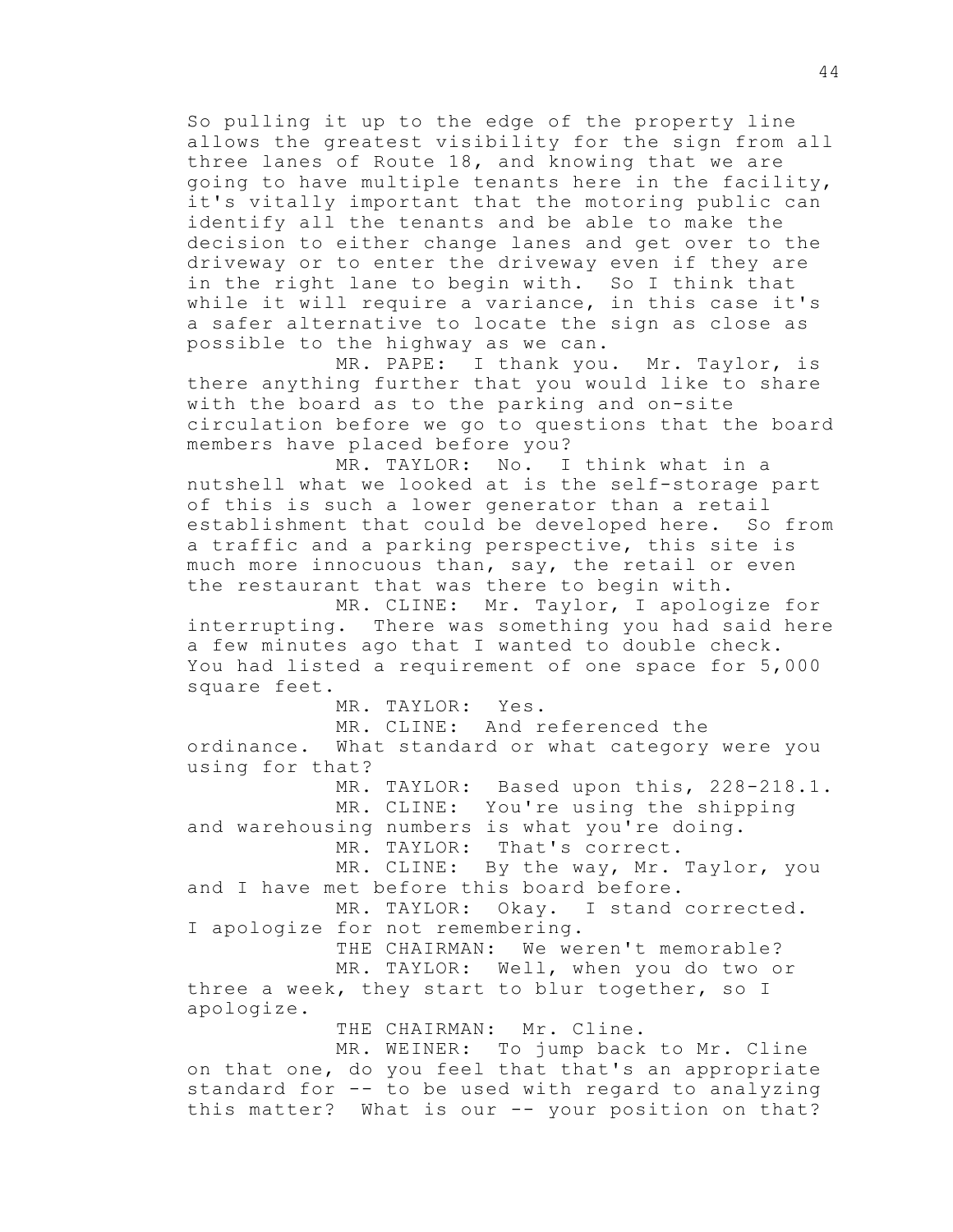MR. CLINE: In cases where you're dealing with parking or (inaudible) the Land Use Law says that there's not something that explicitly calls out what you're proposing, you used the closest approximation you can, and in this case, they're using warehouse space, which I don't have an objection to, but I did kind of get the impression that it was listed -- hey, self-storage is listed as this in the ordinance, and that's not entirely the case, though the standard they are using I believe is appropriate.

MR. TAYLOR: I apologize about the misrepresentation.

THE CHAIRMAN: Mr. Cline or Mr. Taylor, I guess my question then, we don't know how many storage locations there are inside this building; is that correct?

MR. TAYLOR: It's my understanding there is approximately 400.

THE CHAIRMAN: But you're not -- but we don't know for sure. No number has been given to us.

MR. TAYLOR: Understood, but that's my understanding. It may be that the architect can clarify that further as testimony proceeds, but that's my understanding.

THE CHAIRMAN: Well, you can appreciate the fact that if there were  $--$  I'm making it up  $--$ 800 little spots that are 200 larger spots that the traffic would be significantly different, whatever magnitude that might be.

MR. TAYLOR: I don't actually believe that statement -- I'll take you -- and I'll take you through it. As you were asking questions of Mr. Schwartz, I'm frantically referencing some of these so I'll be able to answer them. The parking demand if you were to look at 400 units would be 5.4 spaces, right. The rate that ITE sets forth in their publication Parking Generation 5th Edition is 1.36 per hundred units in a self-storage facility, right. So that calculates to 5.44 spaces of demand. If you were to look at it from a square footage percent -- independent variable, it's 0.1 spaces per thousand square feet, and that translates into a parking demand of 6.2 spaces for the facility. So based on the two of those aligning pretty well, I think that the 400 units that we're talking about or the 61,000 square feet of square footage are going to be generating traffic and parking in a similar manner.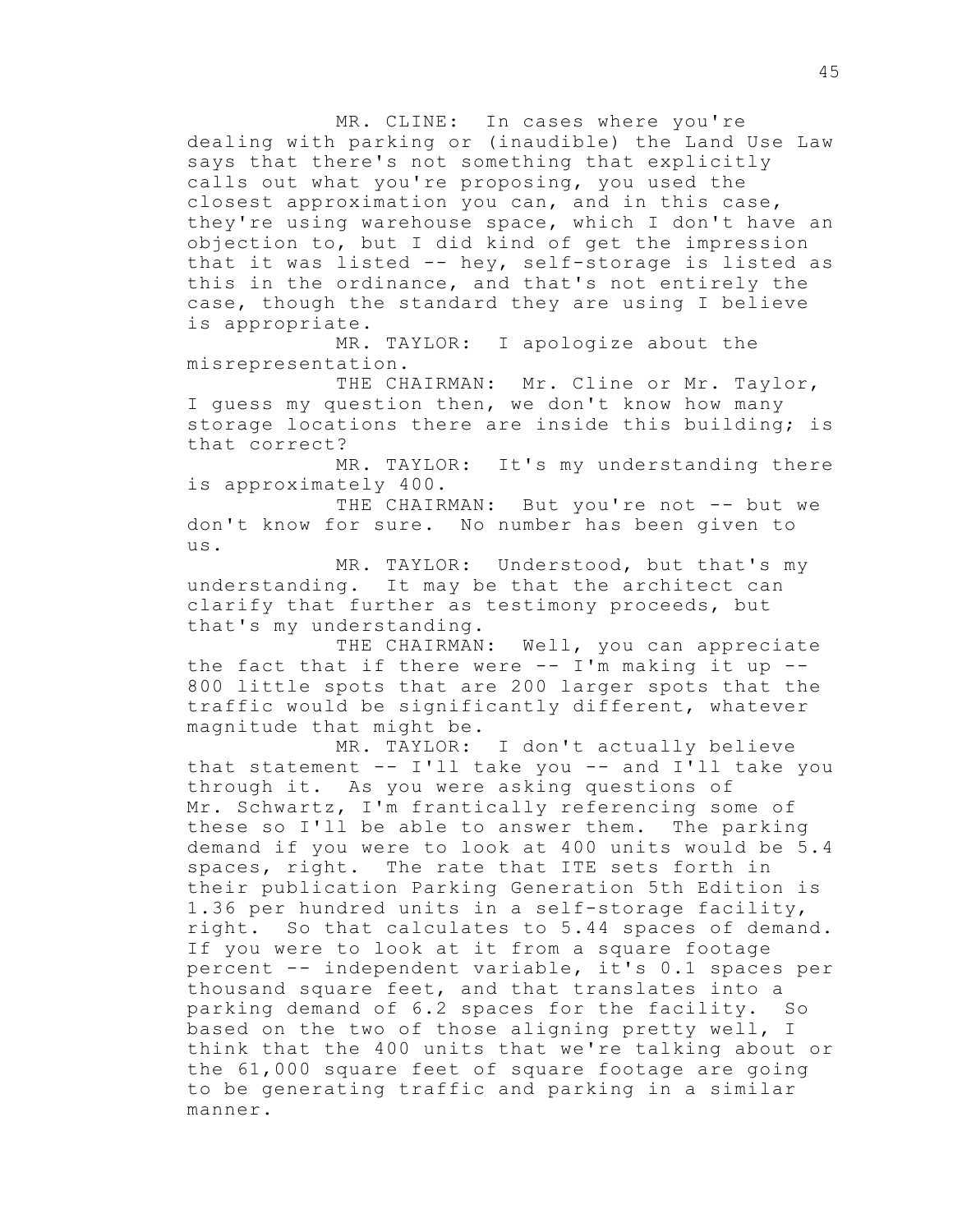I can also tell you that I have done multiple self-storage facilities, and when you're talking about 60,000 square feet, 400 units is probably correct. They're not carving them up into teeny tiny spaces. They need a variable size number of units, and so I think that the appropriateness of the 400 units approximately along with the 61,000 square feet align pretty well.

MR. PEPE: That's speculation. Is that your -- it's -- wouldn't we leave that up to the architect and the design professionals?

MR. TAYLOR: Sure. Let me break it down in a different way from a parking and a traffic perspective.

MR. PEPE: Yes.

MR. TAYLOR: If we were to take the traffic associated with what I've set forth -- like I said, we're talking about between five and ten cars in an hour, if you were to double that and be 10 to 20 cars in an hour, you still fall exceptionally below the threshold that the ITE and the NJDOT have set up of a significant impact, which is a hundred trips in an hour. So even if I was half, you know, I was doubly wrong and you had 800 units, the level of traffic impact is still minimal compared to anything else.

MR. PEPE: Okay. Steve, do you mind, can I ask a question? Can you address the fact if an 18-wheeler came in here, so -- I've been involved in many retail and building and different aspects of retail. A lot of times we've been in situations where we tell them we can't bring a full-sized tractor trailer in, and the delivery people totally completely disregard. Can you address how a tractor trailer would go around the building and what would happen in the rear of the building.

MR. TAYLOR: So tractor trailers are going to need to be prohibited from the site.

MR. PEPE: Okay.

MR. TAYLOR: The deliveries cannot be handled in the rear. It's designed for box trucks. MR. PEPE: Okay.

MR. TAYLOR: I would have to say if somebody were to come on and not do it, they would have to be prohibited from going down. Nor do I necessarily anticipate a professional driver trying to navigate their way down that thing, and they'd have to be circumvented back to the parking lot, but knowing that we are controlling or the applicant is controlling the various tenants and the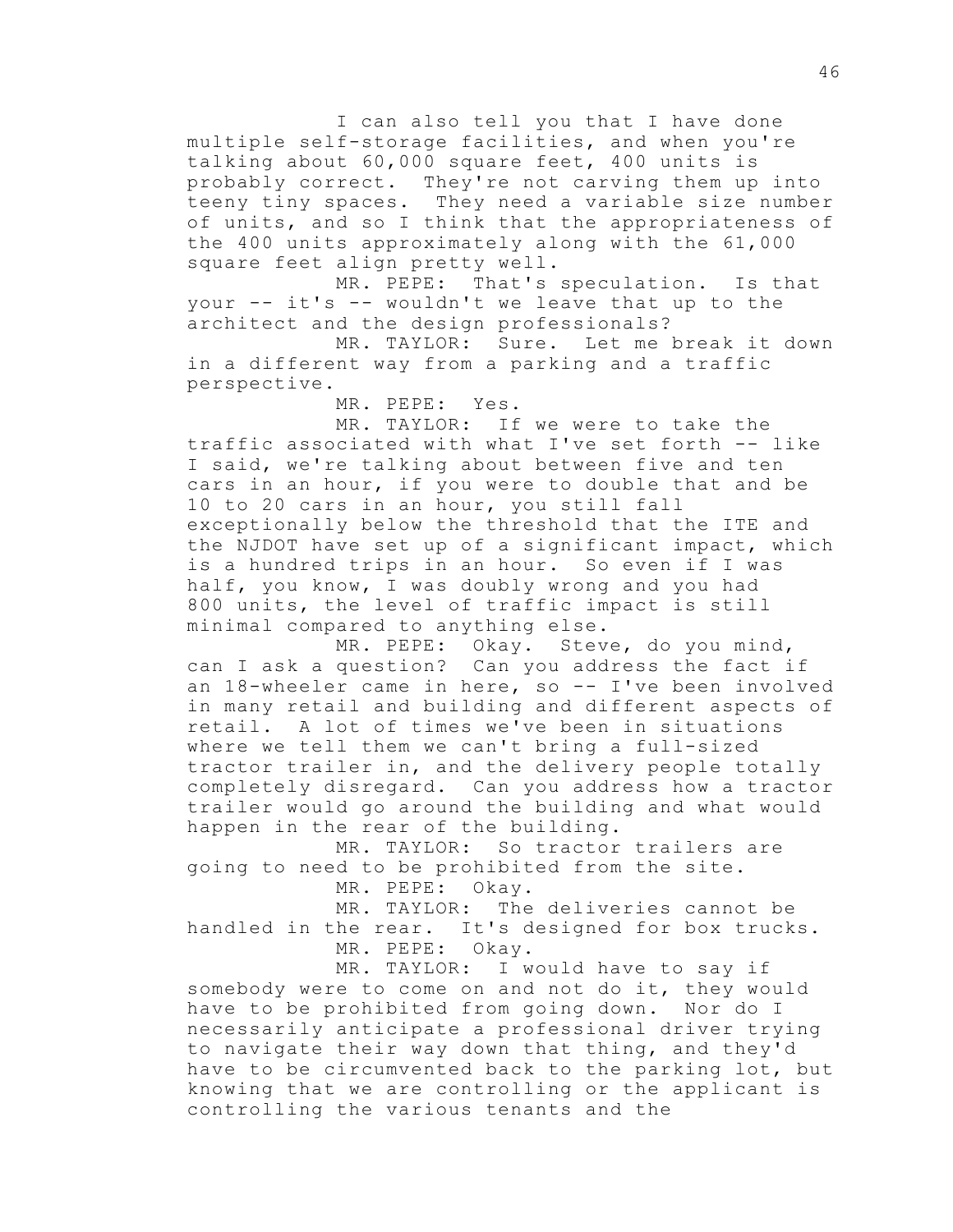self-storage, it's going to have to be part of the lease that tractor trailers are not permitted. It's not designed.

MR. PEPE: Completely acknowledge that. That would be part of the lease statement, part of their lease agreement and for them to monitor that; however, naturally and being in circumstances where I receive deliveries, I have professional drivers and clearly state that you can't bring an 18-wheeler in or a full-size tractor trailer, and it's completely disregarded. So what would happen if, you know -- of course, there's not going to be - sometimes deliveries show up way before the participant -- they come across the country, they show, you know, 4 o'clock in the morning there's not going to be anyone on site. How would you address a tractor trailer coming around this site?

MR. TAYLOR: I can honestly say I haven't designed it for a tractor trailer. It hasn't been -- because of the space that we have - you've heard we're coming back. I can look at it. MR. PEPE: Yeah.

MR. TAYLOR: I don't believe that the radii that we're -- that's proposed to get to the bottom nor the aisle width is sufficient for the swing of the tractor trailer, and you would hope that the tractor trailer, even if he started to go that direction, realized he's going to clip the side of the building, backs up, and then is dealt with from there. But I can take a look at it, but just, you know, knowing the design vehicles that we looked at as we were laying this out, it was a box truck, it was a 30-foot box truck.

MR. PEPE: Sure. And now he pulls into the site and he's going to get all the way to the far side of the building. When I reference far side I mean away from Route 18.

MR. TAYLOR: Talking in the northwest corner up here.

MR. PEPE: Yeah. Now, can he then -- is the radius to make the right and swing back around sufficient for him to make that right there where your cursor is?

MR. TAYLOR: I would have to look at it. You know, some of these aisles, this is 27.7 --

MR. PEPE: Your driveway is, yeah.

MR. TAYLOR: -- 29, so there may be the potential to utilize one of these others as they get down there, but again, it hasn't really been designed to accommodate that vehicle.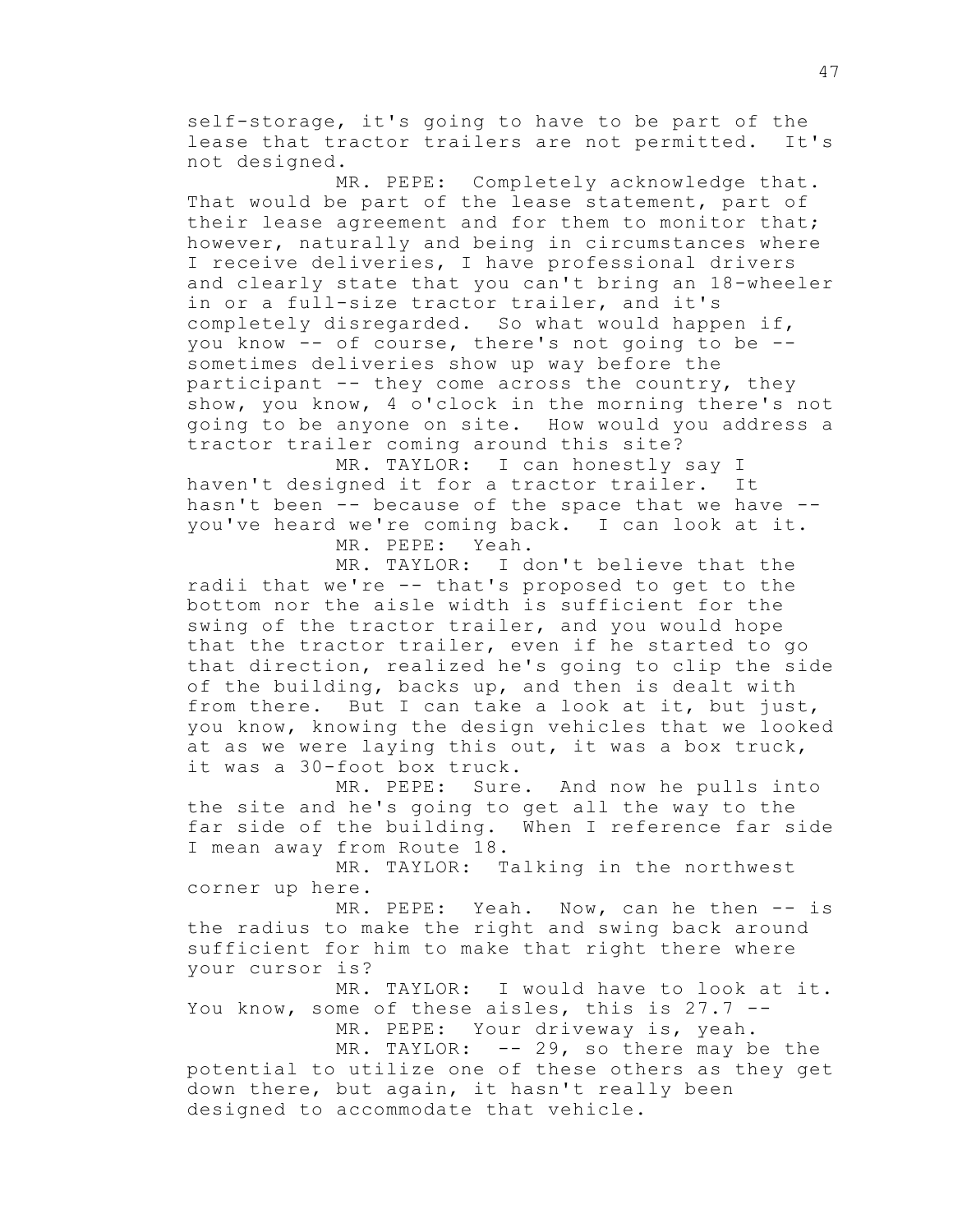MR. PEPE: Totally acknowledge that, but I just -- the practicality of what happens out in the real world opposed to, you know, what -- we have to look at that aspect, and if it could be analyzed, it would be well appreciated by the board.

MS. PAPI: Mr. Taylor.

MR. WEINER: A question for the applicant.

MS. PAPI: Can I just ask a question? Is it possible to designate a sign of some sort saying, you know, the size of a truck that can go in and not go in or no?

MR. TAYLOR: It's something we can absolutely place along the frontage. I do it relatively frequently with some gas stations where they don't want -- they have low-flow diesel and they don't want tractor trailers pulling in there, and we sign it No Tractor Trailers, so it's absolutely something we can look at in putting in there to further reinforce the fact is they're coming up. So yes, absolutely.

MR. CLINE: And, Mr. Taylor, my experience is similar, as well, and I think the worst case is if a tractor trailer did pull in and couldn't make those turns, he ends up calling and having the police actually guide him to back out into the highway. He'd need police attention to get out safely.

MR. WEINER: If I may, I think to address this better, would the applicant obviously presume -- you know, in the event that the board did consider moving favorably on this application, would the applicant consider a condition of an approval that no trucks -- I don't know if we want to say no tractor trailers or if there's a maximum size and say no vehicles other than perhaps emergency vehicles exceeding a certain maximum size are permitted on the property and that the owner will make sure that that provision is also in any leases to any tenants as well as for the public storage that it should be passed -- not public storage but the storage facility -- it should not only be in their lease, but it should be in the sublease or license agreements for the storage space that the users of the storage space cannot be permitted to bring in the larger vehicles.

And, Jason, what size would we prefer? Just limit it to 18-wheelers or length size? What would you prefer on something like that? THE CHAIRMAN: Well, Jay, if I can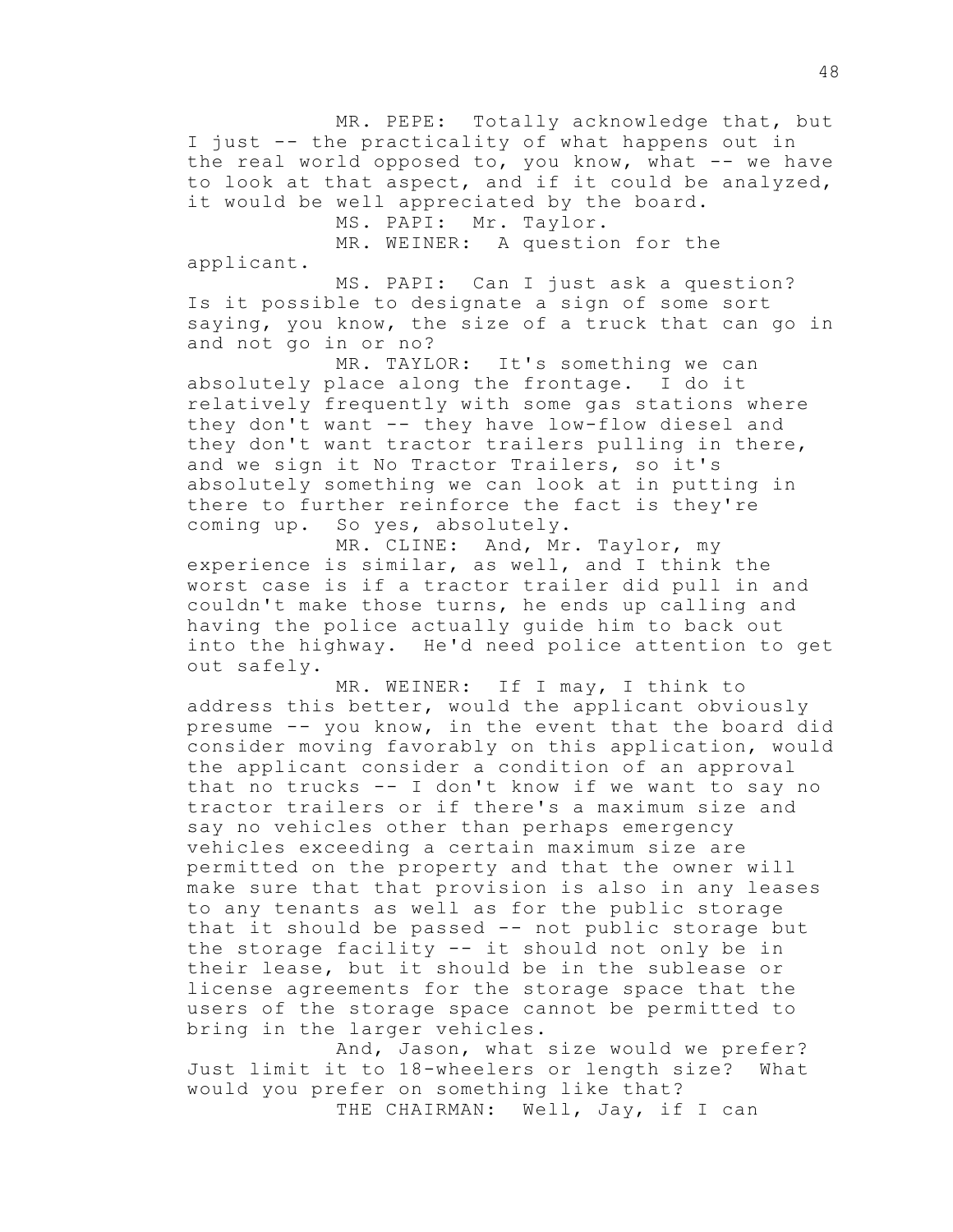interject, they used a 30-foot truck with turning radiuses based on that, and it looked like that was about the biggest that you could effectively get in into the site comfortably, especially for people who don't generally drive a rental truck that's 30 feet long, and  $--$ 

MR. WEINER: No vehicles larger than 30 feet.

MR. PAPE: WB-30, correct? THE CHAIRMAN: No, he has wheel base 20. MR. TAYLOR: SU -- Ken, it's an SU-30, a single-unit 30 that was --

MR. WEINER: Larger than 30 feet, SU-30 permitted on property and shall be a condition of all tenant leases. And, Mr. Pape, help me on this one, space licenses for the storage facility?

MR. PAPE: They're storage unit leases.

MR. WEINER: Storage unit leases, okay. Storage unit leases, and so that would be the proposed condition, and for the board, the reason for the condition beyond signage, which is a good idea -- I'll defer to Jason on that if he feels the signage is needed, but the reason for that is by becoming an express condition in the event that this matter is moved favorable by the board, that then becomes a condition that runs with this property, and any violation would be a violation that the applicant and any successor owners would be responsible to under code enforcement if there was a violation of that. So that would be tied hand in hand by that agreement as a means to enforce it later on should there be violations.

MR. CLINE: Mr. Weiner, I don't have an objection. The sign I don't think can hurt. Where it would end up being located on the entry driveway would almost be by the time you see it would be too late, but I definitely think there's value to it. I've dealt with that in gas stations, as well. And while we're looking at this -- and, Mr. Taylor, you were talking about ITE standards and parking for self-storage. I think my primary concern is it's always going to be the weekday -- I mean the weekend, and it's not so much the number of trips, it's the duration of the visit because, you know, yes, there's some that, you know, pull in, drop something in their unit, and are gone in 10 minutes, but there's also a substantial amount of they're there for a good period of time, and that's where I worry that the inventory versus the number of people trying to access at the same time, that's where the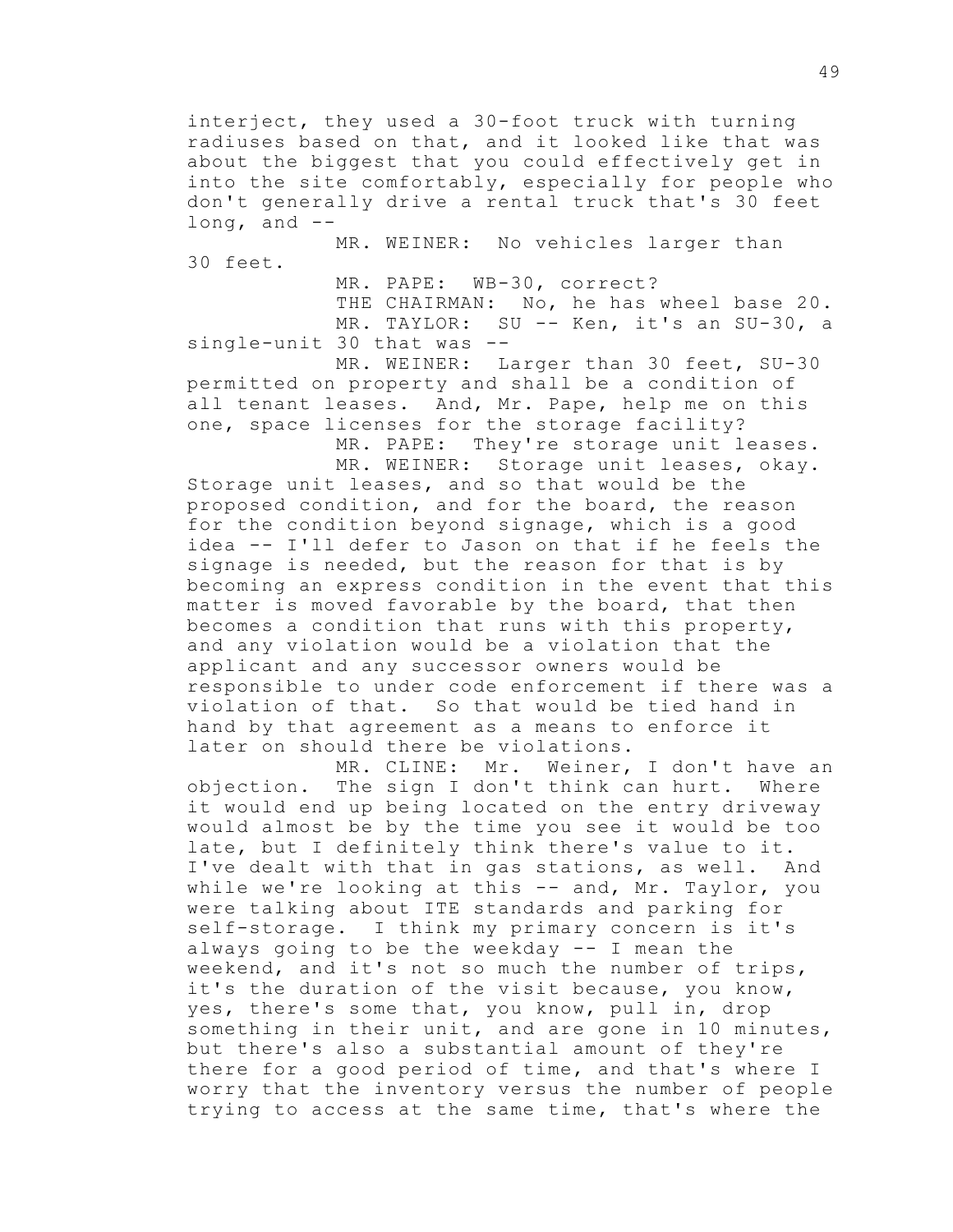intersection I'm looking for kind of the benefit of, you know, your experience or ITE numbers on that because it's not so much about the number of trips, it's the duration of their stay because self-storage is a little different from, you know, the retail up front. Those visits have a different length.

MR. TAYLOR: Absolutely, absolutely, and I think that is kind of borne out in the parking generation numbers that I had quoted, and I'll go back through a little bit on -- when ITE, when you collect data and you submit data, you would do a parking count throughout the whole day, and you would pick the maximum that you saw throughout that entire day, and that gets what's -- what gets reported to the ITE, all of that, but most specifically that, that maximum, and then that's utilized to generate the rates that I had quoted for you, the 0.1 per thousand square feet. So knowing that and knowing those numbers, when we generate a parking demand based on the ITE numbers of 6.2 for the 61,000-square-foot self-storage, I think you can feel comfortable that that's what we're looking at. There are some tenants of self-storage that are moving their whole house into their, unit, and they're going to be there for 20 minutes or an hour, and there's some people that are really just popping in to grab something from self-storage or to, you know, drop something off, to pick up a couch or to move it along. So the variable stay gets kind of incorporated into that number, that 0.1 per thousand. So I think the six that we would look at for this size is appropriate and that there really won't be any parking issues generated by the self-storage.

MR. WEINER: So if I may continue what I would just add to the language that I previously recited, I would add that corresponding signage to be installed with location to be approved by township professional staff.

MR. TAYLOR: Yes, we're agreeable. THE CHAIRMAN: Mr. Taylor, you brought up something that -- and Jason was just talking about it -- that I was thinking about. Somebody who runs a self-storage business would probably have a pretty good idea how long people stay there. In this particular case, unlike the single-story operations where you drive down and then you drive down another little corridor and park right in front of a door you pull up, in a situation like this, people are going to be parking downstairs, they're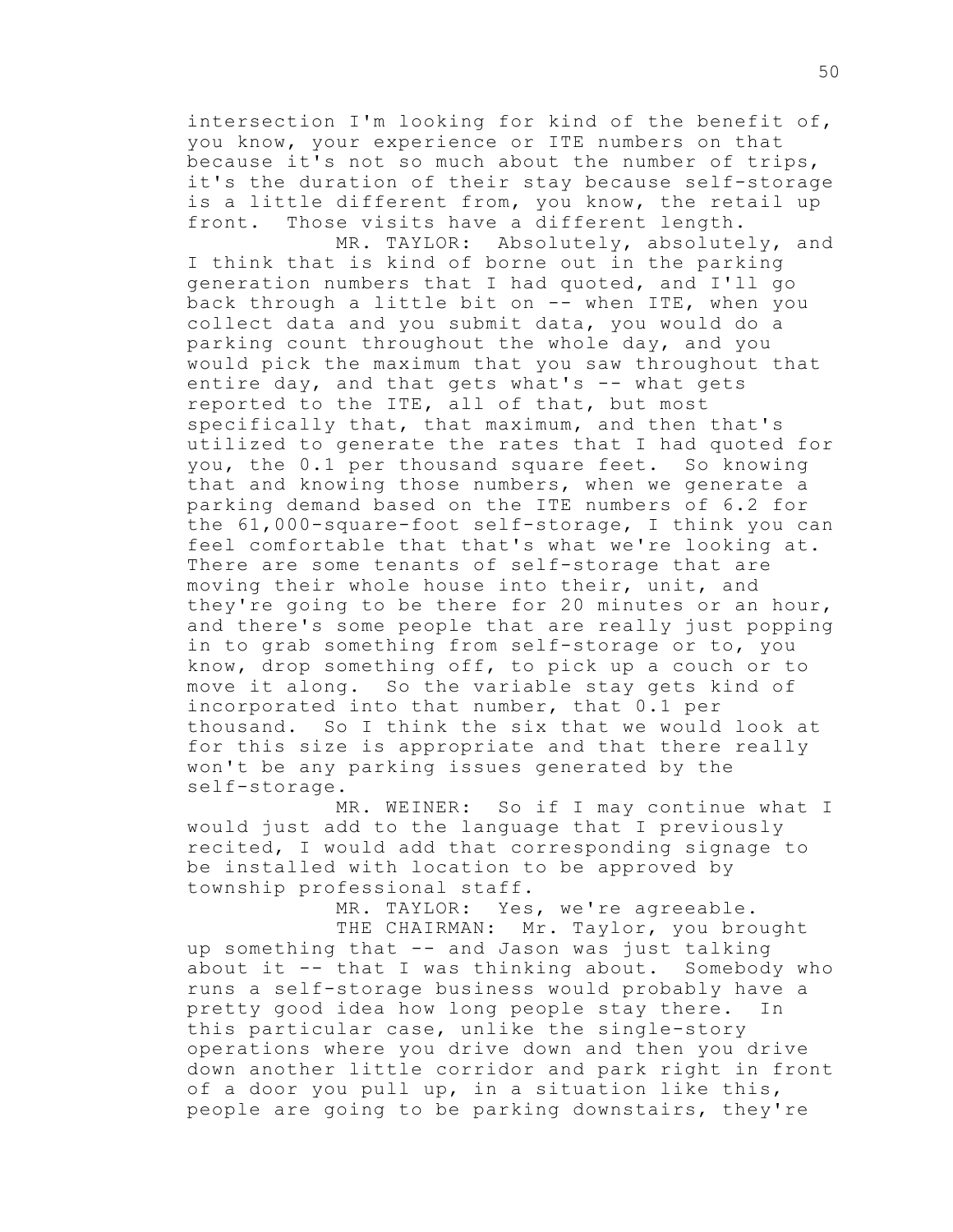going to be using some kind of a key arrangement or whatever to get into the building, or there's somebody there that's going to be, you know, letting them in. They have to go into an elevator upstairs, then go to their storage locker, and even if they're just picking up a book and going back, I guarantee that's at least 10 minutes. Anything more than that starts extending the time that people are in the parking spots. So while you talk about some averages, I get it, but I think sometimes, especially on weekends, you're going to find that you don't have a lot of free spaces down there and, in fact, it may be full.

MR. TAYLOR: So I would -- I based a lot of my knowledge on the national data that the ITE presents, but I'm also involved in building and, you know, working on multiple types of self-storage facilities, the three-, four-story climate controlled ones that you're starting to see come up more than the old school garage door ones. This product is really what the future is for the most part in self-storage because people are looking for climate control, people are looking for this type of loading.

THE CHAIRMAN: Not doubting that at all, Mr. Taylor.

MR. TAYLOR: And so the numbers that I utilized which incorporate that, right -- the 5th Edition was published I believe last year, and so those new model types are incorporated within that volume, but I can also tell you, doing these throughout the State of New Jersey, what we're looking at is about between five and ten parking spaces is what the operators are looking for because while the stay may be a little bit longer, you still have a low frequency turnover for these spaces. You don't go visit your storage unit every day. You don't go visit your storage unit every week. Most people don't go visit your storage unit every month. So while the stay may be longer, that is cooked into those parking rates that we're looking at, and so, again, the 11 spaces that are down there plus the two loading spaces that will be used by the truck, I feel completely confident that will be sufficient to handle the demand of the storage facility.

THE CHAIRMAN: Okay, and but you made reference to the fact that workers will be parking there, as well, and I think I still have a problem. You have eight stores, and if one person from each of those stores parks down there, you don't have any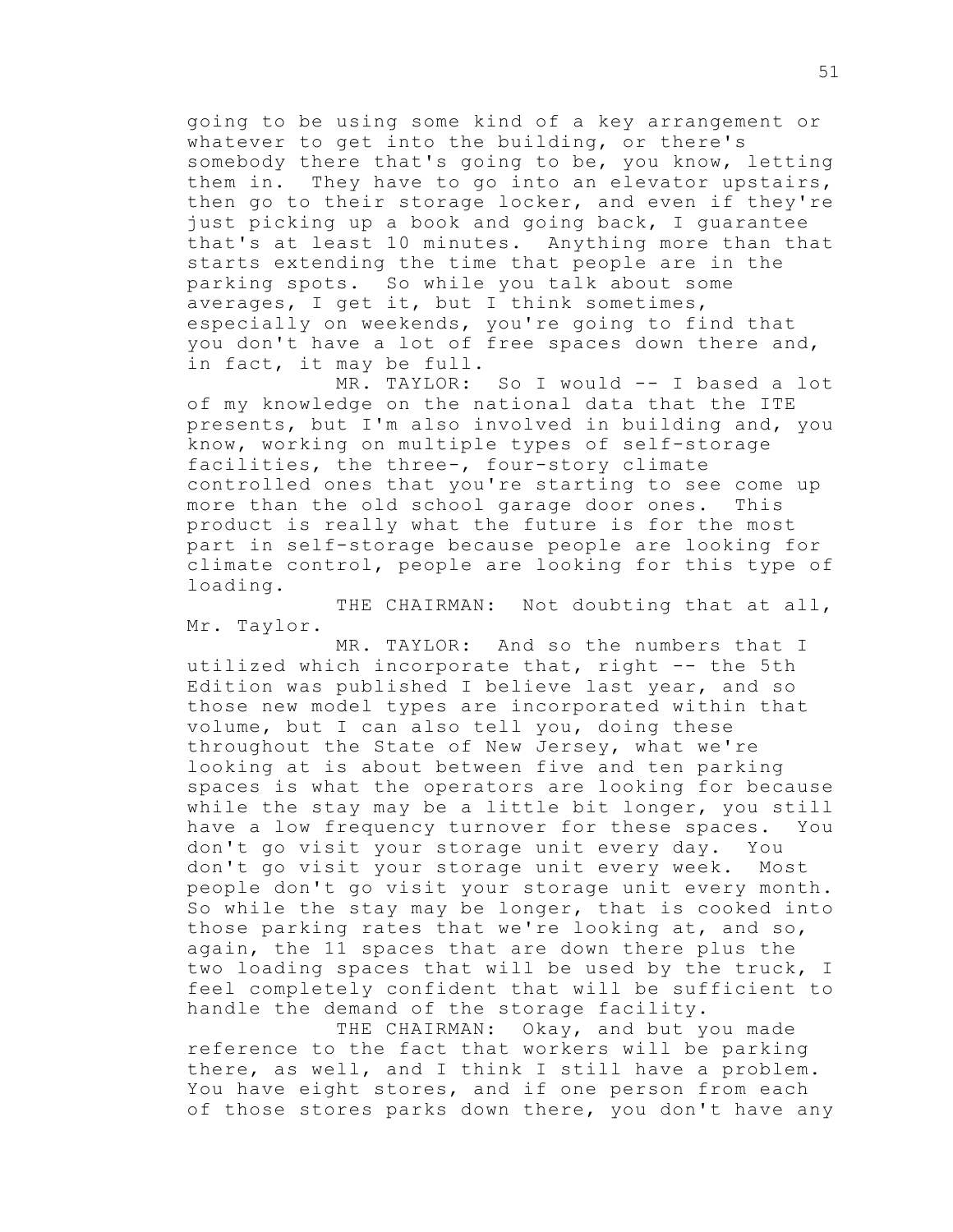spots left virtually. So I'm leaning along the way that I don't think that any of the people working in any of these stores should be parking down there.

MR. TAYLOR: And I don't think that's, you know, I don't think that's an issue. We do have an abundance of parking spaces along the northern property line that they can utilize. There's 19 spaces along that edge. If that's -- if the employees are regulated to those parking spaces, I don't think we have an issue there.

MR. PAPE: And on behalf of your applicant, if that is a concern and a requirement that employee parking be only in those remote locations in the front, that's not a problem. That does not create an issue.

THE CHAIRMAN: Well, I don't know where the board is going with this, Ken, but I can certainly tell you that I don't want to see the employees parking back there when I still think there could be situations where there's not enough parking, and when somebody makes the turn and goes down there and there's no place for them to go, I think they're not going to be parking up at the upper parking lot. They may be sitting there and waiting. It's a formula for a potential issue. That's all.

MR. WEINER: Mr. Pape, as a potential condition, I would just note this as retail employee parking shall be restricted to the far east outer parking spaces.

MR. TAYLOR: Far north.

MR. WEINER: Far north, okay.

MR. PAPE: Mr. Weiner, we went one step further and indicated all employee parking would be in that area.

MR. WEINER: We can do that, all employee parking.

MR. PAPE: Yeah. I think that's where the chairman was going.

THE CHAIRMAN: Yeah, we don't have any testimony, Mr. Pape, as to how many people are going to be working for the storage facility, either. We have no idea.

MR. PAPE: Sure. So I know that you have to hear it from the operator, but it's one employee and occasionally a second employee for maintenance, but there's one person at the desk. THE CHAIRMAN: One person is going to be there from 8 a.m. to 6 p.m. every day? MR. PAPE: There will be one employee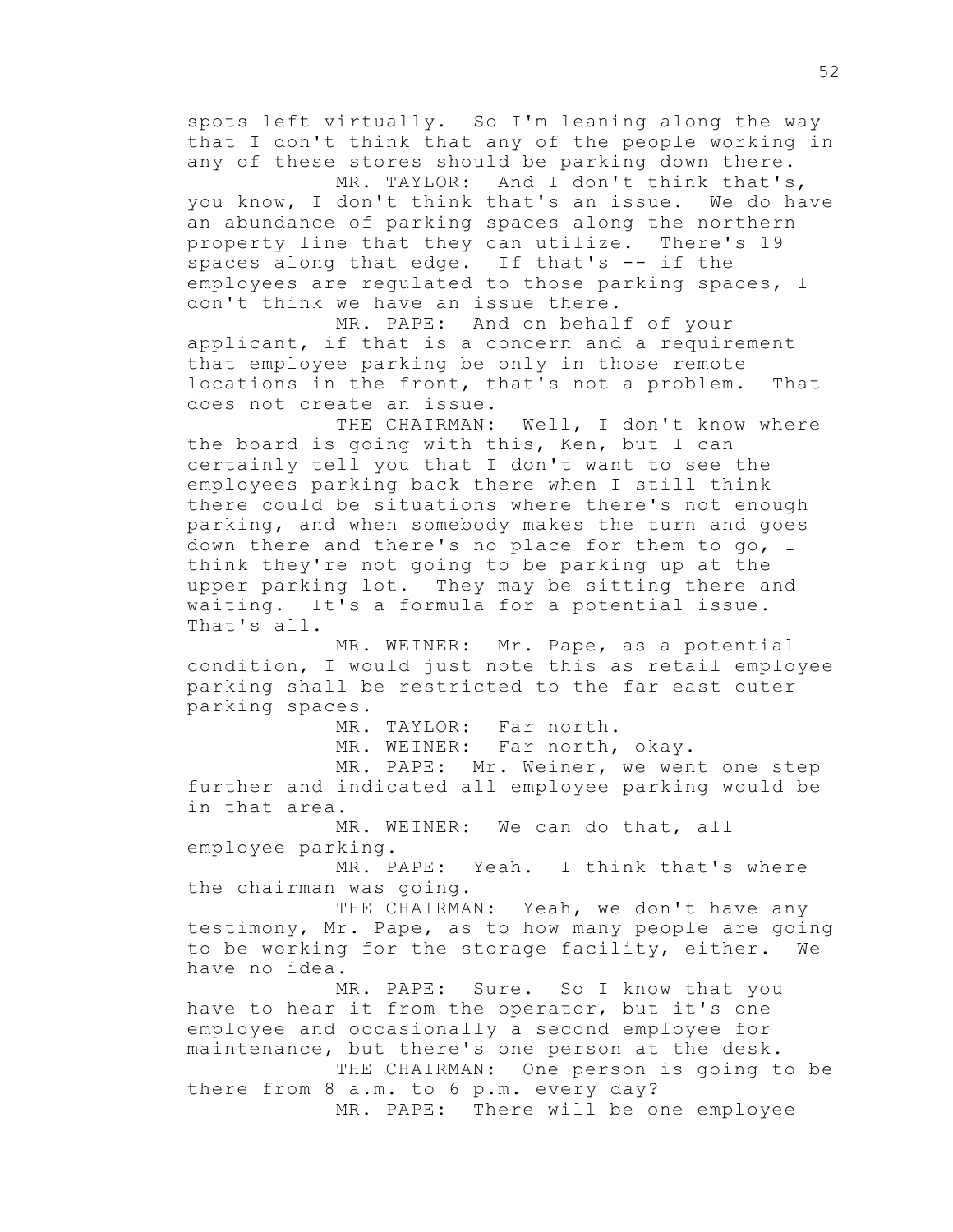there from 8 a.m. to 6 p.m. seven days a week, correct. Might not be the same person all those hours.

THE CHAIRMAN: I don't care. It's a

body.

MR. PAPE: Yeah, one body. There's occasions where there's a second person there when there's maintenance that needs to be done, but that's not the standard. That will come later.

THE CHAIRMAN: I think it would be helpful, Ken, if your applicant can give us the synopsis of what the duties and responsibilities for that one person will be.

MR. PAPE: Oh, sure.

MR. WEINER: Mr. Pape, I also have a question. Is the applicant intending to be on site in some way, an office or something, that's not indicated in these plans or sharing one of the other facilities, the storage or something like that? I ask that question going back to the indications earlier that certain features of the property would be policed by the applicant. So my concern is is the applicant going to be regularly on site?

MR. PAPE: I don't have the answer. That one I'm going to have Mr. Wong address. I know that Mr. Wong and Mr. Ip, the owners, and all of their children, all their grown children, are all actively involved in the current business operation, and I'll ask them to describe to you their intentions with continued daily activities at the site.

MR. WEINER: Thank you.

THE CHAIRMAN: Mr. Taylor, do you have anything further for traffic?

MR. TAYLOR: I do not at this time, Mr. Chairman.

THE CHAIRMAN: Well, let me ask anybody from the board. Does anybody from the board have any specific questions of Mr. Taylor at this time? Not seeing any hands raised. But okay, well, let let's check with Aaron.

MR. BLESSING: As far as public?

THE CHAIRMAN: If we opened it up to the public now, do we have anybody who would be interested in being recognized to ask questions of either one of the two witnesses that have so far been presented to the board?

MR. BLESSING: At this point, we do have a number of attendees who are with us tonight, and as I speak, there are three hands raised already.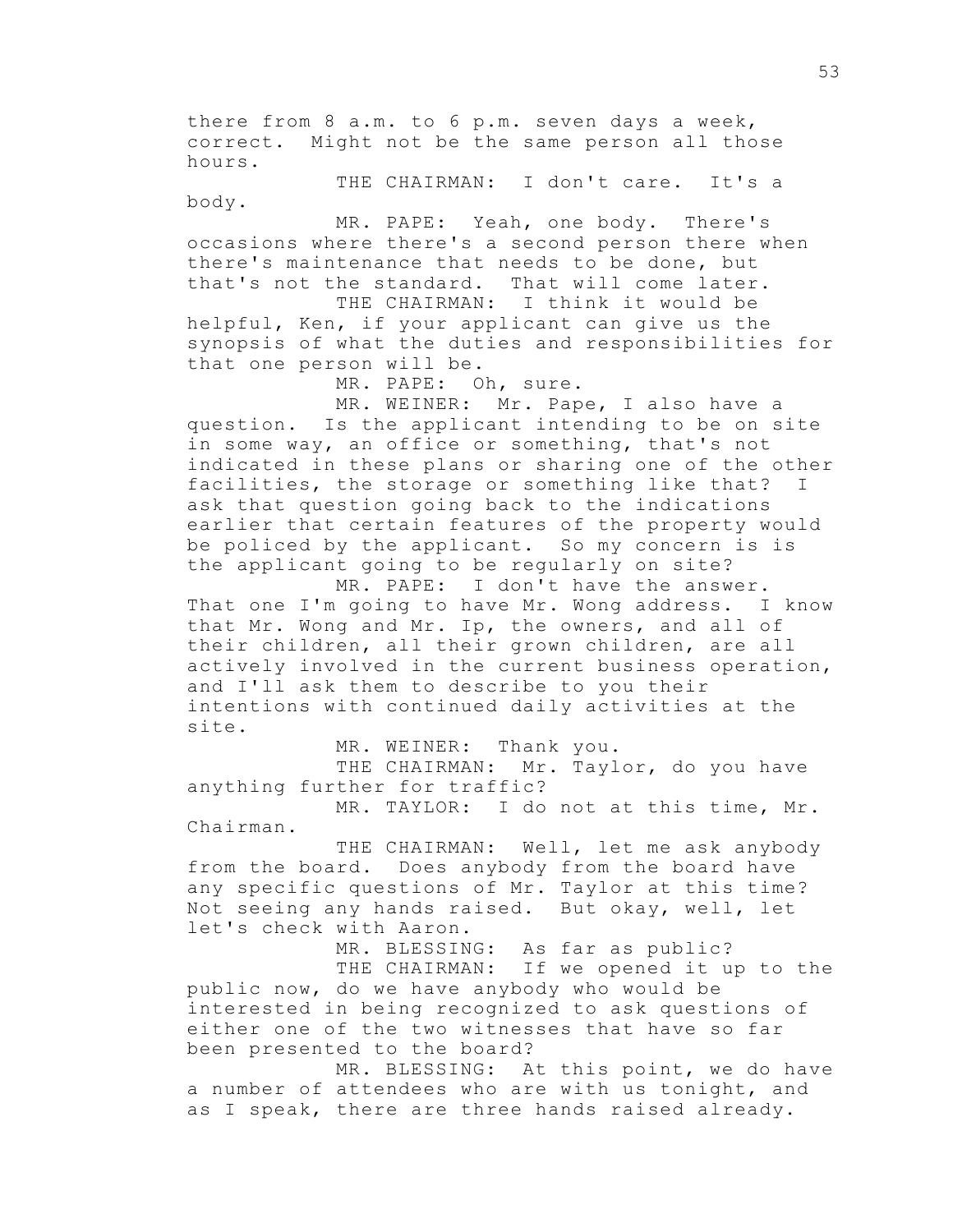THE CHAIRMAN: Okay. Well, Mr. Pape, what I'm going to do, as we have done in the past, is I'm going to allow to have the public ask questions. I'm not going to look for opinions, whether they like it or not, just ask questions of the witnesses that you've presented.

MR. PAPE: Understood.

THE CHAIRMAN: So, Aaron, as you are comfortable, you can bring those people forward.

MR. BLESSING: I will give the courtesy to this individual who's had their hand raised for sometime. I'll allow them to state and spell their name. I'll say it's Ron G. who will be joining us first.

THE CHAIRMAN: Mr. Gasiorowski.

MR. WEINER: Gasiorowski. Is this Mr. Gasiorowski the attorney, and are you here as an objector or a member of the public?

MS. GASIOROWSKI: This is a Alexis Gasiorowski appearing of counsel on behalf of Mr. Gasiorowski, who was not feeling well and had to leave. At this point, we're simply in as observer, but we want to be noted for the record next time if we can take questions or proceed with that.

MR. WEINER: Well, Alexa, Miss Gasiorowski, you indicated you're counsel, as well? MS. GASIOROWSKI: Tonight I'm --

MR. WEINER: Are you here as a member of

the public or representing a member of the public? MS. GASIOROWSKI: Right now I just want

to note for the record that Mr. Gasiorowski was here observing tonight.

MR. WEINER: Okay, but right now the member of the -- this is the public portion, and you're the person who is speaking, so we have your name, and I guess we normally ask for a name and address of the member of the public, so we need an address from you. And I'm asking, since you indicated you're counsel, are you here on behalf of another party or yourself?

MS. GASIOROWSKI: Just I would say that I think Mr. Gasiorowski is here on behalf of himself.

MR. WEINER: Okay, but Mr. Gasiorowski is not here, so are you here on behalf of yourself or behalf of Mr. Gasiorowski?

MS. GASIOROWSKI: I am here because I am of counsel to Mr. Gasiorowski's firm and had to cover the end of this appearance.

MR. WEINER: I get that.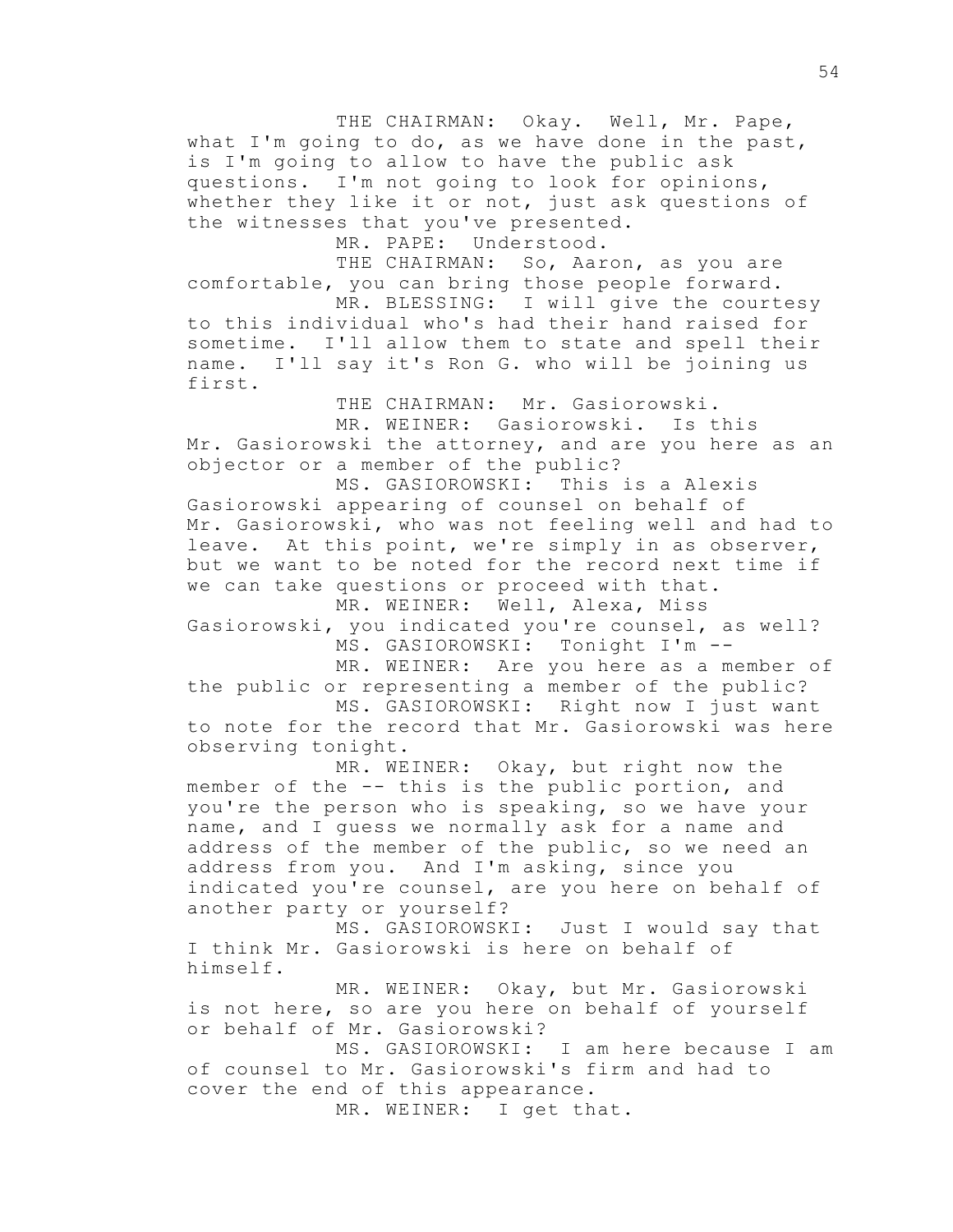MS. GASIOROWSKI: But I'm making an appearance solely as an attorney to this board to say that I want to make clear on the record that Mr. Gasiorowski was here today and wants simply note that for the record that he was here to observe. That's all.

MR. WEINER: Okay, and I was just asking, since you've indicated that Mr. Gasiorowski and yourself are counsel, are you here speaking at this meeting on behalf of a client or as a non -- or as a member of the public and not as a counsel representing a client.

MS. GASIOROWSKI: And I apologize. I'm not trying to be difficult. I just don't want to speak for Mr. Gasiorowski. So I cannot say that except then that note the record that he appeared. MR. WEINER: I get that.

MS. GASIOROWSKI: I'm not sure how to word that. I don't -- I can't speak in the record.

MR. WEINER: The reason I'm asking this is because if you're here on behalf of the firm saying that you're standing in the shoes of Mr. Gasiorowski, then that would lead one to believe that Mr. Gasiorowski is here as counsel for a client, and I'm asking that question; otherwise, your indication that you're here for Mr. Gasiorowski doesn't make sense. You would be here for yourself. So can we clarify that. Are you here for --

MS. GASIOROWSKI: We can clarify that as of counsel, I was asked by Mr. Gasiorowski to log in and appear because he had to leave and to simply put on the record that he was present at this meeting and was solely observing.

THE CHAIRMAN: Okay, Jay, hold on. Miss Gasiorowski, at this point, you're a member of the public. (Inaudible) wanted to acknowledge that you were watching this proceeding. If that's all you wanted, it's done and we don't have to continue anymore at this point.

MR. PEPE: Steve Philips, wouldn't we need her name and address for the record.

MR. WEINER: Yes, we do.

MS. GASIOROWSKI: Sure. Alexis L.

G-a-s-i-o-r-o-w-s-k-i, Esquire, 210 Broad Street.

MR. WEINER: Broad Street where?

MS. GASIOROWSKI: Red Bank, 07701.

MR. WEINER: And you are here as counsel for Mr. Gasiorowski and his firm.

MS. GASIOROWSKI: Yes -- well, no, I'm of counsel. I am with that firm, as well.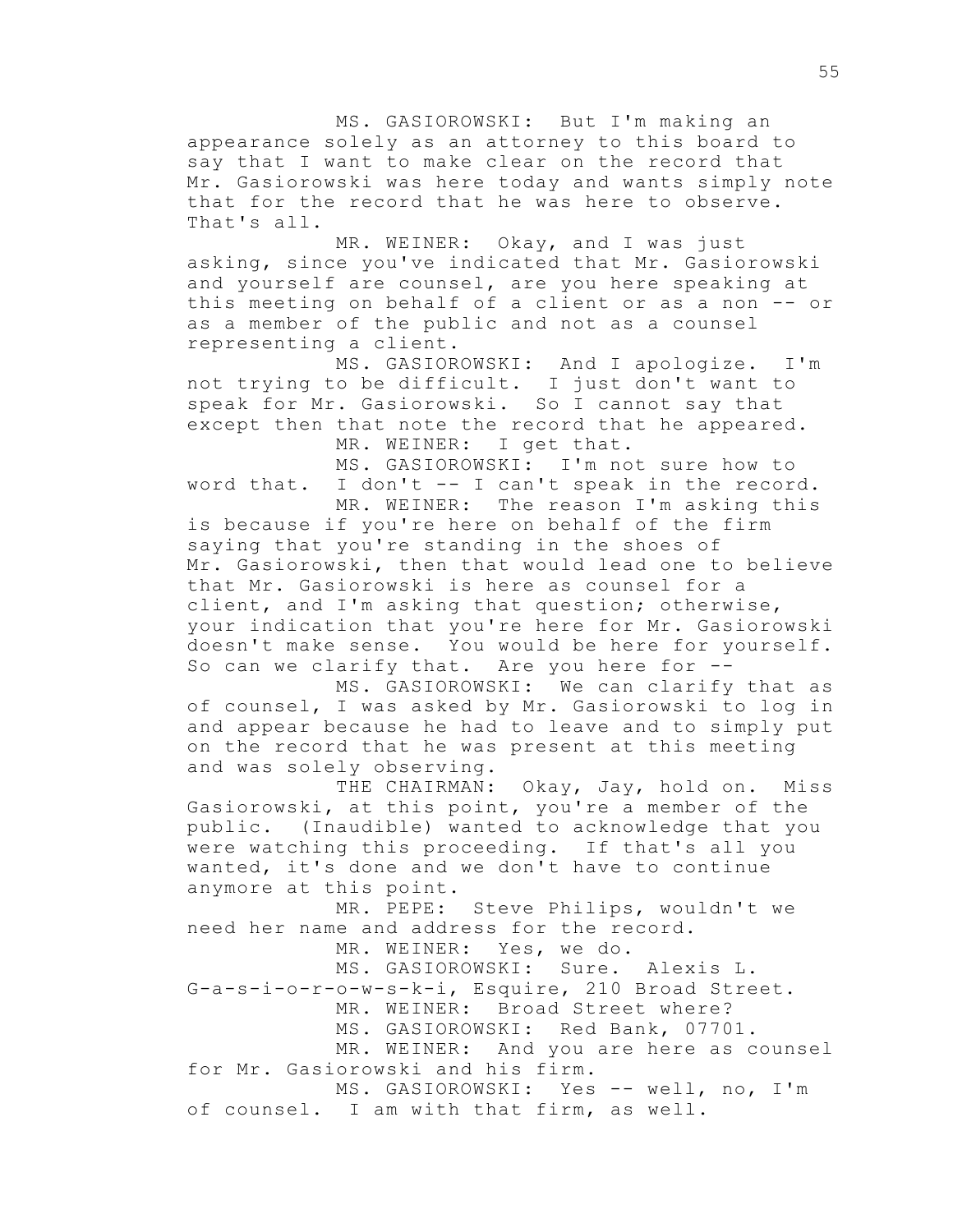MR. WEINER: You are of counsel for Mr. Gasiorowski's firm.

MS. GASIOROWSKI: Yes.

MR. WEINER: And your appear -- and his appearance that you are representing for is here in his capacity as an attorney.

MS. GASIOROWSKI: I think the record at this point is simply clear because we've discussed it simply that he was observing, not for the --

MR. WEINER: Didn't answer my question, actually.

MR. PAPE: Mr. Gasiorowski is a very, very well-known attorney, very respected attorney -- MR. WEINER: Absolutely.

MR. PAPE: -- who has made a living over the past decade of representing objectors, so his joining this is clearly not just for entertainment purposes and something to do on a Thursday evening. I think that whether it's Alexis Gasiorowski or Ron Gasiorowski, I think that before they are allowed to actively participate, they must identify the party that they're representing.

MR. WEINER: And that's the basis of my question. If Ms. Gasiorowski is appearing not on behalf of a client, not representing herself as counsel, then there's no need and it wouldn't be appropriate to be saying that I'm standing in for another person that was observing. Of course, you're a member of the public, and you can speak, Mr. Gasiorowski can speak, but you can't speak for another member of the public necessarily. If you're counsel, you can, and I think it's important for the record if you're here on behalf of counsel and you've chosen to speak that you identify --

> MS. GASIOROWSKI: Okay, I'll -- MR. WEINER: -- the basis of being here.

MS. GASIOROWSKI: I'll try and clarify

it. I am of counsel to Mr. Gasiorowski's firm. Mr. Gasiorowski appeared and then simply asked me to note -- contacted me as counsel to note -- and this is with his firm, so it's the firm asking -- to note simply that he appeared, not as an attorney representing a litigant and not for any -- simply that he was here to observe. He wants that noted for the record. So if we're saying he was simply here to observe, to suggest that we have to disclose our client or -- and as I'm saying, since I'm saying he was just here to observe, it's already on the record.

MR. PEPE: Should be abstained from the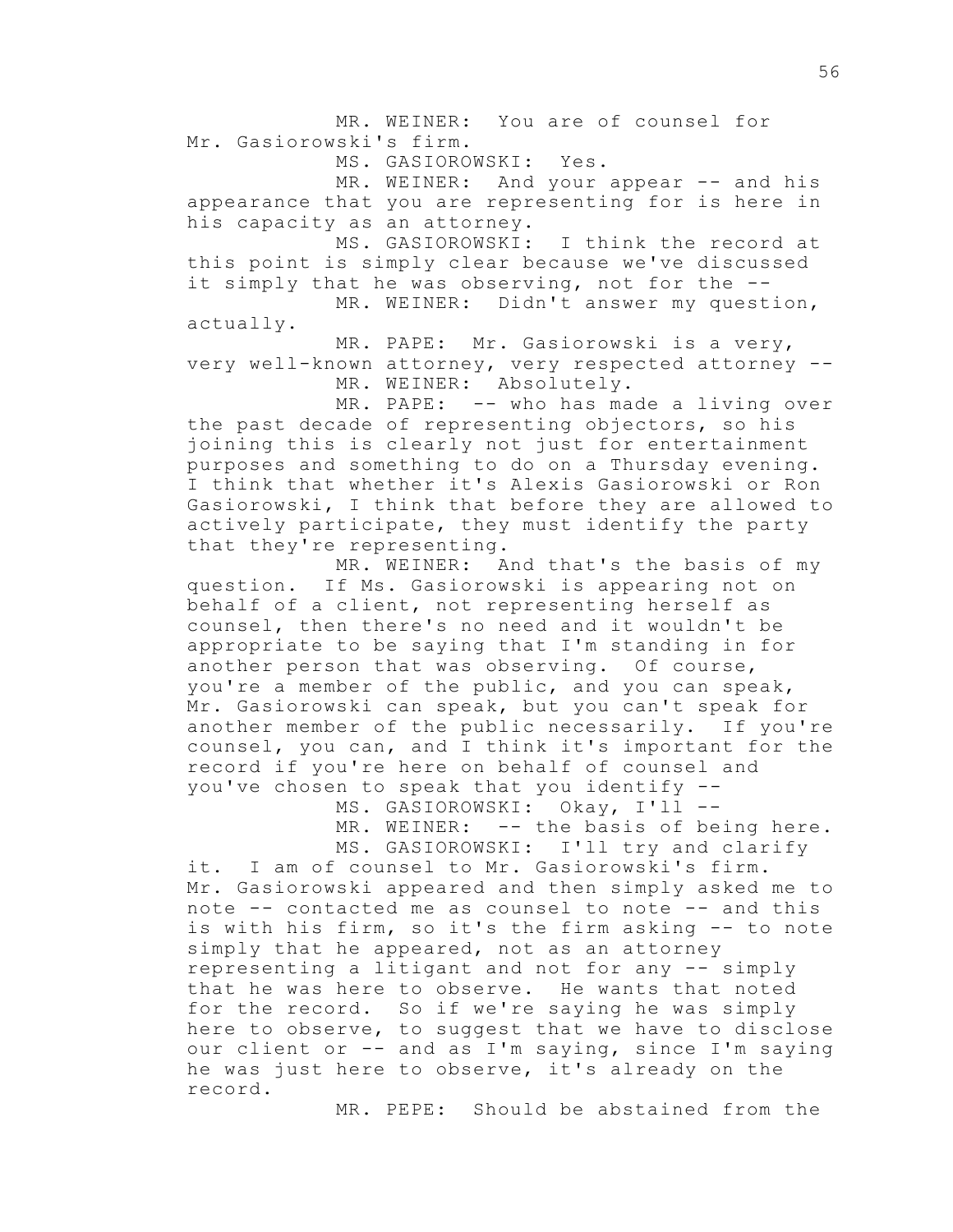record. MR. WEINER: I did not ask you if you have -- who your particular client is. What I have asked is are you here on behalf of a client. MS. GASIOROWSKI: That would be Mr. Gasiorowski. MR. WEINER: Mr. Gasiorowski is your client. Your firm, you're here on behalf of your firm. MS. GASIOROWSKI: Yes. MR. WEINER: Is your firm appearing on behalf of a client? That's a simple yes or no question. MR. PEPE: Yes or no question. MS. GASIOROWSKI: And the answer was, at this time, no. MR. WEINER: Okay. THE CHAIRMAN: Okay. MR. WEINER: Thank you. MS. GASIOROWSKI: Here to observe. For what purposes I can't speak to. MR. PEPE: That should be abstained from the record. That shouldn't go on the record that she's representing someone else from the public. THE CHAIRMAN: She hasn't told us she's representing somebody else. MR. WEINER: Her statement has spoken for herself, and I do think, though, that she's indicating that she's not -- she's not indicating she's representing she's here on behalf of a client that this statement should be under oath. MR. PEPE: Thank you. MR. WEINER: So, Mr. Chairman, I think at this point Ms. Gasiorowski should be put under oath, and then she could affirm what she had just stated. THE CHAIRMAN: Miss Gasiorowski, are you prepared -- are you prepared to go under oath just to identify what you just told us? Hello? Jay. MR. WEINER: The microphone is muted. MS. GASIOROWSKI: Hello. I'm here. I'm sorry. The dog was barking. THE CHAIRMAN: Miss Gasiorowski, I'm just going to have to have you at least go on the record with swearing in since you're not here as counsel that you just stated something for the record for this board, and then we can say thank you to you, and then we can move on to the next person, okay? MS. GASIOROWSKI: I don't know -- I'm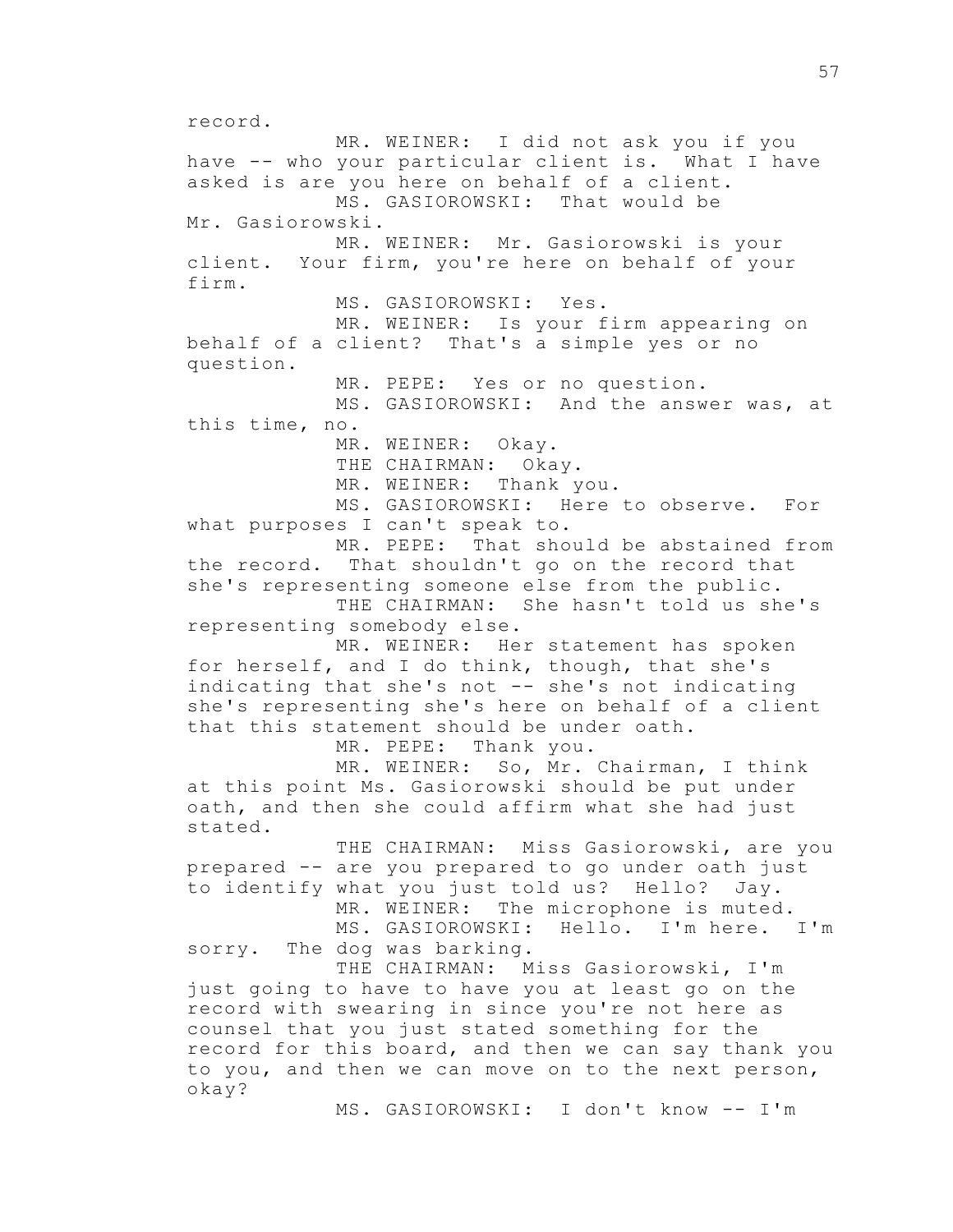not certain what the big issue with this is other than that I don't want to be making comments that I'm not speaking on behalf of him or that I'm -- THE CHAIRMAN: This is a very irregular

call then, Miss Gasiorowski.

MR. WEINER: Members of the public do not participate to say that they're here for another member of the public. Now, attorneys will participate and represent that they're here and appearing on behalf of a client.

MS. GASIOROWSKI: I was not appearing on behalf of anyone. I said --

MR. WEINER: You indicated -- you're indicated you were speaking on behalf of Mr. Gasiorowski.

MS. GASIOROWSKI: Right, to say --

MR. WEINER: That is another person.

MS. GASIOROWSKI: No, I came in as an of-counsel attorney just as another attorney would to cover for an attorney and come in and say, you know, she needs to do this, but my whole point was to simply ask if because of that this could be -- we have the right to reserve questions if he does, in fact, appear.

THE CHAIRMAN: There will be a public portion in any of the other meetings.

MR. WEINER: But the issue is --

MS. GASIOROWSKI: Okay, that's fine. That is fine. That answers my question.

MR. PAPE: It doesn't answer the question will she go under oath and affirm the statements.

MR. WEINER: Yes. You're giving these statements, and the process is that any member of the public, if you're not counsel representing a client, has to be sworn in. So we're asking you to please take an oath, which the chairman asked and you've declined.

MS. GASIOROWSKI: I did not decline that.

MR. WEINER: There was no answer. So you omitted. Let me rephrase that correctly.

THE CHAIRMAN: We waited and there was no answer. Miss Gasiorowski, are you prepared to get sworn in and just affirm exactly what you just told us so that we can at least close this portion of this -- of your testimony.

MS. GASIOROWSKI: If I'm being asked to do this as testimony, I'd rather, Mr. Board Member, you simply ask me those four simple questions. This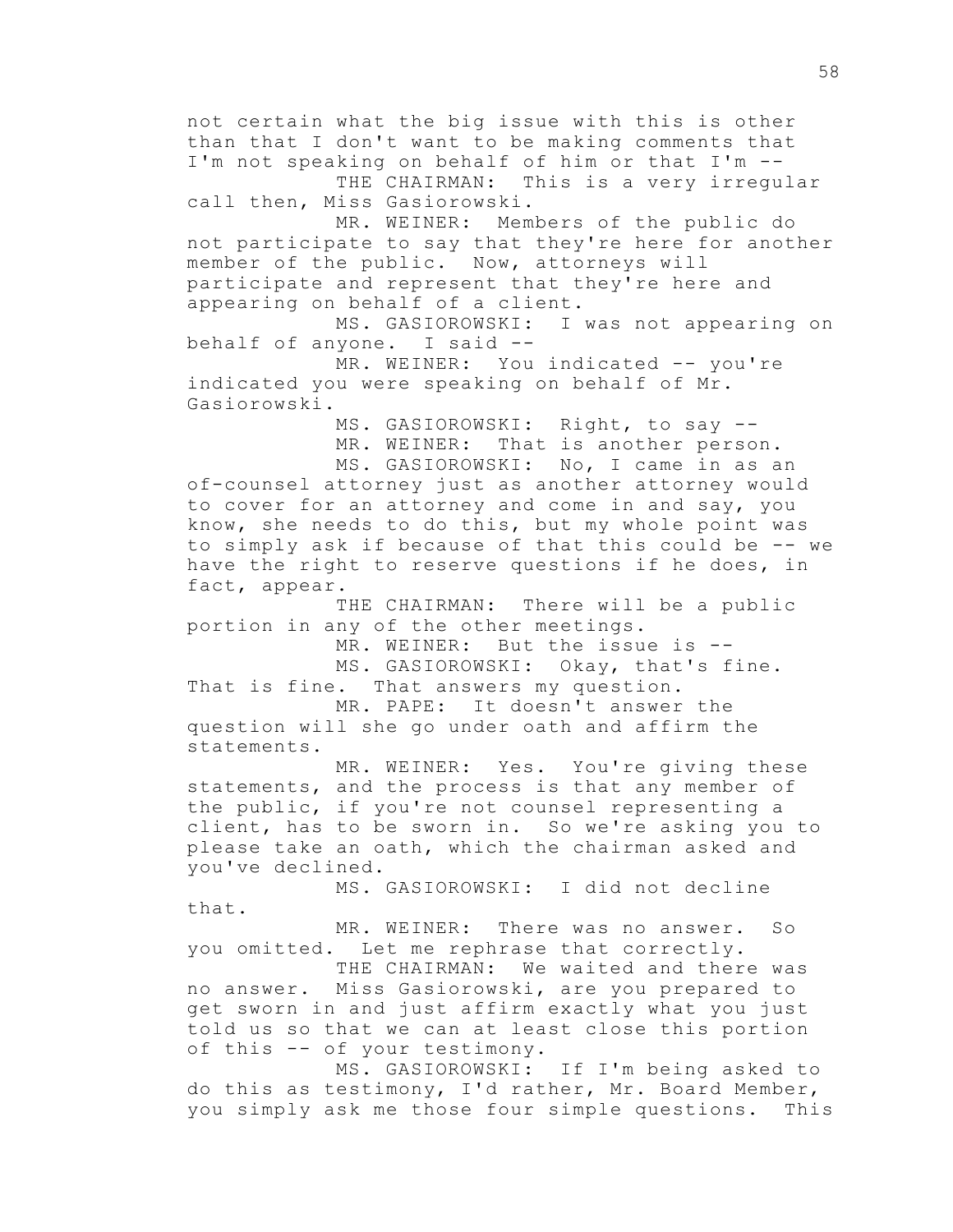time I don't recall what you would want me to say, and I'll answer whether or not that is true and I accept -- MR. WEINER: All members of the public when they speak are sworn in. So, Mr. Chairman, we should give -- ask -- we should recite the oath and ask Ms. Gasiorowski to affirm. THE CHAIRMAN: Okay. Miss Gasiorowski, do you swear that the -- you have given us the information that you need to give us that is the truth, the whole truth, and nothing but the truth, so help you God? MS. GASIOROWSKI: I do. THE CHAIRMAN: Okay. At this point --MR. WEINER: Do you affirm that the statements that you've previously made have been accurate and truthful? MS. GASIOROWSKI: I'm sorry, I couldn't hear you. MR. WEINER: Do you affirm that the statements you've previously made on the record are accurate and truthful? MS. GASIOROWSKI: Yes. MR. WEINER: Do you have anything further to add at this point? MS. GASIOROWSKI: I do not. Thank you. THE CHAIRMAN: Okay. Thank you, Miss Gasiorowski. Mr. Blessing, do we have somebody else with a hand raised? MR. BLESSING: We have two others, and I would like to remind the members of the public who may not be aware to make any other comments or questions to the board, to the applicants, one needs to raise their hand. The next member of the public I will promote comes up as Mike L. If you'll bear with me for one moment, they will be promoted and they can unmute themself and speak. THE CHAIRMAN: Michael Luongo. Mr. Luongo, you're on mute. MR. LUONGO: Hello. THE CHAIRMAN: Hello? Mr. Luongo? MR. LUONGO: Hello. THE CHAIRMAN: Hello, Mr. Luongo. MR. LUONGO: Yes. THE CHAIRMAN: Okay, I'm going to swear you in. Do you solemnly swear the testimony you're about to give this evening regarding the application before us is the truth, the whole truth, and nothing but the truth, so help you God?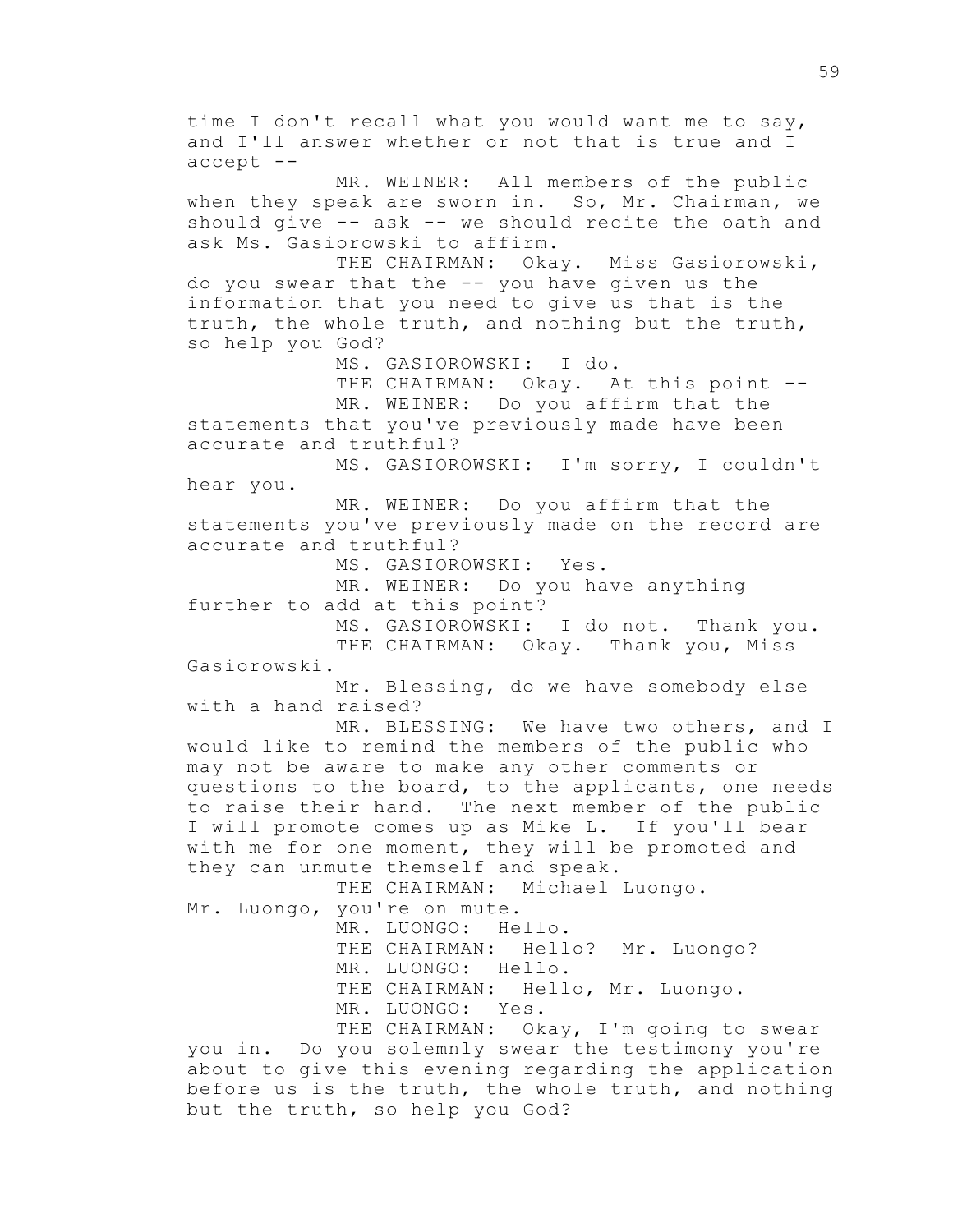MR. LUONGO: It is.

THE CHAIRMAN: Okay. Please state your name, spell your last name, and give us your address please.

MR. LUONGO: Sure. It's Michael. Middle initial is C as in Christopher. Last name is Luongo, L-u-o-n-g-o, and I reside at 39 Bradford Road in East Brunswick, New Jersey.

THE CHAIRMAN: Okay. Thank you, Mr. Luongo, and you have a specific question for either one of the two witnesses that so far the applicant has presented?

MR. LUONGO: I do. I have a question for Mr. (Inaudible)

THE CHAIRMAN: You broke up there. I'm sorry.

MR. LUONGO: I'm sorry. I have a question for Mr. Schwartz.

THE CHAIRMAN: He's on.

MR. LUONGO: Okay. Mr. Schwartz, just regarding the access ramp down into the basin along the southwest corner, I just want to confirm that you said earlier that the design for that would be revised and the ramp would be moved closer to the front of the property, because the -- where the current position in the design is, that would be abutted right against my property fence, and that is not something that I would be totally comfortable with.

MR. SCHWARTZ: Correct. Understood. We did look at that this afternoon. We will be making a revision where the access will be moved further to the east so that basically adjacent or -- I'm sorry -- opposite where the loading spaces are at the rear of the building, and then it will decline down to the basin area so that it will be pulled much further away from your property.

MR. LUONGO: Cool. That's all I needed to know. Thank you very much. Appreciate it. THE CHAIRMAN: Mr. Luongo. Hello? Mr. Luongo? MR. LUONGO: Yes. THE CHAIRMAN: Since you live there, I just have a question. MR. LUONGO: Certainly. THE CHAIRMAN: You're familiar with the detention basin that's right there? MR. LUONGO: I am. THE CHAIRMAN: Okay. Has that detention basin always seemed to be acceptable as far as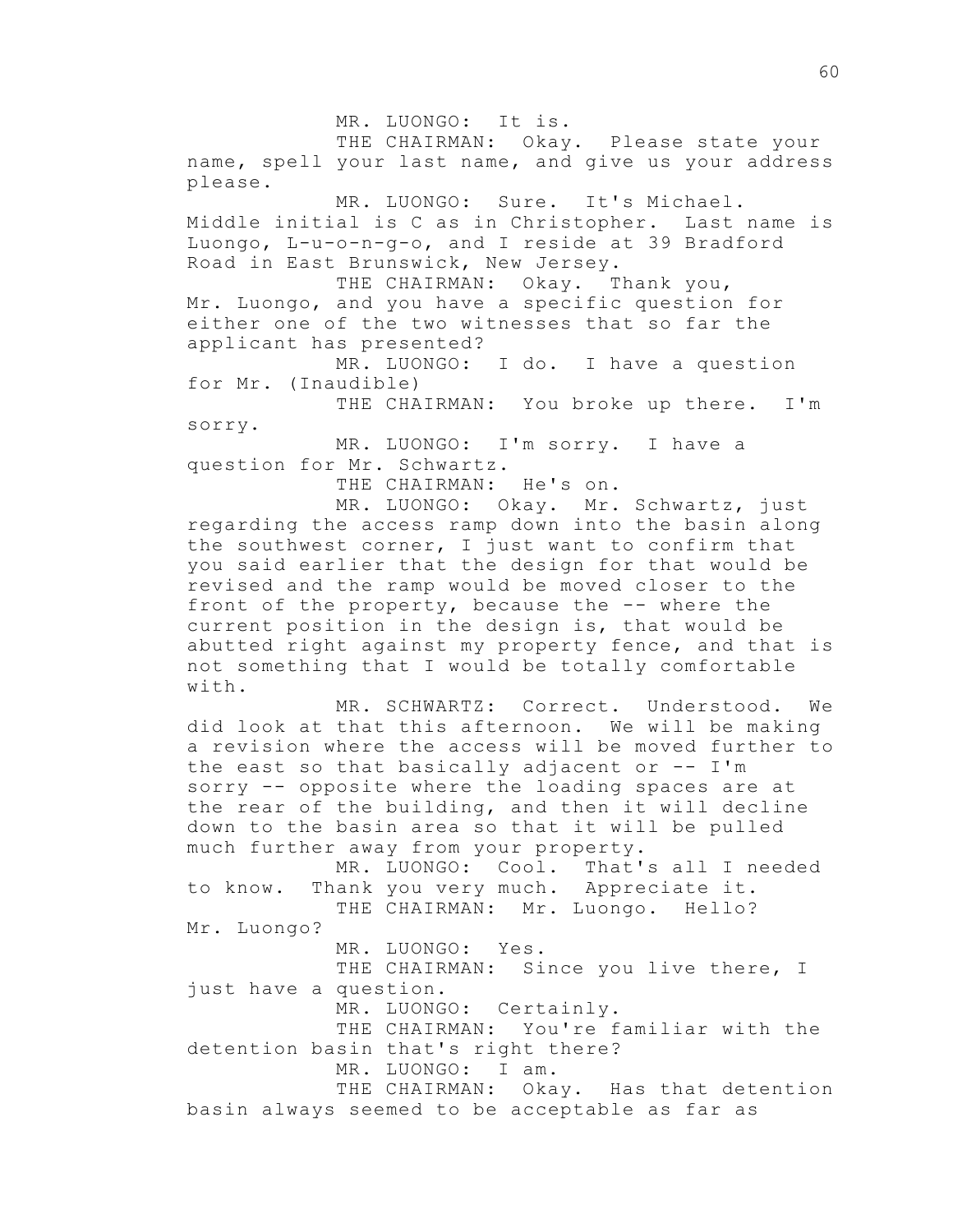accept -- taking the water off the site? MR. LUONGO: As far as I know, it has been. I've never had a problem with any runoff coming into my property from that location. THE CHAIRMAN: Okay. Thank you. That's very helpful. I appreciate it. MR. LUONGO: Not a problem. THE CHAIRMAN: Okay, Aaron. MR. BLESSING: Next member of the public we have with their hand raised name comes up as Karen. They're being promoted to panelist now. THE CHAIRMAN: Okay. Karen, can you unmute yourself, please. MS. ZHOU: Hello, can you hear me? THE CHAIRMAN: Yes, we can now. Karen, I'm going to swear you in if that's okay. MS. ZHOU: Yes. THE CHAIRMAN: Okay. Do you solemnly swear that the testimony you're about to give this evening regarding the application before us is the truth, the whole truth, and nothing but the truth, so help you God? MS. ZHOU: Yes. THE CHAIRMAN: Okay. Please state your name, spell your last name, and give us your address, please. MS. ZHOU: Sure. My name is Karen Zhou, Z-h-o-u. The address is 47 Bradford Road in East Brunswick. THE CHAIRMAN: Okay, and you can certainly ask a question to either one of the two applicant's witnesses that have come before us so far. MS. ZHOU: Thank you. I think the question is for Mr. Schwartz. When I was looking at the site plan that I guess it was the demolishing plan, show a 25-feet gap, and behind there is currently a fence that blocks our residence to the restaurant, and I've lived there since I was 16 years old, so it's been a very long time. Throughout the time I've been there, we have seen trespasser going behind our fence and can easily enter few houses, and my house is literally at the corner. It was really nice that Mr. Wong and his team presented to the neighboring homes a couple days ago. I know that one of the questions asked was is there going to be any solution in changing or increasing the fence size to ensure that we don't have intrusion. I think one of the homeowners who participated actually mentioned there were a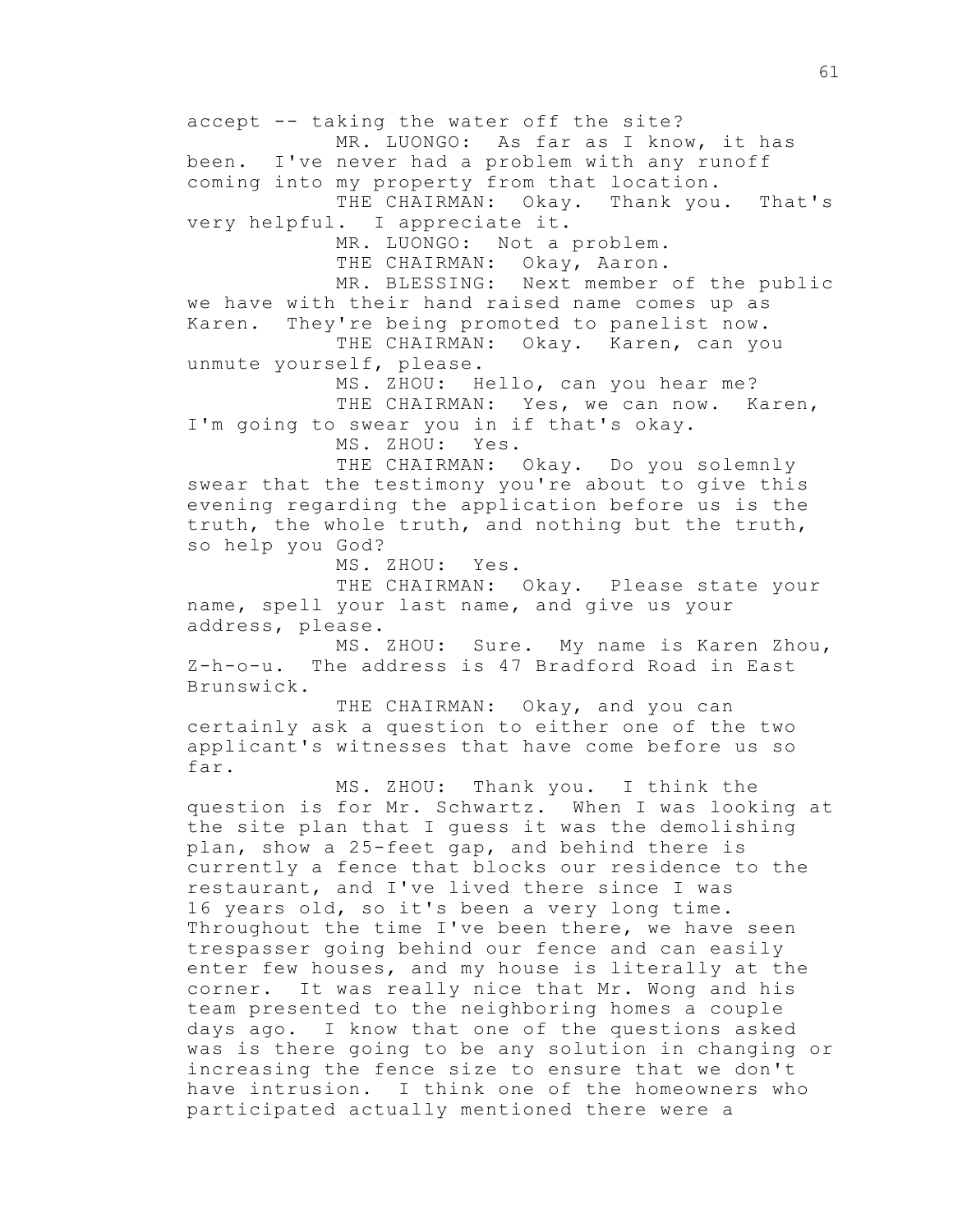homeless person who actually was sleeping in that 25 feet area, and he found out once he came back from vacation. I was hoping you can address that.

MR. SCHWARTZ: Sure. There is the 6-foot fence that's currently there that was per our plans to be maintained. I do understand from the meeting with the applicant the other day that the request was to potentially increase the size of the fence to 8 feet. That would require a variance from the board. The applicant is okay with increasing and installing a new fence as well as extending the fence so that that's not an issue in the future. It would just require the board to allow the variance to go from 6-foot to 8-foot along that rear or the western property line.

MR. PAPE: If I could add to that briefly. Again, going back to that settlement, the court settlement, there was language in the court settlement that said that all fences in the future must be 8 feet in height. We did not show 8 feet fences because it required a variance, but because the neighbors did bring this to Mr. Wong's attention -- and I'm going to say Karen because I didn't get the last name fully -- but Karen has brought it to your attention, and it is in that document, we have no issue at all replacing all of the 6-foot fences with 8-foot fences as requested.

And then if you could just with a little more clarity, Mr. Schwartz, identify where extending the fence would create a barrier from someone entering that 25-foot I'm going to call it landscape corridor.

MR. SCHWARTZ: Sure. It would be along the western property line where there is 12 parking spaces shown on the demolition plan, and it would be extending from where the existing fence stops to the planting retaining wall that's shown to remain on our plans. The surrounding properties to the north are much higher than our parking area so we'll extend that fence all the way to the retaining area.

MR. PAPE: I think it's so important that this be clear to the board. Could you pull back your Exhibit A-2 and just identify right where that additional fence would be required to create the barrier.

MR. SCHWARTZ: Hold on one second.

MR. PAPE: This -- on Tuesday evening, Mr. Wong invited all of his neighbors to come to his place of business and gave his neighbors an opportunity to review the plans and to discuss the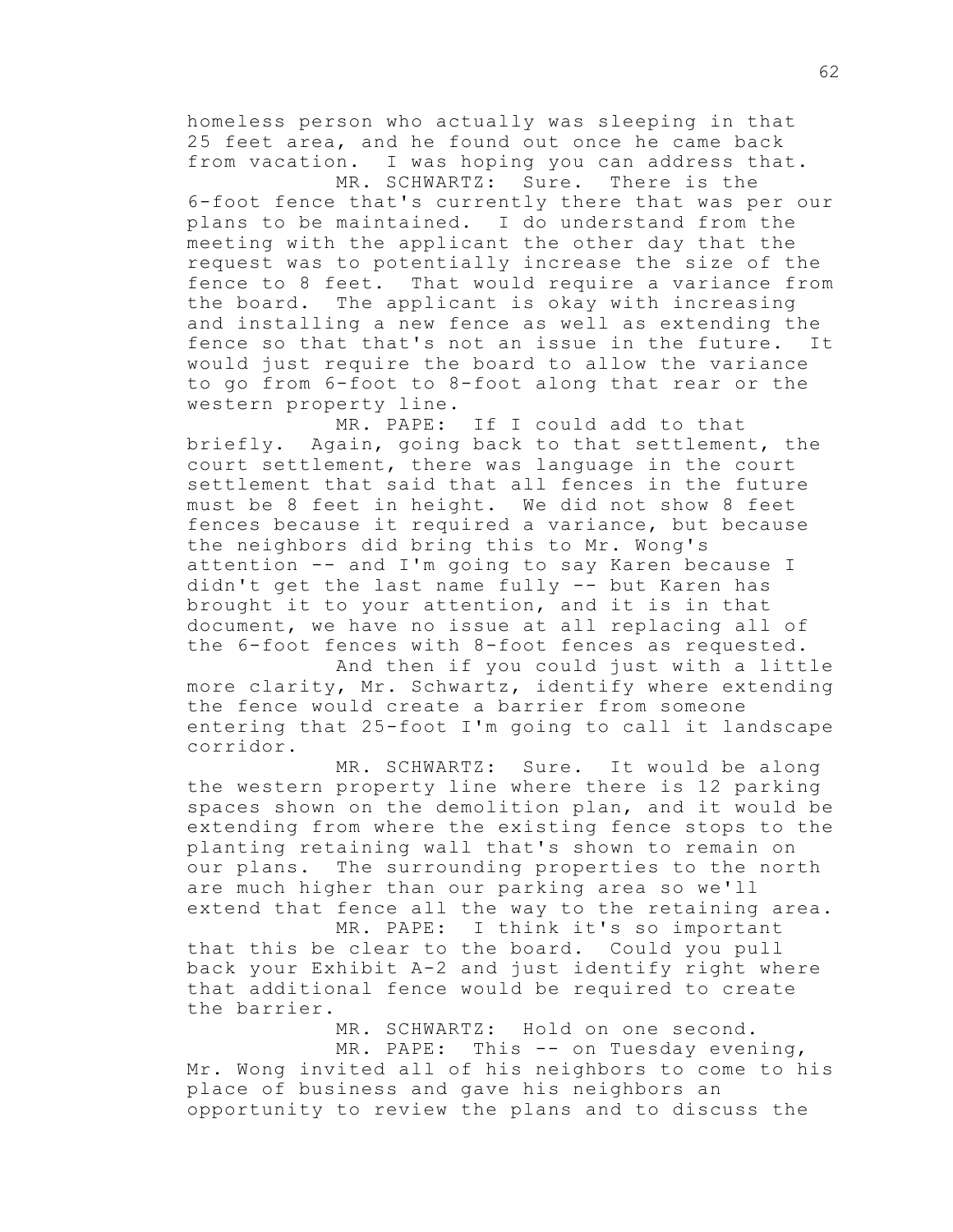project with him, and it was that -- during that meeting that this issue was first brought to his attention.

MR. SCHWARTZ: This is actually the site plan that I'm showing now, and as you can see the existing fence, it does stop in the parking area along the western property line. So in addition to increasing the height of the fence, if that's acceptable to the board, we'll extend that fence all the way to the existing retaining wall that's here that's proposed to remain. So that will alleviate that concern.

MR. PAPE: And we would add to that subject to this board wanting to see that and your engineer approving the design.

THE CHAIRMAN: Mr. Schwartz, how high is that retaining wall that we're looking at in the far northwest corner? How high is that?

MR. SCHWARTZ: Hang on for one second. Let me just shift over to our grading plan. It obviously varies, you know, where it tapers into the ground and then extends further up, but it's approximately 5 to 6 feet high --

THE CHAIRMAN: So --

THE WITNESS: -- at the far corner. THE CHAIRMAN: It isn't easily scaled. MR. SCHWARTZ: Correct. THE CHAIRMAN: In other words, stopping

it over there at I guess 134.02, if somebody here can just walk right around that, it kind of defeats the purpose of keeping the fence if the area in question here is still easily accessible.

MR. SCHWARTZ: My testimony was really about extending from where the existing fence ends currently --

THE CHAIRMAN: Yeah.

MR. SCHWARTZ: -- to where that retaining wall is so that that would not be an issue.

THE CHAIRMAN: And again, I asked how high the retaining wall is because if the retaining wall is 6 feet, you're right. If the retaining wall is 2 feet and then goes up to 6 feet or 7 feet, then, you know, that's a simple measure, you know, simple means of just going, making step and going up into that area again.

MR. SCHWARTZ: Sure. We can extend the fence as far as we need to.

THE CHAIRMAN: To preclude the chance of somebody accessing that.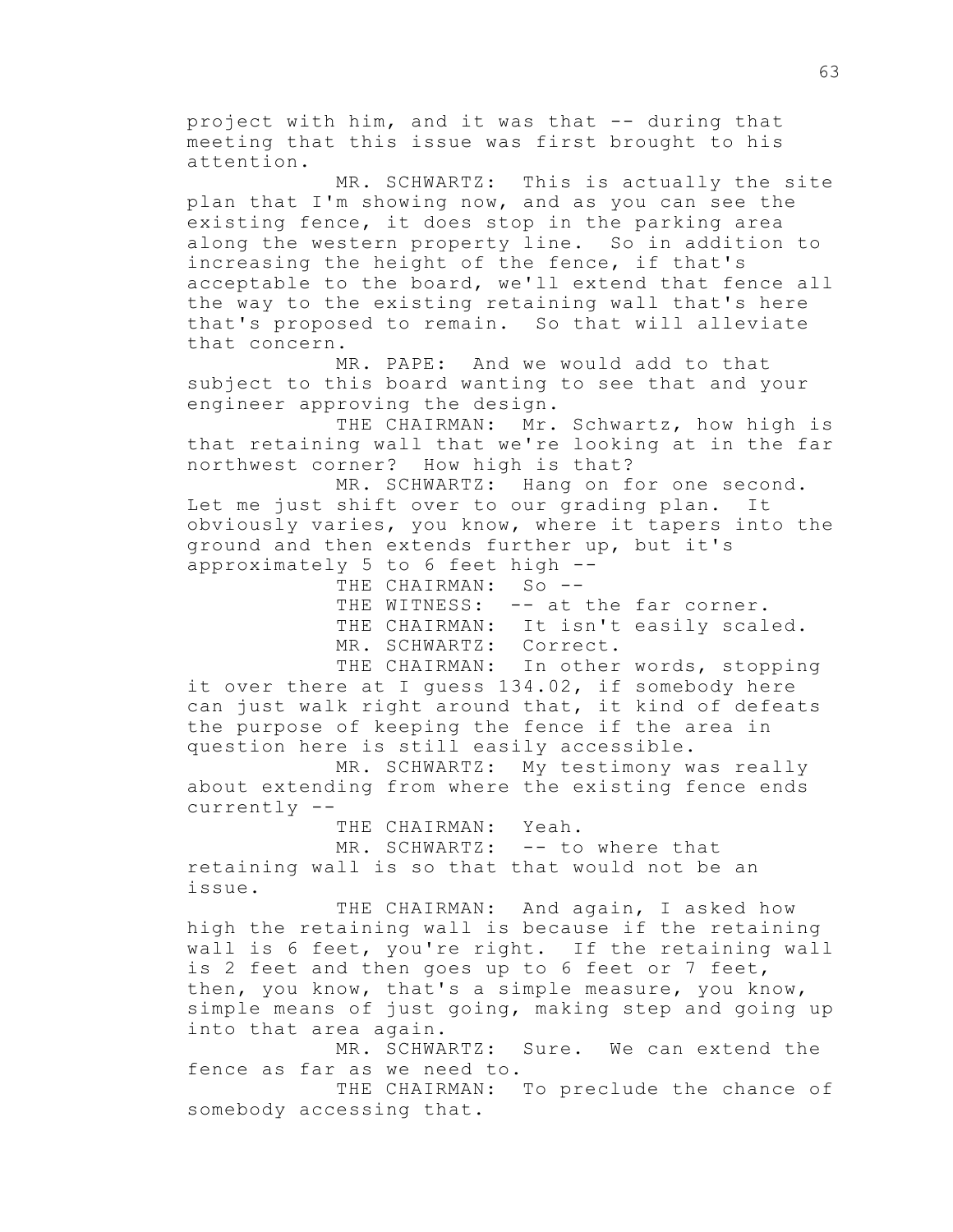MR. SCHWARTZ: Yes, correct.

MS. PAPI: Mr. Chairman, I just want to ask a question to Karen. Am I allowed to ask Karen a question?

THE CHAIRMAN: Sure.

MS. PAPI: Okay. Karen, this is Amy Papi. I just wanted to ask you, if a fence was placed there and it be 8 feet, would that make the neighbors accept this situation that we are now discussing tonight. Would you -- would the neighbors be pleased with that situation?

MS. ZHOU: I can speak on my behalf because we are at the first where the fence end, and I think it was a concern from the sound during the discussion on Tuesday that I don't know a lot of people are aware of, but because we are at the end, we normally catch the people coming in and asking them to leave the premise. I would imagine they would be in favor, but obviously, I can't speak on their behalf.

MS. PAPI: I appreciate what you just said. Thank you.

MS. ZHOU: Of course.

THE CHAIRMAN: Miss Zhou, is there anything else that you would like to ask of any of the other witnesses so far?

MS. ZHOU: No, that is my only concern at this point. Thank you very much.

THE CHAIRMAN: Okay. Thank you for your interest and for attending the meeting.

> Aaron, do we have anybody else? MR. CLINE: Mr. Philips, just for

reference to the board members, my current background behind me is the -- that corner of the parking lot where the existing retaining wall is.

THE CHAIRMAN: If Mr. Schwartz could close out his picture so we can see what's behind you because right now it's about postage stamp. MR. SCHWARTZ: Absolutely.

MR. CLINE: This is just another taken from Google street side, but that's the corner of the parking lot. Miss Karen is probably about behind the fifth parking space roughly. But that's what that corner looks like, and I do like that, Mr. Schwartz, if it needful that the fencing in part goes atop portions of the retaining wall to cut down, they're willing to do that, I think in a case like that, we end up with an aggregate height of approximately 8 feet because I don't want to put an 8-foot fence on top of that.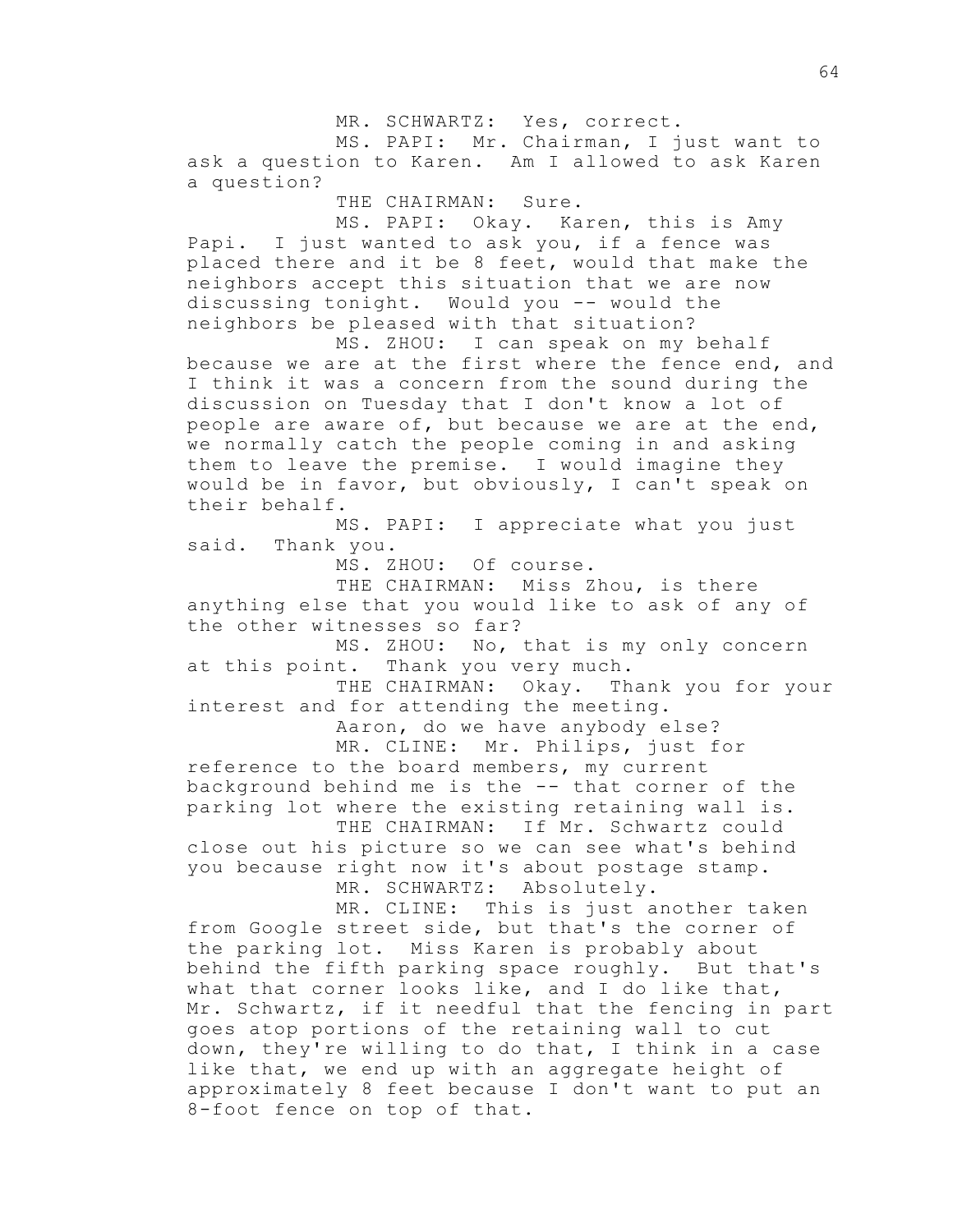MR. SCHWARTZ: Absolutely. MR. CLINE: That starts to become excessive. MR. SCHWARTZ: Correct. That was my intent.

THE CHAIRMAN: Step it down but keep it level across.

> MR. SCHWARTZ: Yes, sir. THE CHAIRMAN: I'm sorry, Aaron. MR. BLESSING: Yes, Mr. Chairman, during

the last testimony, there was actually a hand that had been lowered so I don't know if you want to give it another minute or so just to be sure, but at this present moment, there are no raised hands in the list of attendees indicating anyone wishes to address the board or applicant.

THE CHAIRMAN: Okay. So for the public, at this point, before we close the public portion of this part of this application for tonight, I will ask to make sure that if you want to be seen or heard that you identify yourself to Aaron at this time.

MR. BLESSING: No change.

THE CHAIRMAN: Okay. Then at this point then I will officially close the public portion, and for the record, for the people who have called in, that does not preclude you from asking questions for any further professionals that are presented by this application or for that matter to anything from our board attorney or the town. So at this point, we'll close the public portion.

Mr. Pape -- MR. PAPE: Yes, sir. THE CHAIRMAN: -- as much as I don't want to have us leave your wonderful presence, I

realistically don't want to start another expert at this time.

MR. PAPE: No, I agree, Mr. Chair, I agree, and I think that this has been a very good exchange. We are going home with a clear understanding of concerns of the board and the public. I'm certain that Mr. Schwartz and Mr. Cline are going to get together again. When would you be able to accommodate our return?

THE CHAIRMAN: That would go to a question to Mr. Blessing.

MR. BLESSING: Mr. Chairman, Mr. Pape, our next scheduled meeting is April 7, though we do have business scheduled for that night. We do have 710 Old Bridge Turnpike. We also have the billboard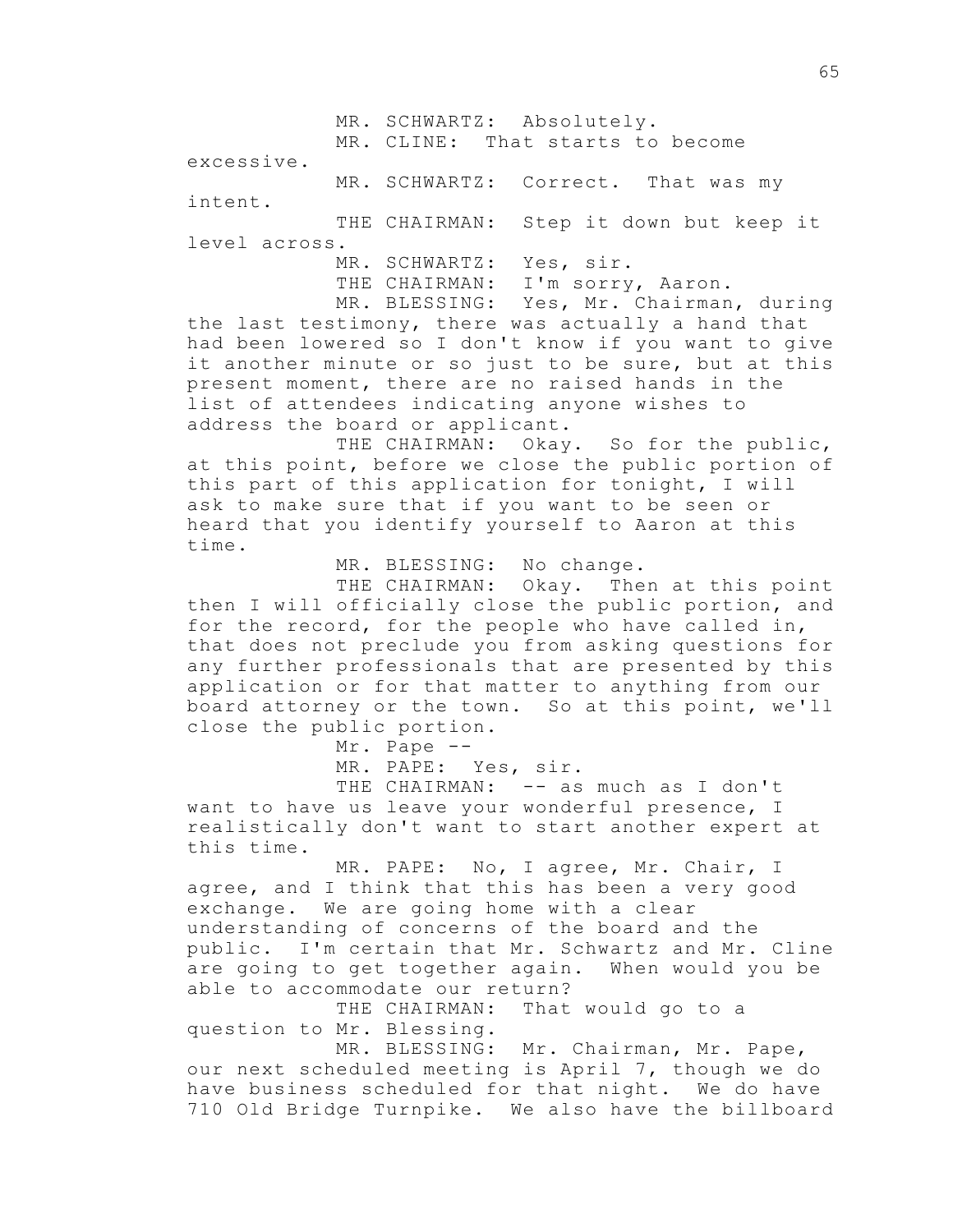application. The next meeting for a site plan would then be May 5. MR. PAPE: So the announcement of May 5, I am going to wait for all of the witnesses to give me a message on my phone as to their availability for that hearing. So to all on our team, could you weigh in and let me know if May 5 is a good night. For me, Mr. Chair and Mr. Blessing, it does work. THE CHAIRMAN: Mr. Blessing -- excuse me, Mr. Pape. What do we have on the 21st? MR. BLESSING: I do believe we have three, if not four, bulk variances, four bulk variances that are scheduled that night. THE CHAIRMAN: My only concern is that May 5 I am not available. MR. PAPE: Oh. What follows? THE CHAIRMAN: Well, would be the very next -- 5 and 14, 19th, May 19. MR. PAPE: Okay. Mr. Chairman, great board, you're running the meeting. Would want to return while you're running the meeting. So I'm going to ask the question again of the team. May 19. May 19. Does that work, team? I'm getting responses that appear to be that it does work. So. THE CHAIRMAN: May 19. Aaron, let's sort of nestle off that night so that we give Mr. Pape an opportunity to go through the rest of his three witnesses plus whatever else we may have that have come up in between, and he's going to have to have other people come back up at that time, as well, to review what was discussed earlier on this evening. MR. BLESSING: Okay. MR. WEINER: Also, what is our mandatory date on this? MR. BLESSING: The mandatory date for this application is May 24. MR. PAPE: So let me place on the record that the applicant shall grant an extension of time for the board to complete their deliberations and take formal action, and so that we don't bump our head on it, we'll do it as June 30, and I'll put it in a writing and deliver it to Mr. Blessing tomorrow. MR. WEINER: Thank you, Mr. Pape. MR. BLESSING: If I may, as well, I'm seeing on our chart we do also have -- I don't know if you've spoke with our planner. We do typically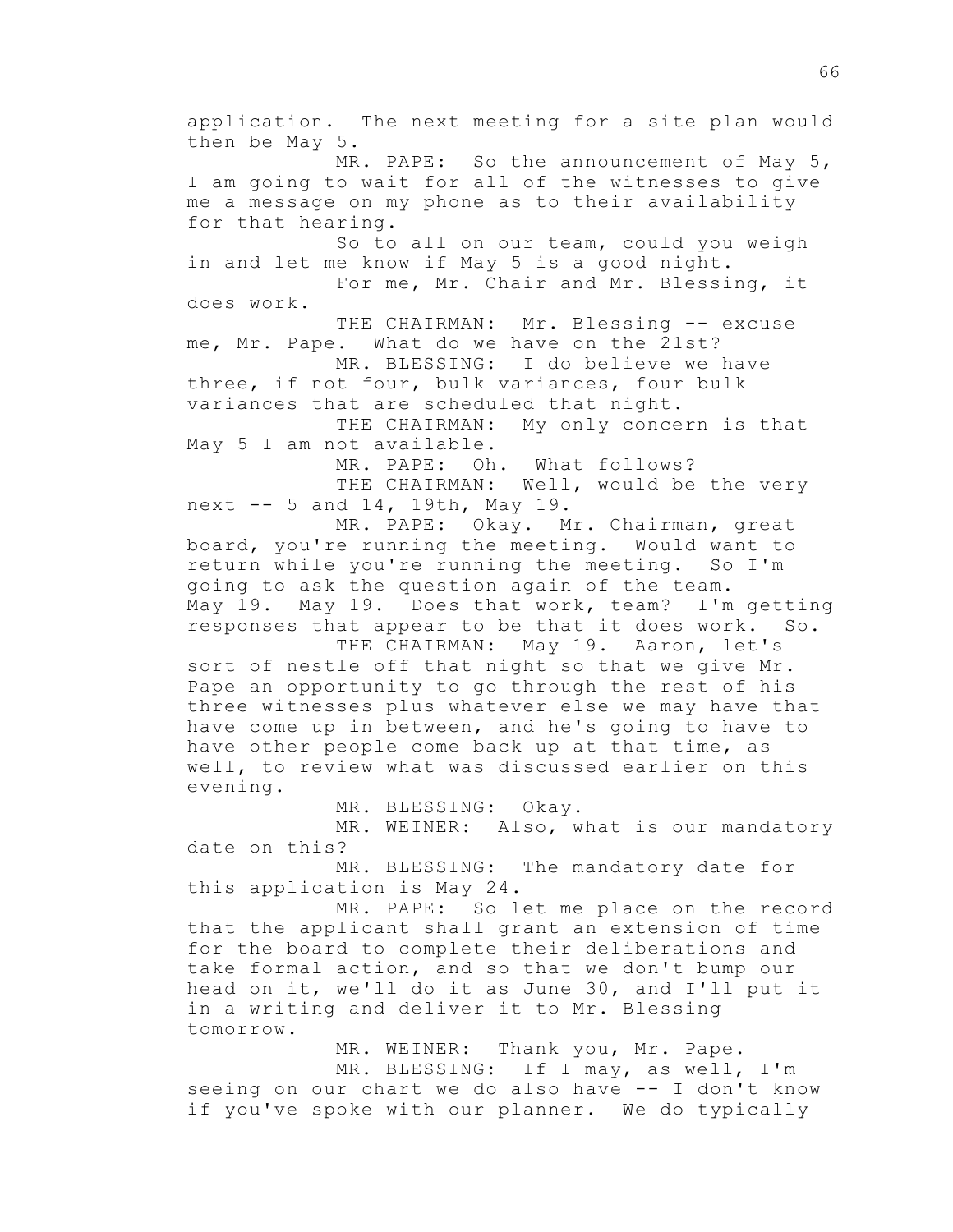have residential bulks on the later meetings. I do see May 19 does already have one, two, three  $-$ - yes, three bulk applications scheduled, as well.

MR. WEINER: Aaron, I might just ask on that, are these bulks applications all deemed complete and have they been noticed, because I know we sometimes we plot out the calendar, but if they're not firm where they're complete and the notices have been done, that's something that we might want to consider in scheduling these things.

MR. BLESSING: Being they have a date, they have been deemed complete; however, no, those applicants have -- for the most part I don't believe turned in any notices. I know I've been speaking with a number of them telling them what is required, and they have perhaps started the process, but I don't believe we've had any that were confirmed.

THE CHAIRMAN: We can talk offline on that, Jay. We can confer with Aaron to see, but I'm inclined to go with the 19th of May. That is the right date; is that correct?

MR. WEINER: I guess, Mr. Pape, just I guess let your witnesses know that they may be waiting a little bit for some bulks to go, some C variances to go ahead of you potentially on the agenda.

MR. PAPE: Understood, and, Mr. Chair, May 19 it's my understanding will be converting to live meetings.

THE CHAIRMAN: After tonight we're going to live meetings, Mr. Pape.

MR. PAPE: Got it.

MR. WEINER: Back in the East Brunswick municipal building.

MR. PAPE: Got it. Okay.

THE CHAIRMAN: And once that's clarified and established, then I will make the formal announcement.

MR. PAPE: Very fine. We will use the time between now and May 9, 10 days before, to productively create revised plans and hopefully get them even earlier than that. We'll use the time to meet with your professionals, Mr. Cline. We look forward to returning to continue with the direct presentation.

THE CHAIRMAN: Thank you. So officially, anybody from the public who is involved with application Z-22-01, this application is going to be continued until the night of May 19. The applicant is not required to send out any additional